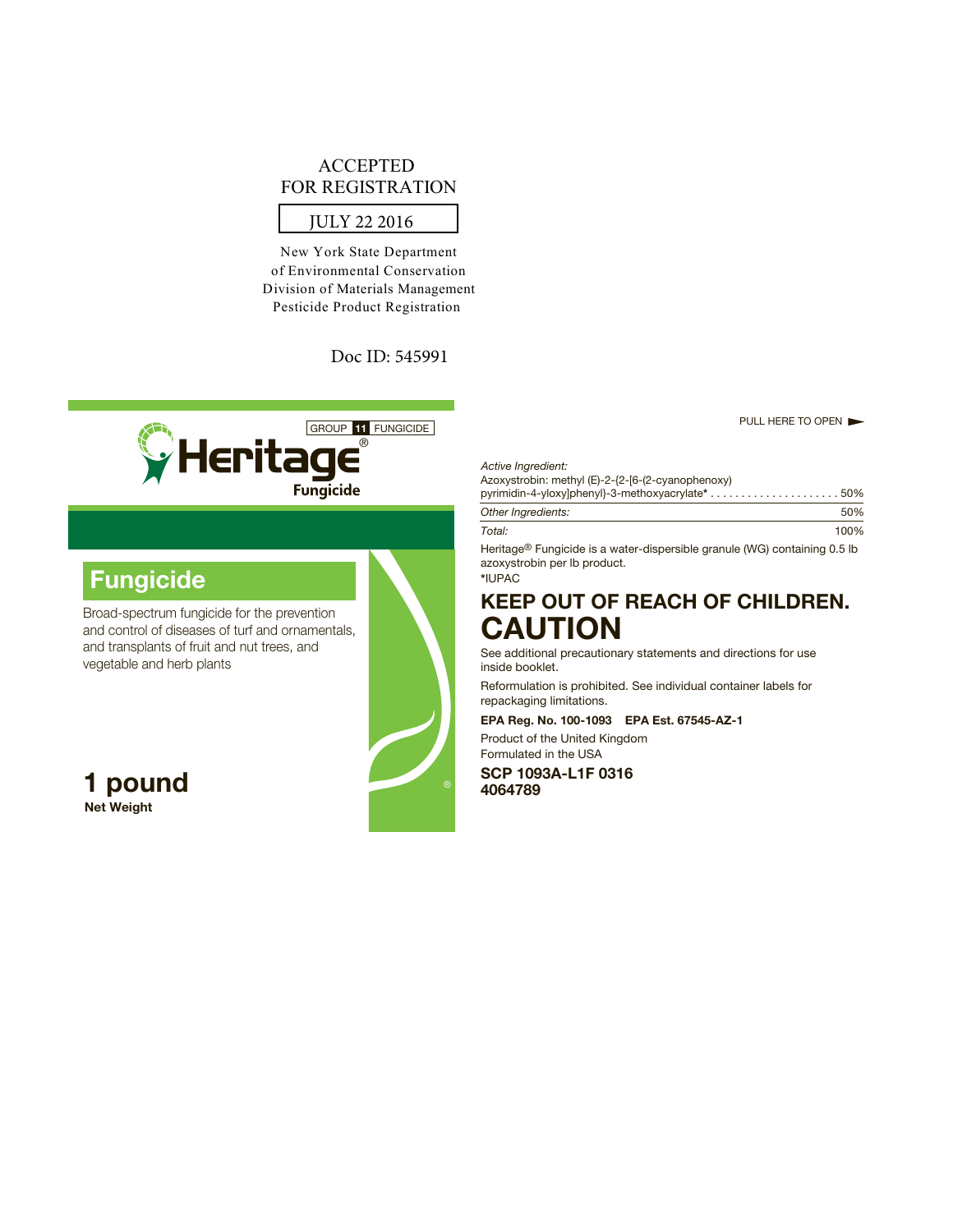#### **FIRST AID**

| If on skin or<br>clothing                                                                                                                                                            | • Take off contaminated clothing.<br>• Rinse skin immediately with plenty of water for 15-20 minutes.<br>• Call a poison control center or doctor for treatment advice. |  |  |
|--------------------------------------------------------------------------------------------------------------------------------------------------------------------------------------|-------------------------------------------------------------------------------------------------------------------------------------------------------------------------|--|--|
| If in eyes                                                                                                                                                                           | • Hold eye open and rinse slowly and gently with water for<br>15-20 minutes.                                                                                            |  |  |
|                                                                                                                                                                                      | • Remove contact lenses, if present, after the first 5 minutes,<br>then continue rinsing eye.                                                                           |  |  |
|                                                                                                                                                                                      | • Call a poison control center or doctor for treatment advice.                                                                                                          |  |  |
| Have the product container or label with you when calling a poison control<br>center or doctor, or going for treatment.                                                              |                                                                                                                                                                         |  |  |
| <b>HOT LINE NUMBER</b><br>For 24-Hour Medical Emergency Assistance (Human or Animal) or<br>Chemical Emergency Assistance (Spill, Leak, Fire, or Accident),<br>Call<br>1-800-888-8372 |                                                                                                                                                                         |  |  |

# **PRECAUTIONARY STATEMENTS**

**Hazards to Humans and Domestic Animals CAUTION**

HARMFUL IF ABSORBED THROUGH SKIN. CAUSES MODERATE EYE IRRITATION. Avoid contact with skin, eyes or clothing. Wash thoroughly with soap and water after handling and before eating, drinking, chewing gum, using tobacco or using the toilet. Remove and wash contaminated clothing before reuse.

# **Personal Protective Equipment (PPE)**

**Applicators and other handlers must wear:**

• Long-sleeved shirt and long pants

- Chemical-resistant gloves made of any waterproof material such as polyvinyl chloride, nitrile rubber or butyl rubber
- Shoes plus socks

#### **User Safety Requirements**

Follow manufacturer's instructions for cleaning/maintaining PPE. If no such instructions for washables exist, use detergent and hot water. Keep and wash PPE separately from other laundry.

### **Engineering Controls**

When handlers use closed systems, enclosed cabs, or aircraft in a manner that meets the<br>requirements listed in the Worker Protection Standard (WPS) for agricultural pesticides<br>(40 CFR 170.240 (d)(4-6), the handler PPE requ specified in the WPS.

IMPORTANT: When reduced PPE is worn because a closed system is being used, handlers must be provided all PPE specified above for "applicators and other handlers" and have such PPE immediately available for use in an emergency, such as a spill or equipment breakdown.

**User Safety Recommendations**

## **Users should:**

- Wash hands before eating, drinking, chewing gum, using tobacco or using the toilet. Wash thoroughly with soap and water after handling.
- Remove clothing/PPE immediately if pesticide gets inside. Then wash thoroughly and put on clean clothing.
- Remove PPE immediately after handling this product. Wash the outside of gloves before removing. As soon as possible, wash thoroughly and change into clean clothing.

#### **Environmental Hazards**

This pesticide is toxic to freshwater and estuarine/marine fish and aquatic invertebrates.<br>Azoxystrobin can be persistent for several months or longer. Do not apply directly to water,<br>or to areas where surface water is pre mark. Drift and runoff may be hazardous to aquatic organisms in neighboring areas. Do not contaminate water when disposing of equipment wash water or rinsate.

*continued…*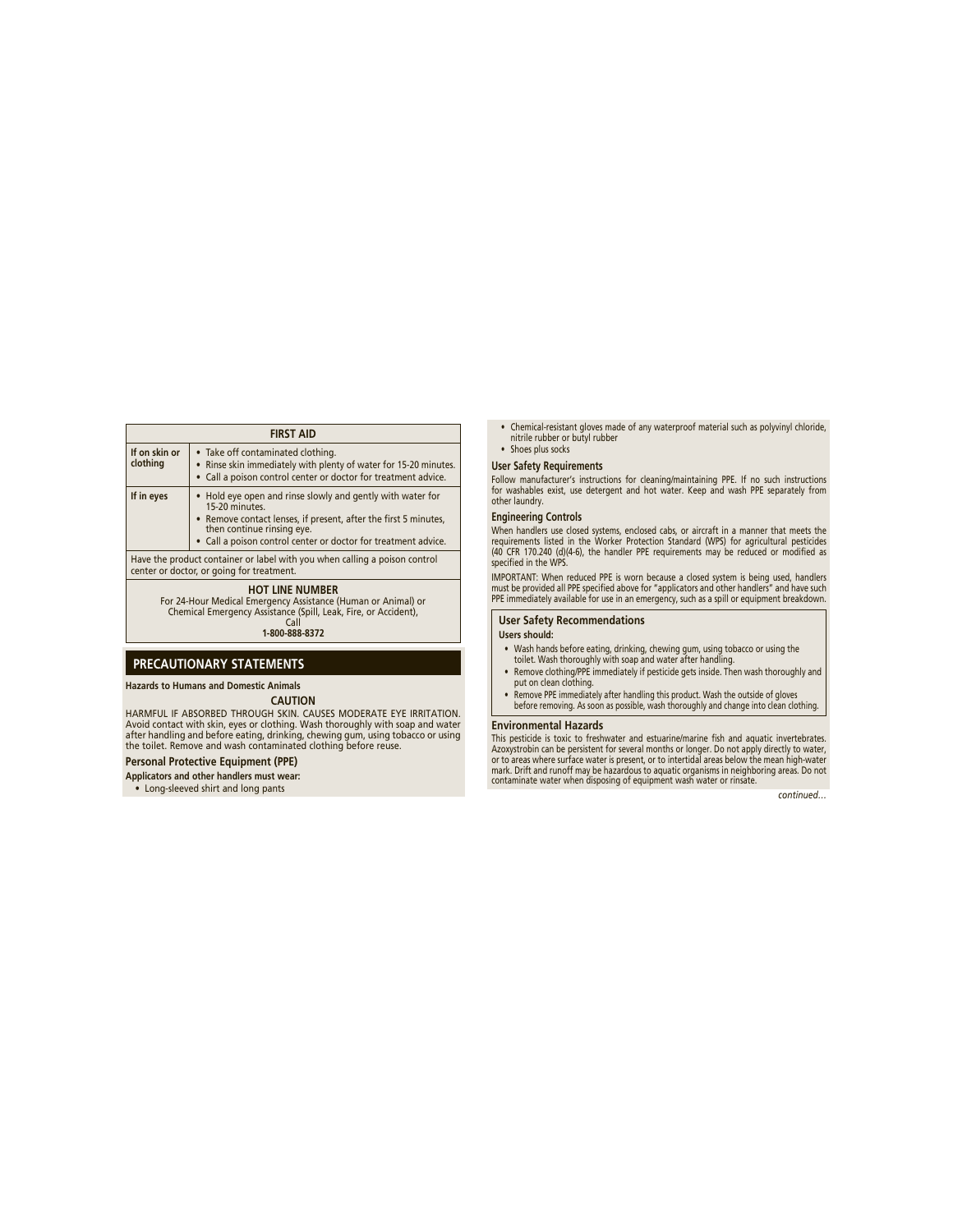### **PRECAUTIONARY STATEMENTS** *(continued)*

#### **Groundwater Advisory**

Azoxystrobin and a degradate of azoxystrobin are known to leach through soil to groundwater<br>under certain conditions as a result of label use. This chemical may leach into groundwater if<br>used in areas where soils are perme

#### **Surface Water Advisory**

This product may impact surface water quality due to run-off of rain water. This is especially true for poorly draining soils and soils with shallow groundwater. This product is classified as having a high potential for reaching surface water via run-off for several months or more after application. A level, well-maintained vegetative buffer strip between areas to which this product is applied and surface water features, such as ponds, streams and springs, will reduce the potential loading of azoxystrobin and a degradate of azoxystrobin from run-off<br>water and sediment. Run-off of this product also will be reduced by avoiding applications<br>when rainfall or irrigation is expected to

Notify state and/or Federal authorities and Syngenta immediately if you observe any adverse environmental effects due to use of this product.

## **CONDITIONS OF SALE AND LIMITATION OF WARRANTY AND LIABILITY**

**NOTICE:** Read the entire Directions for Use and Conditions of Sale and Limitation of Warranty and Liability before buying or using this product. If the terms are not accept-able, return the product at once, unopened, and the purchase price will be refunded.

The Directions for Use of this product must be followed carefully. It is impossible to eliminate all risks inherently associated with the use of this product. Crop injury, ineffectiveness or other unintended consequences may result because of such factors as manner of use or application, weather or crop conditions, presence of other materials or other<br>influencing factors in the use of the product, which are beyond the control of SYNGENTA CROP PROTECTION, LLC or Seller. To the extent permitted by applicable law, Buyer and User agree to hold SYNGENTA and Seller harmless for any claims relating to such factors. SYNGENTA warrants that this product conforms to the chemical description on the label and is reasonably fit for the purposes stated in the Directions for Use, subject to the inherent risks referred to above, when used in accordance with directions under normal use conditions. To the extent permitted by applicable law: (1) this warranty does not extend to the use of the product contrary to label instructions or under conditions not reasonably foreseeable to or beyond the control of Seller or SYNGENTA, and (2) Buyer and User assume the risk of any such use. TO THE EXTENT PERMITTED BY APPLICABLE LAW, SYNGENTA MAKES NO WARRANTIES OF MERCHANTABILITY OR OF FITNESS FOR A PARTICULAR PURPOSE NOR ANY OTHER EXPRESS OR IMPLIED WARRANTY EXCEPT AS WARRANTED BY THIS LABEL.

To the extent permitted by applicable law, in no event shall SYNGENTA be liable for any incidental, consequential or special damages resulting from the use or handling of this product. **TO THE EXTENT PERMITTED BY APPLICABLE LAW, THE EXCLUSIVE REMEDY OF THE USER OR BUYER, AND THE EXCLUSIVE LIABILITY OF SYNGENTA AND SELLER FOR ANY AND ALL CLAIMS, LOSSES, INJURIES OR DAMAGES (INCLUDING CLAIMS BASED ON BREACH OF WARRANTY, CONTRACT, NEGLIGENCE, TORT, STRICT LIABILITY OR OTHERWISE) RESULTING FROM THE USE OR HANDLING OF THIS PRODUCT, SHALL BE THE RETURN OF THE PURCHASE PRICE OF THE PRODUCT OR, AT THE ELECTION OF SYNGENTA OR SELLER, THE REPLACEMENT OF THE PRODUCT.**

SYNGENTA and Seller offer this product, and Buyer and User accept it, subject to the foregoing<br>Conditions of Sale and Limitation of Warranty and Liability, which may not be modified except by written agreement signed by a duly authorized representative of SYNGENTA.

# **DIRECTIONS FOR USE**

It is a violation of Federal Law to use this product in a manner inconsistent with its labeling. FAILURE TO FOLLOW THE USE DIRECTIONS AND PRECAUTIONS ON THIS LABEL MAY RESULT IN PLANT INJURY OR POOR DISEASE CONTROL.

DO NOT apply this product in a way that will contact workers or other persons, either directly or through drift. Only protected handlers may be in the area during application. For any requirements specific to your State or Tribe, consult the agency responsible for pesticide regulation.

### **AGRICULTURAL USES**

Use to prevent and control diseases of: turf produced on sod farms; and ornamentals, fruit and nut trees, and vegetable and herb plants grown for transplanting.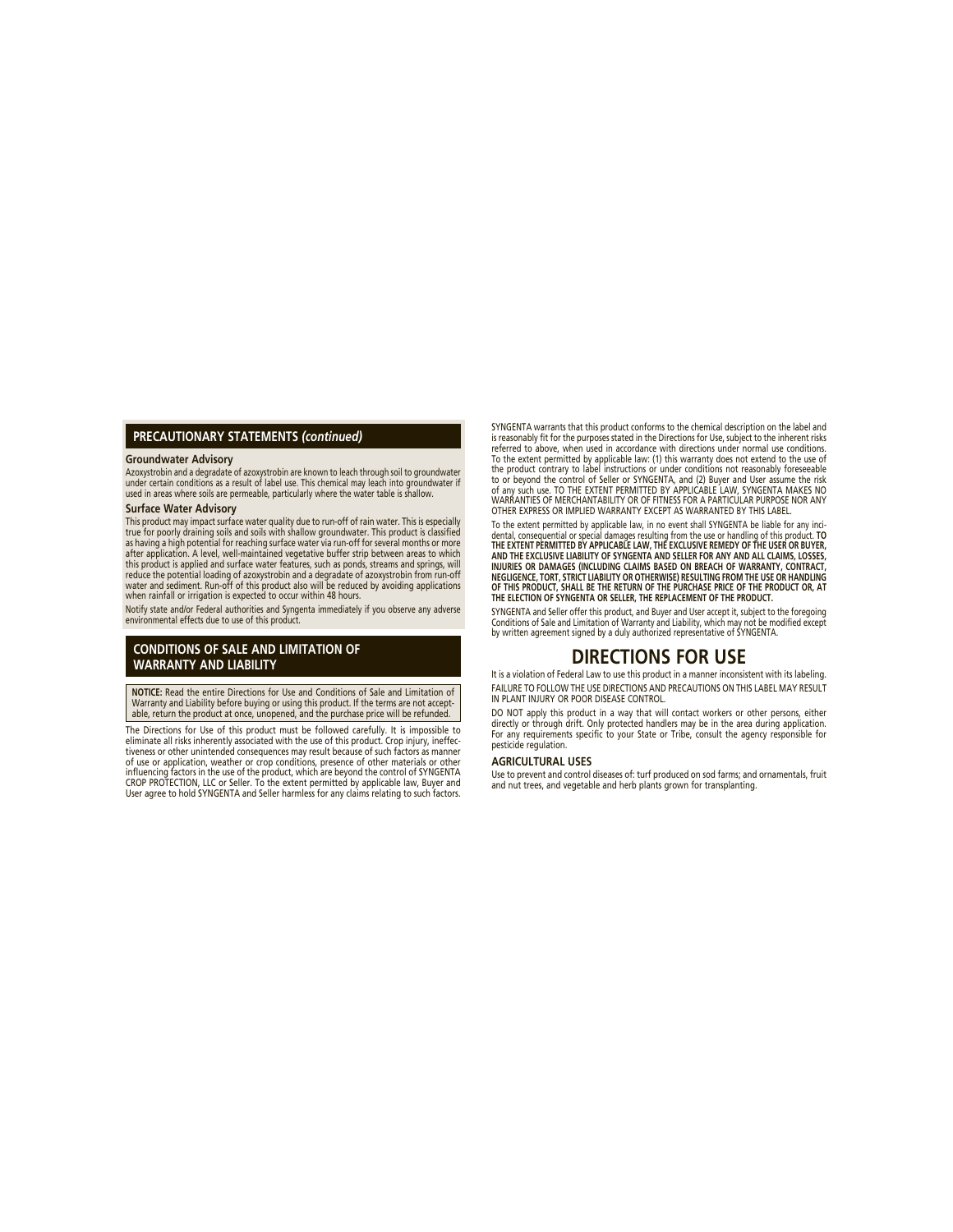#### **AGRICULTURAL USE REQUIREMENTS**

Use this product only in accordance with its labeling and with the Worker Protection Standard, 40 CFR part 170. This Standard contains requirements for the protection of agricultural workers on farms, forests, nurseries, and greenhouses, and handlers of agricultural pesticides. It contains requirements for training, decontamination, notifi cation, and emergency assistance. It also contains specific instructions and exceptions pertaining to the statements on this label about personal protective equipment (PPE),<br>notification to workers, and restricted-entry interval. The requirements in this box only apply to uses of this product that are covered by the Worker Protection Standard.

#### **Do not enter or allow worker entry into treated areas during the restricted-entry interval (REI) of 4 hours.**

PPE required for early entry to treated areas that is permitted under the Worker Protection Standard and that involves contact with anything that has been treated, such as plants, soil or water is:

- Coveralls
- Chemical-resistant gloves made of any waterproof material such as polyvinyl chloride, nitrile rubber or butyl rubber
- Shoes plus socks

#### **NON-AGRICULTURAL USES**

Use to prevent and control diseases of turf and ornamentals on golf courses, lawns and landscape areas around residential, institutional, public, commercial and industrial buildings, parks, recreational areas and athletic fields.

#### **NON-AGRICULTURAL USE REQUIREMENTS**

The requirements in this box apply to uses of this product that are NOT within the scope of the Worker Protection Standard for agricultural pesticides (40 CFR Part 170). The WPS applies when this product is used to produce agricultural plants on farms, forests, nurseries, or greenhouses. The area being treated must be vacated by unprotected persons.

#### **NON-AGRICULTURAL USE REQUIREMENTS** *(continued)*

Do not treat areas while unprotected humans or domestic animals are present in the treatment areas. Because certain states may require more restrictive reentry intervals, consult your State Department of Agriculture for further information.

Do not allow entry into treatment area until area that was treated with Heritage Fungicide is dry.

## **PRODUCT INFORMATION**

Heritage Fungicide is a broad-spectrum, systemic fungicide that prevents or controls the listed pathogens that cause foliar, stem, and root diseases, including leaf and stem blights, leaf spots, patch diseases, mildews, anthracnose, fairy rings, molds, and rusts of turfgrass, ornamentals, vegetables, and herbs. Heritage Fungicide may be applied in alternating application programs or in tank mixes with other registered plant protection products. All applications must be made according to the use directions that follow.

Heritage Fungicide is a member of Syngenta's Plant Performance™ product line that can improve plant vigor and quality. The additional benefits are due to positive effects on plant physiology, which can vary according to plant species and growing environment.

#### **USE PRECAUTIONS AND RESTRICTIONS**

**Adjuvants:** When an adjuvant is to be used with this product, the use of an adjuvant that meets the standards of the Chemical Producers and Distributors Association (CPDA) adjuvant certification program is recommended.

**DO NOT** apply more than 10 lb of Heritage Fungicide (5 lb ai) per acre per year to crops grown outdoors.

**DO NOT** apply more than 1.1 lb of Heritage Fungicide (0.55 lb ai) per acre per application. **DO NOT** graze or feed clippings from treated turf areas to animals.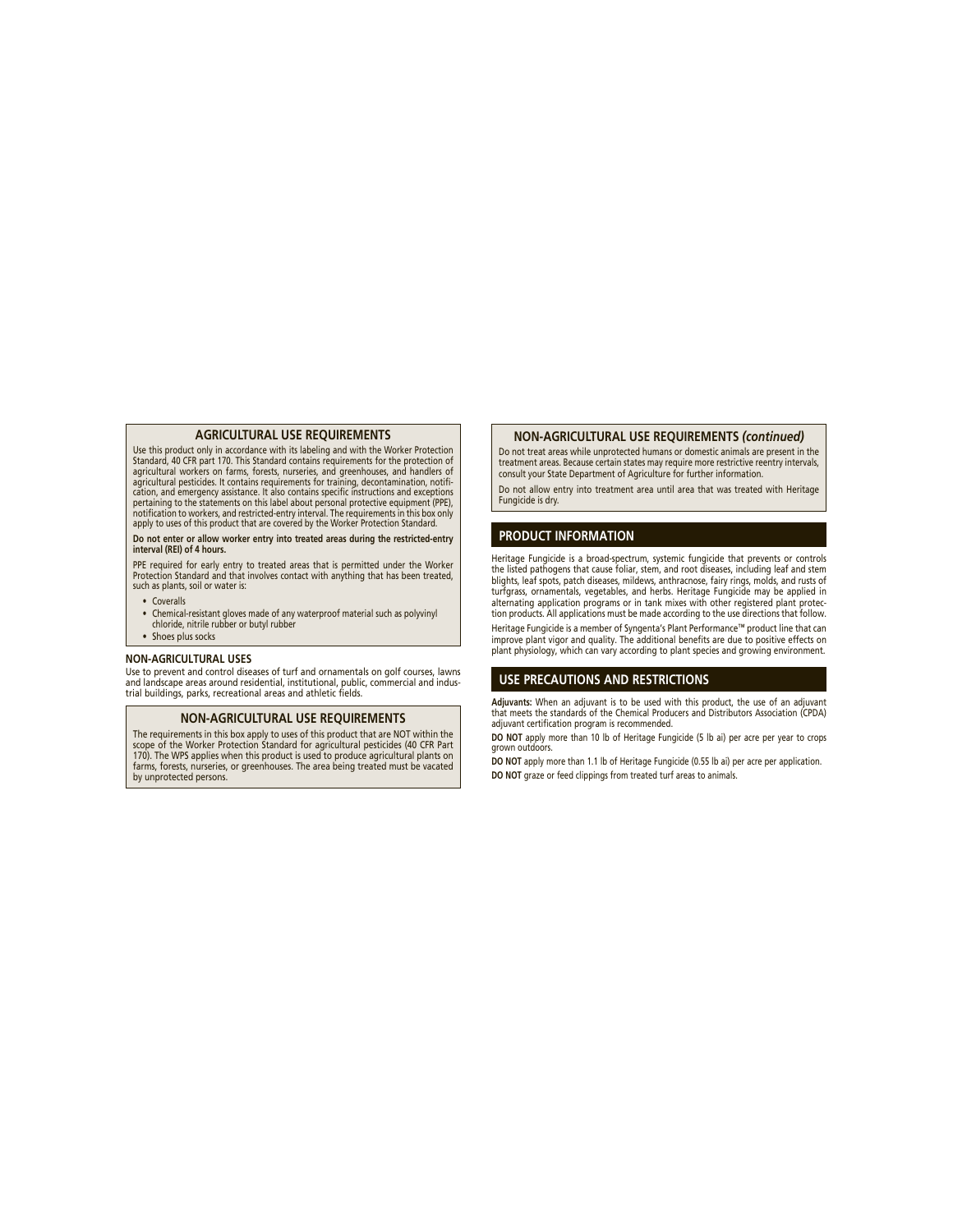#### **PHYTOTOXICITY**

Heritage Fungicide is highly phytotoxic to apple and certain crabapple and flowering cherry varieties. Use caution to prevent injury to these trees. **DO NOT** use spray equipment that has been used to apply Heritage Fungicide to spray apple, crabapple and flowering cherry trees. Even trace amounts can cause unacceptable phytotoxicity.

#### **SPRAY DRIFT MANAGEMENT**

**DO NOT** apply Heritage Fungicide when conditions favor drift beyond the area intended for application. Conditions that can contribute to drift include thermal inversion, wind speed and direction, sprayer nozzle and pressure combinations, and spray droplet size. Contact your State extension agent for spray drift prevention guidelines in your area. **DO NOT** apply Heritage Fungicide where spray drift may reach apple, crabapple, or flowering

cherry trees. **DO NOT** apply when weather conditions favor drift from treated areas to a non-target aquatic

habitat.

# **AVOIDING SPRAY DRIFT IS THE RESPONSIBILITY OF THE APPLICATOR.**

#### **INTEGRATED PEST (DISEASE) MANAGEMENT (IPM)**

Heritage Fungicide should be integrated into an overall disease and pest management strategy whenever the use of a fungicide is required. Cultural practices known to reduce disease development, such as planting of resistant cultivars, removal of plant debris to reduce inoculum, and water management, should be followed. The following sections in this label identify specific IPM recommendations for each crop. Consult your local agricultural, turf and ornamental authorities for additional IPM strategies established for your area. Heritage Fungicide may be used in State Agricultural Extension advisory (disease forecasting) programs that recommend application timing based on environmental factors favorable for disease development.

#### **RESISTANCE MANAGEMENT**

#### **GROUP 11 FUNGICIDE**

Some plant pathogens have been shown to develop resistance to fungicide products used repeatedly for their control. Heritage Fungicide should be applied at full label-use rates and in a tank mix or a rotation with other registered fungicides that have a different mode of action. As Heritage Fungicide is a strobilurin (Group 11) fungicide, **DO NOT** alternate with other strobilurins, such as pyraclostrobin and trifloxystrobin. **DO NOT** alternate or tank-mix Heritage Fungicide with fungicides to which resistance has already developed. Since pathogens differ in their potential to develop fungicide resistance, use the resistance management strategies for each disease given in the **SPECIFIC USE DIRECTIONS** section in this label.

Syngenta Crop Protection encourages responsible resistance management to ensure effective long-term control of the fungal diseases on this label. Consult your local or state Extension Service for resistance management strategies that are complementary to those in this label.

#### **MIXING INSTRUCTIONS**

To prepare spray solution, partially fill the spray tank with clean water and begin agitation. Add the specified amount of Heritage Fungicide to the tank, allowing adequate time for good mixing. Add an adjuvant if recommended. Finish filling the tank to the desired volume to obtain the proper spray concentration. Maintain agitation throughout the spraying operation. **DO NOT** allow spray mixture to stand overnight or for prolonged periods. Mix only the amount of spray required for your immediate use. Sprayers should be thoroughly cleaned immediately after application.

Heritage Fungicide is compatible with commonly used fungicides, liquid fertilizers, herbicides, insecticides and biological control products. If tank mixes are desired, products should be added to the spray tank in the following order: Heritage Fungicide, other WG or dry flowable formulations, wettable powders, and flowable (aqueous suspension) products. Observe all directions, precautions, and limitations on labeling of all products used. Consult compatibility charts or your local or state agricultural or turf authorities for compatibility information.

**DO NOT** mix Heritage Fungicide in the spray tank with pesticides, surfactants or fertilizers unless compatibility charts or your own prior use has shown that the combination is physically compatible, effective and non-injurious under your conditions of use. If physical compatibility is unknown, the following procedure should be followed: Pour the recommended proportions of the products into a suitable container of water, mix thoroughly and allow it to stand at least 20 minutes. If the combination remains mixed or can be re-mixed readily, the mixture is considered physically compatible.

Heritage Fungicide is incompatible with many fertilizers when low water volumes are used for in-furrow applications. Cold temperatures and water quality exacerbate these compatibility problems. Conduct a physical compatibility test as described in the paragraph as above before making a field application.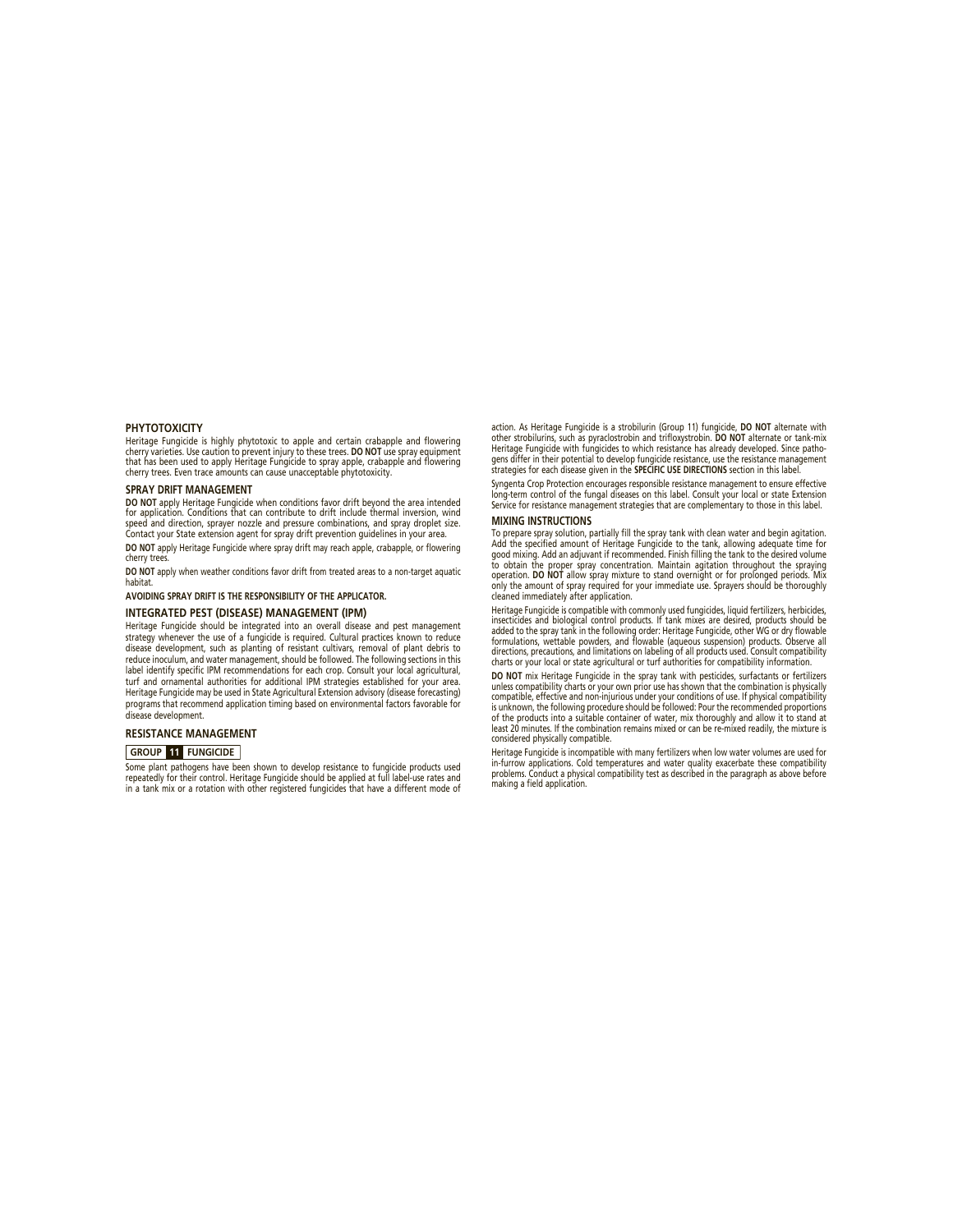**NOTE:** Heritage Fungicide has demonstrated some phytotoxic effects when mixed with products that are formulated as EC's. These effects are enhanced if applications are made under cool, cloudy conditions and these conditions remain for several days following application. In addition, silicone-containing adjuvants have also contributed to phytotoxicity.

# **APPLICATION INSTRUCTIONS**

Heritage Fungicide should be applied prior to disease development at the rates and timings given in this label. Apply at the higher rates in the rate range and/or shorter spray intervals under conditions of heavy infection pressure, on highly susceptible varieties or when envi-ronmental conditions are conducive for disease development. Use of Heritage Fungicide as a "rescue" (late curative or eradicant) treatment may not give satisfactory disease control.

Heritage Fungicide may be applied with various types of spray equipment commonly used for making ground and aerial applications. For ground applications, apply Heritage Fungicide in a volume of water sufficient to provide good plant canopy penetration. For aerial applications, apply Heritage Fungicide in a minimum of two gallons of water per acre. Ground application is preferred as it typically provides better canopy penetration and coverage.

Proper adjustments and calibration of spraying equipment are essential for optimal disease control. If you have questions about calibration, contact a State Extension Service specialist, the equipment manufacturer or other experts.

#### **Directions for Use through Sprinkler and Drip Chemigation Systems**

**Spray Preparation:** Chemical tank and injector system should be thoroughly cleaned. Flush system with clean water.

#### **Use Precautions for Sprinkler and Drip Irrigation Applications:**

**Drip and Micro Irrigation:** Heritage Fungicide may be applied through drip and micro irrigation systems to potted ornamentals or to bedded, field-grown ornamentals for soil-borne disease control. The soil or potting media should have adequate moisture capacity prior to drip application.

Terminate drip irrigation at fungicide depletion from the main feed supply tank or after 6 hours from start, whichever is shorter. For maximum efficacy, subsequent irrigation (water only) should be delayed for at least for 24 hours following drip application.

**Sprinkler Irrigation:** Apply this product through sprinkler irrigation systems including center pivot, motorized boom, lateral move, end tow, side [wheel] roll, traveler, big gun, solid set, or hand move irrigation systems. Do not apply this product through any other type of irrigation system except as specified on this label.

Apply with center-pivot or continuous-move equipment distributing <sup>1</sup>/2 acre-inch or less<br>during treatment. In general, use the least amount of water required for proper distribu-<br>tion and coverage. If stationary systems ( minutes of the set. **DO NO**T apply when winds are greater than 10-15 mph to avoid drift<br>or wind skips. Plant injury, lack of effectiveness, or illegal pesticide residues in the crop can<br>result from non-uniform treated wate control. Good agitation should be maintained during the entire application period.

If you have questions about calibration, contact the State Extension Service specialist, equipment manufacturers or other experts.

- The system must contain a functional check valve, vacuum relief valve, and low pressure drain appropriately located on the irrigation pipeline to prevent water-source contami-nation from backflow.
- The pesticide injection pipeline must contain a functional, automatic, quick-closing check valve to prevent the flow of fluid back toward the injection pump.
- The pesticide injection pipeline must also contain a functional, normally closed, solenoidoperated valve located on the intake side of the injection pump and connected to the system interlock to prevent fluid from being withdrawn from the supply tank when the irrigation system is either automatically or manually shut down.
- The system must contain functional interlocking controls to automatically shut off the pesticide injection pump when the water pump motor stops.
- The irrigation line or water pump must include a functional pressure switch which will stop the water pump motor when the water pressure decreases to the point where pesticide distribution is adversely affected.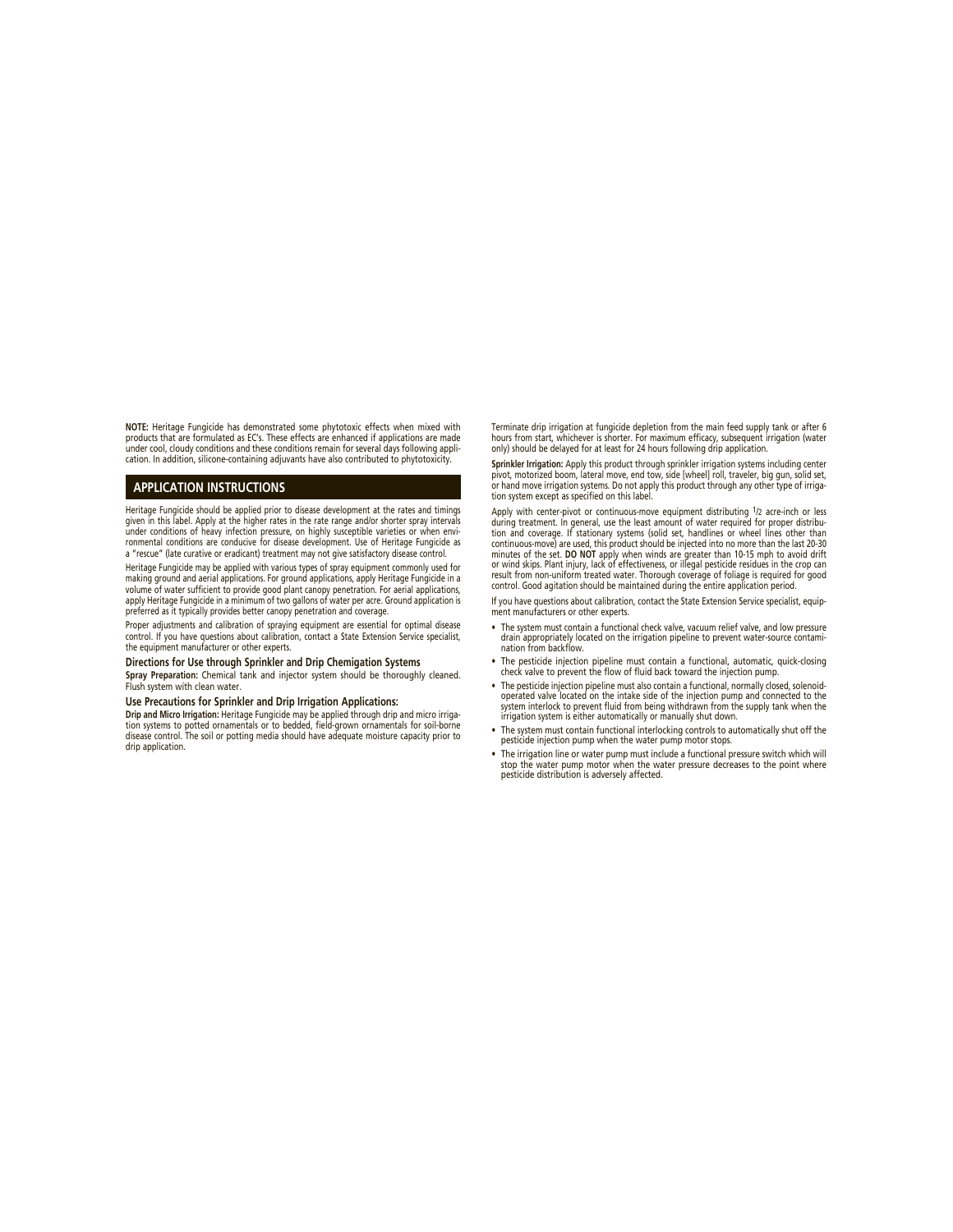• Systems must use a metering pump, such as a positive displacement injection pump<br>(e.g., diaphragm pump) effectively designed and constructed of materials that are<br>compatible with pesticides and capable of being fitted wi

Allow sufficient time for pesticide to be flushed through all lines and all nozzles before turning off irrigation water. A person knowledgeable of the chemigation system and responsible for its operation, or under the supervision of the responsible person, shall shut the system down and make necessary adjustments should the need arise.

**DO NOT** connect an irrigation system (including greenhouse systems) used for pesticide application to a public water system unless the pesticide label-prescribed safety devices for public water systems are in place.

#### **Specific Instructions for Public Water Systems**

- 1. Public water system means a system for the provision to the public of piped water for human consumption if such system has at least 15 service connections or regularly serves an average of at least 25 individuals daily at least 60 days out of the year.
- 2. Chemigation systems connected to public water systems must contain a functional, reduced-pressure zone, back-flow preventer (RPZ) or the functional equivalent in<br>the water supply line upstream from the point of pesticide introduction. As an<br>option to the RPZ, the water from the public water system shou
- 3. The pesticide injection pipeline must contain a functional, automatic, quick-closing check valve to prevent the flow of fluid back toward the injection pump.
- 4. The pesticide injection pipeline must contain a functional, normally closed, solenoidoperated valve located on the intake side of the injection pump and connected to the system interlock to prevent fluid from being withdrawn from the supply tank when the irrigation system is either automatically or manually shut down.
- 5. The system must contain functional interlocking controls to automatically shut off the pesticide injection pump when the water pump motor stops, or in cases where there is no water pump, when the water pressure decreases to the point where pesticide distribution is adversely affected.
- 6. Systems must use a metering pump, such as a positive displacement injection pump<br>e.g., diaphragm pump) effectively designed and constructed of materials that are<br>compatible with pesticides and capable of being fitted wi
- 7. Do not apply when wind speed favors drift beyond the area intended for treatment.

#### **DIRECTIONS FOR TURF**

Heritage Fungicide is recommended for control of the listed pathogens that cause foliar, stem, and root diseases, including leaf and stem blights, leaf spots, patch diseases, mildew, molds and rusts of turfgrass. Heritage Fungicide may be used on golf courses, lawns and landscape areas around residential, institutional, public, commercial and industrial buildings, parks, recreational areas, athletic fields, and sod farms.

#### **Integrated Pest (Disease) Management (IPM)**

Sound turf management resulting in healthy, vigorous turf is the foundation of a good IPM program. Cultural practices, such as proper choice of turf variety, nutrient management, proper cutting height, thatch management, and proper watering, drainage, and moisture stress management, should be integrated with the use of fungicides to increase turf vigor and reduce the susceptibility to disease. Immunoassay detection kits and extension service diagnostic services can assist in the early and accurate identification of causal organisms and corresponding selection of the proper fungicide when required.

#### **Resistance Management**

**DO NOT** spray more than two sequential Heritage Fungicide applications for Gray Leaf Spot or *Pythium* spp. control. For all other diseases when Gray Leaf Spot and *Pythium* spp. are not present, **DO NOT** spray more than three sequential applications of Heritage Fungicide.

### **Application Directions**

Heritage Fungicide should be applied prior to disease development. Mix Heritage Fungicide<br>with the required amount of water and apply as a dilute spray application in 2-4 gallons<br>of water per 1,000 square feet (87-174 gall **DO NOT** apply to golf course turf by air.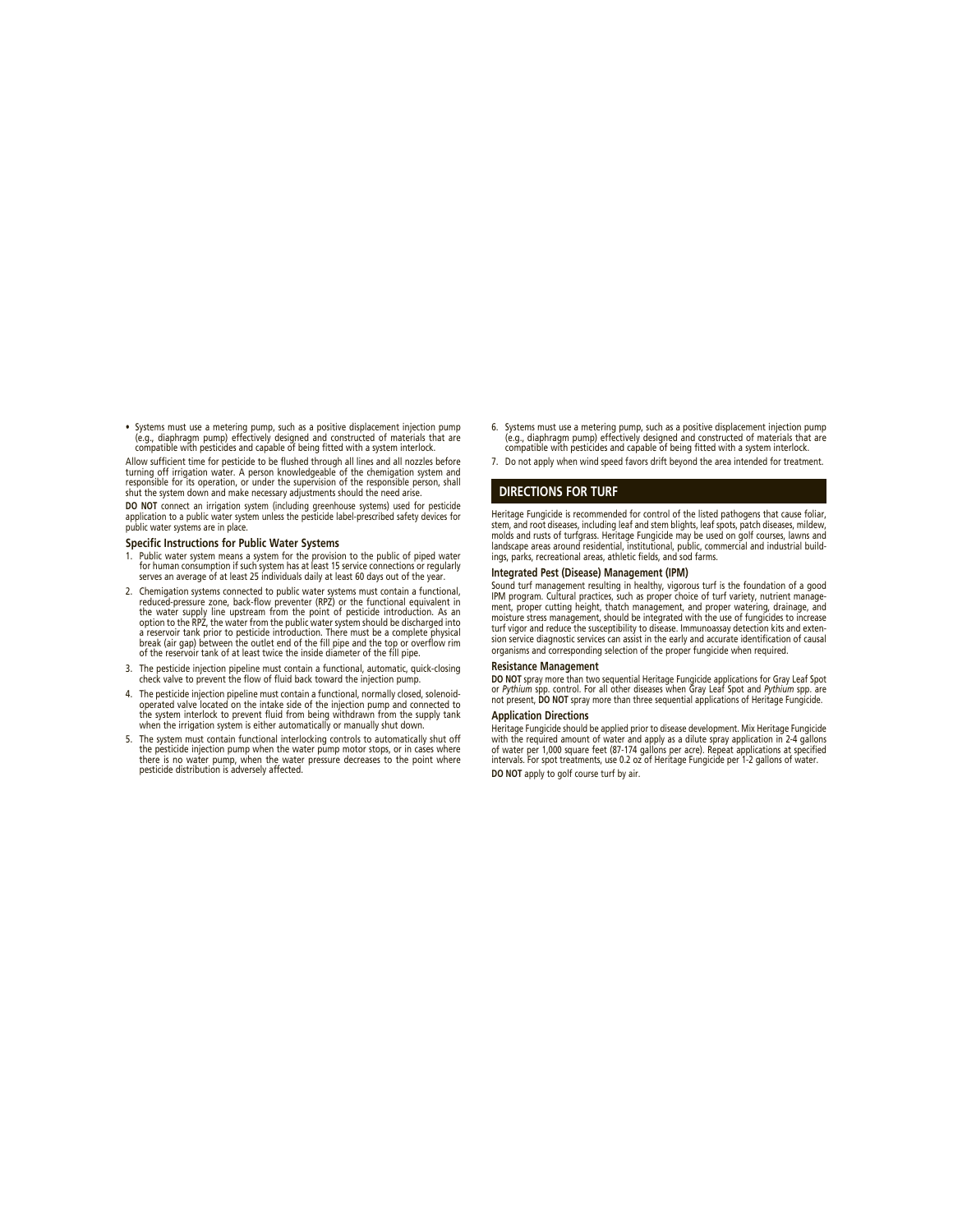# **Soil Injection Application**

Heritage Fungicide may be applied through a liquid fungicide injector for the control of ectrotrophic root diseases such as summer patch and take-all patch. Use Heritage Fungicide only in liquid injection equipment specifically designated for pesticide use.

Apply Heritage Fungicide at 0.2 to 0.4 oz per 1,000 sq ft. Spray carrier volume should fall<br>within 30-150 gallons of water per 1,000 sq ft. Injection hole spacing of 1 inch by 1 inch is<br>recommended for optimum contol. Do n

#### **Application when Establishing Turfgrass from Seed or in Overseeding of Dormant Turfgrass**

Heritage Fungicide may be used for control of certain turtgrass diseases associated with<br>turfgrass establishment from seed or during overseeding of dormant turfgrass. Heritage<br>Fungicide may be safely applied before or afte

Dollar Spot: Heritage Fungicide does not control Dollar Spot. During periods of Dollar<br>Spot pressure, always mix Heritage Fungicide with Daconil®, Banner Maxx®, Secure®,<br>or other Dollar Spot control fungicide. Heritage Fun

# **TABLE 1: Directions for Application for Turf Diseases**

| <b>Target Diseases</b>                     | <b>Use Rate</b><br>(oz product/<br>$1,000$ sq ft) | <b>Application</b><br><b>Interval</b><br>(days) | Remarks*                                                                                                                                     |
|--------------------------------------------|---------------------------------------------------|-------------------------------------------------|----------------------------------------------------------------------------------------------------------------------------------------------|
| Anthracnose<br>(Colletotrichum<br>cereale) | $0.2 - 0.4$                                       | 14-28                                           | Use preventatively. Begin applica-<br>tions when conditions are favorable<br>for disease infection, prior to disease<br>symptom development. |

| <b>Target Diseases</b>                                                                                                  | <b>Use Rate</b><br>(oz product/<br>$1,000$ sq ft) | <b>Application</b><br><b>Interval</b><br>(days) | Remarks*                                                                                                                                                                                                                                                                                                                                                                                                                                             |
|-------------------------------------------------------------------------------------------------------------------------|---------------------------------------------------|-------------------------------------------------|------------------------------------------------------------------------------------------------------------------------------------------------------------------------------------------------------------------------------------------------------------------------------------------------------------------------------------------------------------------------------------------------------------------------------------------------------|
| <b>Bermudagrass</b><br>Decline<br>(Gaeumannomyces<br>graminis                                                           | 04                                                | 28                                              | Use preventatively. Begin applica-<br>tions when conditions are favorable<br>for disease infection prior to disease<br>symptom development.                                                                                                                                                                                                                                                                                                          |
| <b>Brown Patch</b><br>(Rhizoctonia solani)                                                                              | $0.2 - 0.4$                                       | 14-28                                           | Apply when conditions are favorable<br>for disease development.                                                                                                                                                                                                                                                                                                                                                                                      |
| <b>Brown Ring Patch</b><br>(Waitea circinata)                                                                           | $0.2 - 0.4$                                       | $14-28$                                         | Apply when conditions are favorable<br>for disease development                                                                                                                                                                                                                                                                                                                                                                                       |
| Cool Weather<br><b>Brown Patch</b><br><b>Yellow Patch</b><br>(Rhizoctonia<br>cerealis)                                  | $0.2 - 0.4$                                       | 14-28                                           | Make one or two applications in fall<br>or when conditions are favorable for<br>disease development.                                                                                                                                                                                                                                                                                                                                                 |
| <b>Fairy Ring</b><br>(Lycoperdon spp.,<br>Agrocybe pediades,<br>Arachnion spp.,<br>Bovista spp., and<br>Vascellum spp.) | 04                                                | 28                                              | Apply preventatively or as soon as<br>possible after fairy ring symptoms<br>develop. Add the recommended rate<br>of a wetting agent to the final spray<br>and water in immediately with 1/8<br>to 1/4 inches of irrigation. Fairy ring<br>symptoms may take 2 to 3 weeks<br>to disappear following curative<br>application. Reapplication after 28<br>days may be required in some cases.<br>Severely damaged or thin turf may<br>require reseeding. |

*continued…*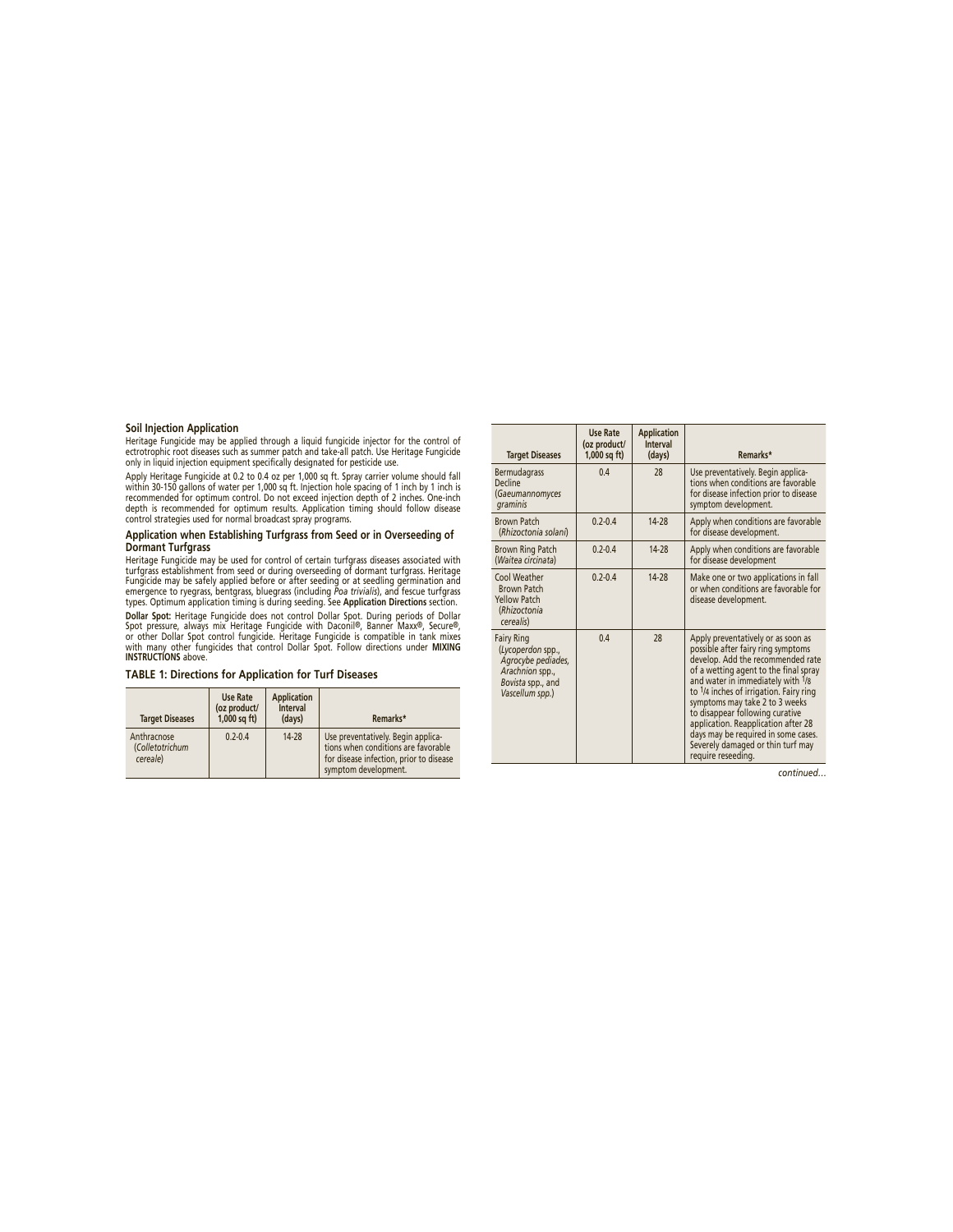**TABLE 1: Directions for Application for Turf Diseases** *(continued)*

| <b>Target Diseases</b>                                                              | <b>Use Rate</b><br>(oz product/<br>$1,000$ sq ft) | <b>Application</b><br><b>Interval</b><br>(days) | Remarks*                                                                                                                                                                                                                      |
|-------------------------------------------------------------------------------------|---------------------------------------------------|-------------------------------------------------|-------------------------------------------------------------------------------------------------------------------------------------------------------------------------------------------------------------------------------|
| <b>Fusarium Patch</b><br>(Microdochium<br>nivale)                                   | $0.2 - 0.4$                                       | 14-28                                           | Use preventatively. Begin applications<br>when conditions are favorable for<br>disease infection, prior to disease<br>symptom development.                                                                                    |
| <b>Gray Leaf Spot</b><br>(Pyricularia grisea)                                       | $0.2 - 0.4$                                       | 14-28                                           | Begin applications before disease is<br>present and continue applications<br>while conditions are favorable for<br>disease development.                                                                                       |
| <b>Gray Snow Mold</b><br>Typhula blight<br>(Typhula incarnata,<br>T. ishikariensis) | 04                                                | $10-28$                                         | Make two applications of 0.4 oz<br>spaced 10-28 days apart in late fall just<br>before snow cover. Tank mixing with<br>another snow mold fungicide, such as<br>Daconil, may enhance control under<br>severe disease pressure. |
| Leaf and Sheath Spot<br>(Rhizoctonia zeae)                                          | 04                                                | 14-28                                           | Apply when disease conditions are<br>favorable for disease development.                                                                                                                                                       |
| Leaf Rust, Stem Rust,<br><b>Stripe Rust</b><br>(Puccinia spp.)                      | $02-04$                                           | $14 - 28$                                       | Begin applications when conditions are<br>favorable for disease infection, prior to<br>disease symptom development.                                                                                                           |
| Leaf Spot<br>(Bipolaris spp.)                                                       | $02-04$                                           | $14-21$                                         | Apply when conditions are favorable<br>for disease development.                                                                                                                                                               |
| <b>Melting Out</b><br>(Drechslera poae)                                             | $02-04$                                           | $14 - 21$                                       | Apply when conditions are favorable<br>for disease development.                                                                                                                                                               |

| <b>Target Diseases</b>                                                                    | Use Rate<br>(oz product/<br>$1,000$ sq ft) | <b>Application</b><br><b>Interval</b><br>(days) | Remarks*                                                                                                                                                                                                                           |
|-------------------------------------------------------------------------------------------|--------------------------------------------|-------------------------------------------------|------------------------------------------------------------------------------------------------------------------------------------------------------------------------------------------------------------------------------------|
| <b>Necrotic Ring Spot</b><br>(Leptosphaeria korrae)                                       | $0.2 - 0.4$                                | 14-28                                           | Apply when conditions are favorable<br>for disease development.                                                                                                                                                                    |
| Pink Patch<br>(Limonomyses roseipellis)                                                   | $0.2 - 0.4$                                | 14-28                                           | Apply when conditions are favorable<br>for disease development.                                                                                                                                                                    |
| Pink Snow Mold<br>(Microdochium nivale)                                                   | 0.4                                        | $10-28$                                         | Make two applications of 0.4 oz<br>spaced 10-28 days apart in late fall<br>just before snow cover. Tank mixing<br>with another snow mold fungicide,<br>such as Daconil, may enhance con-<br>trol under severe disease pressure.    |
| Powdery Mildew<br>(Erysiphe graminis)                                                     | $0.2 - 0.4$                                | 14-28                                           | Begin applications when conditions are<br>favorable for disease infection, prior to<br>disease symptom development.                                                                                                                |
| <b>Pythium Blight</b><br>Pythium Root Rot<br>(Pythium<br>aphanidermatum,<br>Pythium spp.) | $02-04$                                    | $10 - 14$                                       | Use preventatively. Begin applications<br>before disease is present. During<br>periods of prolonged favorable condi-<br>tions, treat on the 10-day application<br>interval. For use on newly seeded as<br>well as established turf |
| Pythium Root<br><b>Dysfunction</b><br>(Pythium volutum)                                   | 04                                         | $21-28$                                         | Apply preventatively when mean<br>daily soil temperatures are between<br>55 F and 70 F. Irrigate with 0.1 to<br>0.2 inches within 24 hours after<br>application to facilitate movement<br>into the root zone.                      |
| <b>Red Thread</b><br>(Laetisaria fuciformis)                                              | $0.2 - 0.4$                                | 14-28                                           | Apply when conditions are favorable<br>for disease development.                                                                                                                                                                    |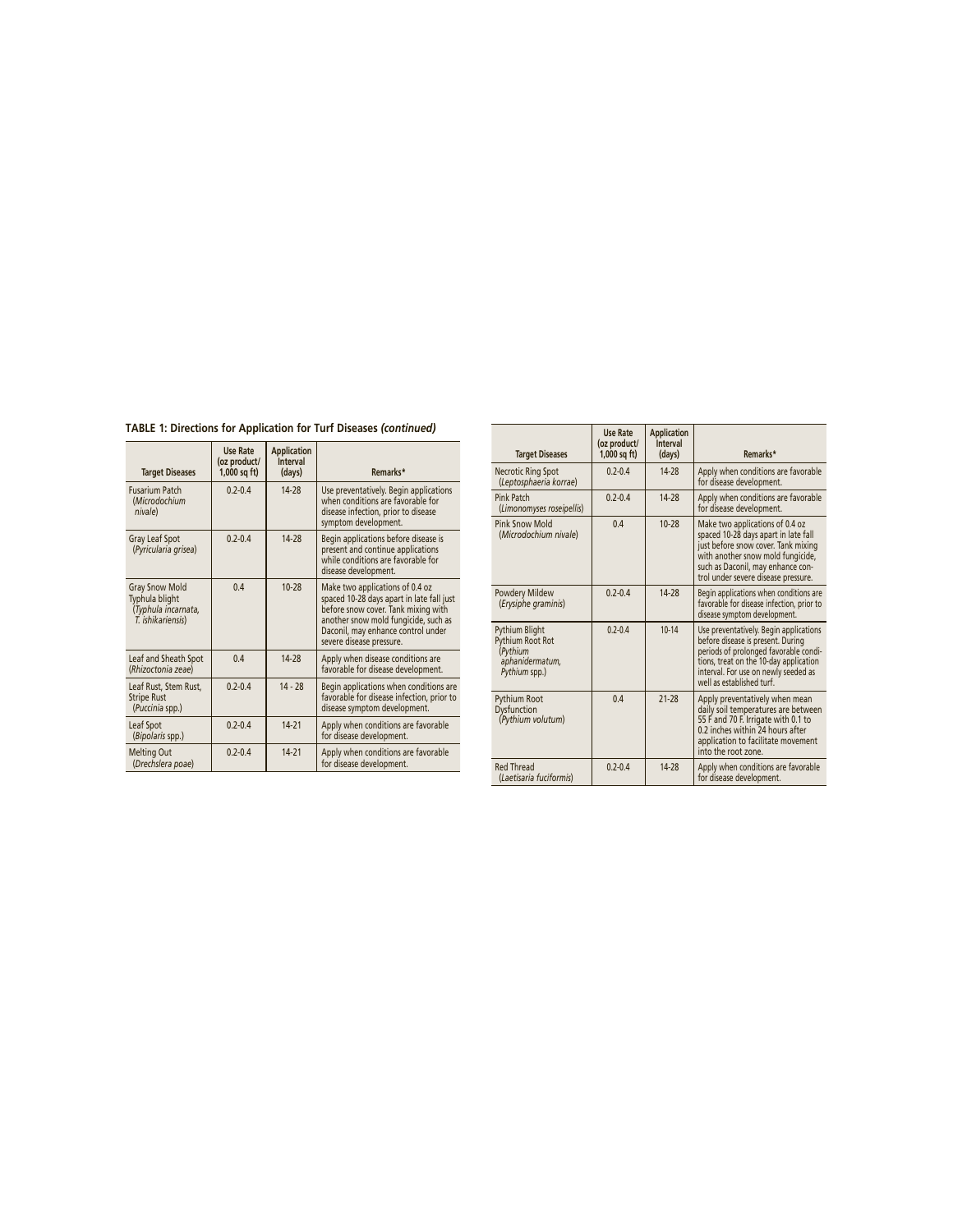| <b>Target Diseases</b>                                                        | Use Rate<br>(oz product/<br>$1,000$ sq ft) | <b>Application</b><br><b>Interval</b><br>(days) | Remarks*                                                                                                                                                                                                                       |
|-------------------------------------------------------------------------------|--------------------------------------------|-------------------------------------------------|--------------------------------------------------------------------------------------------------------------------------------------------------------------------------------------------------------------------------------|
| Rhizoctonia Large Patch<br>(Rhizoctonia solani)                               | $0.2 - 0.4$                                | 14-28                                           | Make one or two applications in fall or<br>when conditions are favorable for disease<br>development. Spring applications may<br>also be required in some locations or<br>when disease pressure is high.                        |
| Southern Blight<br>(Sclerotium rolfsii)                                       | $0.2 - 0.4$                                | 14-28                                           | Apply when conditions are favorable for<br>disease development.                                                                                                                                                                |
| Summer Patch<br>(Magnaporthe poae)                                            | $0.2 - 0.4$                                | 14-28                                           | Apply when conditions are favorable for<br>disease development.                                                                                                                                                                |
| Take-all patch<br>(Gaeumannomyces<br>graminis)                                | $0.2 - 0.4$                                | 28                                              | Begin applications when conditions are<br>favorable for disease infection, prior to<br>disease symptom development. Make<br>two applications 28 days apart in the<br>spring and two applications 28 days<br>apart in the fall. |
| Zoysia Patch<br>(Rhizoctonia solani,<br>Gaeumannomyces<br><i>incrustans</i> ) | $0.2 - 0.4$                                | 14-28                                           | Apply 1 or 2 applications approxi-<br>mately one month prior to zoysia grass<br>dormancy. Reapply 14 to 28 days later.                                                                                                         |

\*Do not apply more than two sequential applications of Heritage Fungicide for control<br>of Gray Leaf Spot and Pythium spp. For all other diseases when Gray Leaf Spot and<br>Pythium spp. are not present, do not apply more than t

# **TABLE 2: Heritage Fungicide Rate Conversion Chart for Turf**

| Oz Product/<br>$1,000$ sq ft | Oz Al/<br>1,000 sq ft | Oz Product/<br>Acre | <b>Pound Product/</b><br>Acre |
|------------------------------|-----------------------|---------------------|-------------------------------|
| 0.20                         | 0.10                  | 8.7                 | 0.5                           |
| 0.30                         | 0.15                  | 13.1                | 0.8                           |
| 0.40                         | 0.20                  | 17.4                |                               |

**TABLE 3: Amount of Heritage Fungicide to Mix 100 Gallons for Turf Applications**

| <b>Heritage Fungicide</b> | Spray Volume (gallons/1,000 sq ft) |             |                  |  |
|---------------------------|------------------------------------|-------------|------------------|--|
| <b>Use Rate</b>           | 2.0 gallons                        | 3.0 gallons | 4.0 gallons      |  |
| $0.20$ oz                 | 10 <sub>oz</sub>                   | 6.7 oz      | 5 oz             |  |
| $0.40$ oz                 | 20 <sub>oz</sub>                   | 13.3 oz     | 10 <sub>oz</sub> |  |

# **DIRECTIONS FOR ORNAMENTALS**

Heritage Fungicide is recommended for control of listed pathogens that cause foliar, aerial, and root diseases, including: leaf, tip, and flower blights; leaf spots; downy mildew;<br>powdery mildew; anthracnose; and rusts of ornamental plants. Heritage Fungicide may<br>be used to control certain diseases of cont ornamentals in greenhouses, shade- and lath-houses, outdoor nurseries, retail nurseries, interiorscapes, and other landscape areas.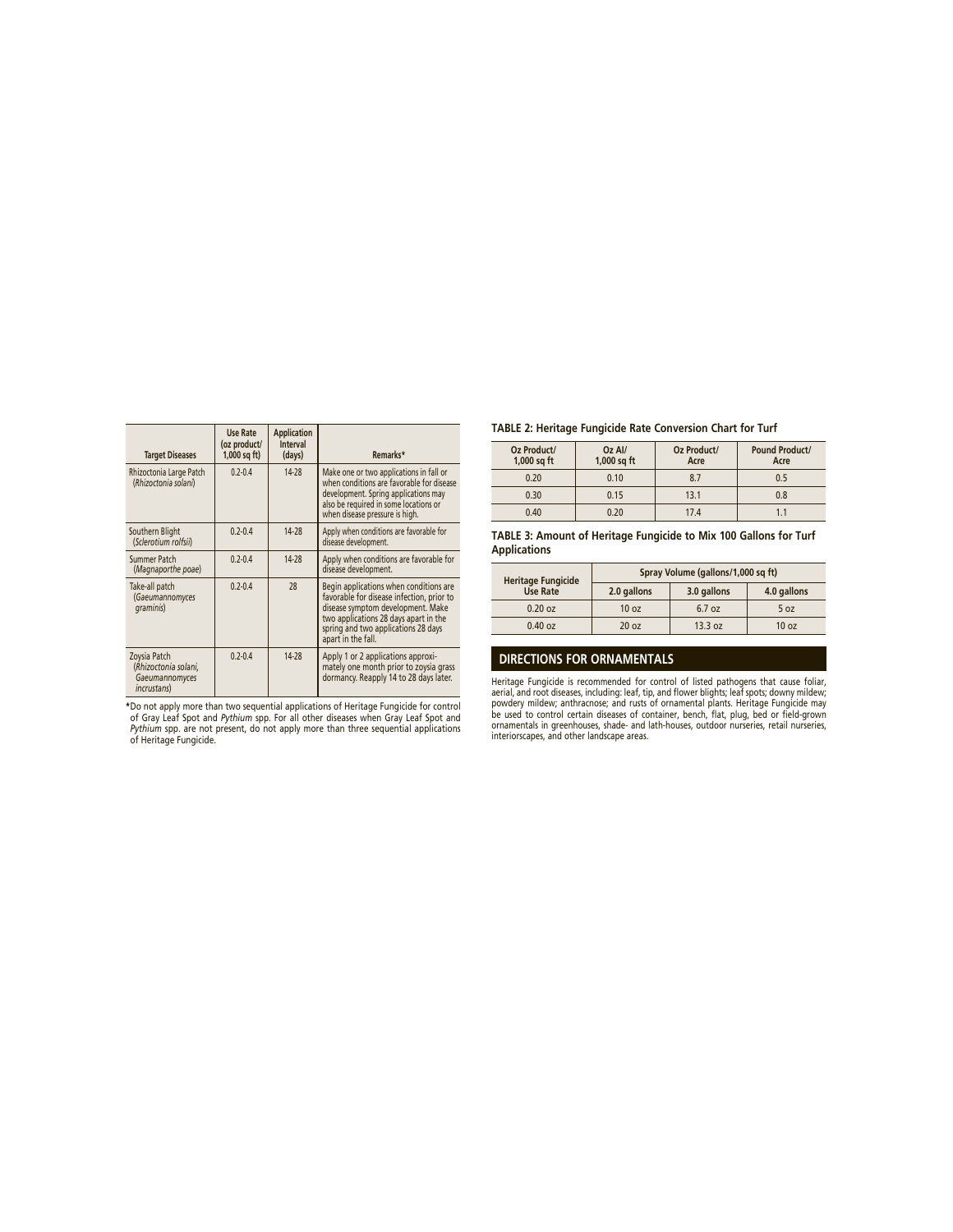### **Integrated Pest (Disease) Management (IPM)**

Heritage Fungicide should be integrated into an overall disease management strategy that includes selection of varieties with disease tolerance, optimum plant populations, proper fertilization, winter and/or spring pruning, plant debris manage-ment and proper timing and placement of irrigation. Immunoassay detection kits and diagnostic services can assist in the early and accurate identification of causal organisms and corresponding selection of the proper fungicide when required.

#### **Resistance Management**

**DO NOT** make more than three (3) sequential applications of Heritage Fungicide before alternating with a fungicide of a different mode of action. A sound resistance management program would include blocks of three Heritage Fungicide applica-tions separated by blocks of two alternate fungicide applications. **DO NOT** alternate Heritage Fungicide with other strobilurin fungicides.

#### **Application Directions**

Apply Heritage Fungicide as a foliar or soil broadcast, drench, or banded spray targeted at the foliage or crown of the plant. Apply to the point of runoff to ensure complete coverage of the target plant. Good coverage and wetting of foliage is necessary for best control. Refer to the label for specific use directions for control of certain diseases. Repeat applications at specified intervals using an appropriate resistance management program.

Apply Heritage Fungicide at listed use rates. The addition of an adjuvant at the recommended use rate may enhance coverage on hard-to-wet plant foliage. Under light to moderate disease pressure, use the lower listed rates and shorter listed application interval. Under environmental conditions conducive to severe disease development, use the higher<br>rates and shorter listed application interval. Use of Heritage Fungicide as a "rescue" (late curative or eradicant) treatment may not result in satisfactory disease control.

**DO NOT** exceed 600 gallons spray volume per acre for foliar applications.

**DO NOT** apply greater than 2 pints of solution per square foot for drench and crown applications

**DO NOT** tank-mix Heritage Fungicide with other fungicides, insecticides, herbicides, fertilizers, or adjuvants unless local experience indicates that the tank mix will not injure ornamental plants.

#### **Drench Application**

Heritage Fungicide may be applied to control soilborne, seedling, and crown diseases of ornamentals as a preventative drench treatment prior to infection. Good coverage of the pre-infection area (root zone, root ball, and crown) is necessary for satisfactory control. Heritage Fungicide may be applied by drench to container-grown ornamentals. Make a drench application prior to infection as healthy roots are necessary to optimize product uptake and systemic translocation to optimize disease protection. Due to the systemic activity of Heritage Fungicide, suppression of certain foliar diseases has been observed in plants treated with drench applications.

Use caution before applying Heritage Fungicide as a drench to small bedding plants in the seedling/plug stage due to possible phytotoxicity. A limited quantity of plants should be tested prior to full-scale application.

#### **Chemigation: Use through Sprinkler and Drip Irrigation Systems**

Heritage Fungicide may be applied through sprinkler, drip, or other micro irrigation systems to potted ornamentals or to bedded, field-grown ornamentals for soil-borne disease control. Apply Heritage Fungicide as a preventative treatment. The soil or potting media should have adequate moisture capacity prior to drip application.

Terminate irrigation at fungicide depletion from the main feed supply tank or after 6 hours from start, whichever is shorter. For maximum efficacy, subsequent irrigation (water only) should be delayed for at least for 24 hours following application.

#### **Use Restrictions and Precautions**

**DO NOT** apply Heritage Fungicide to apple or cherry trees (including flowering and<br>ornamental varieties, such as Yoshino) due to possible phytotoxicity. **DO NOT** use spray<br>equipment that has applied Heritage Fungicide for

Application of Heritage Fungicide to crabapple may cause phytotoxicity. Heritage Fungicide may be applied to specific tolerant varieties of crabapple. Heritage Fungicide has been shown to be safer when applied to the species and varieties listed in **Table 12**. Due to the large number of species, and varieties of crabapple, it is impossible to test every one for tolerance to Heritage Fungicide. The user should conduct small-scale testing to ensure plant safety prior to large-scale commercial use on plant species and varieties not listed on this label.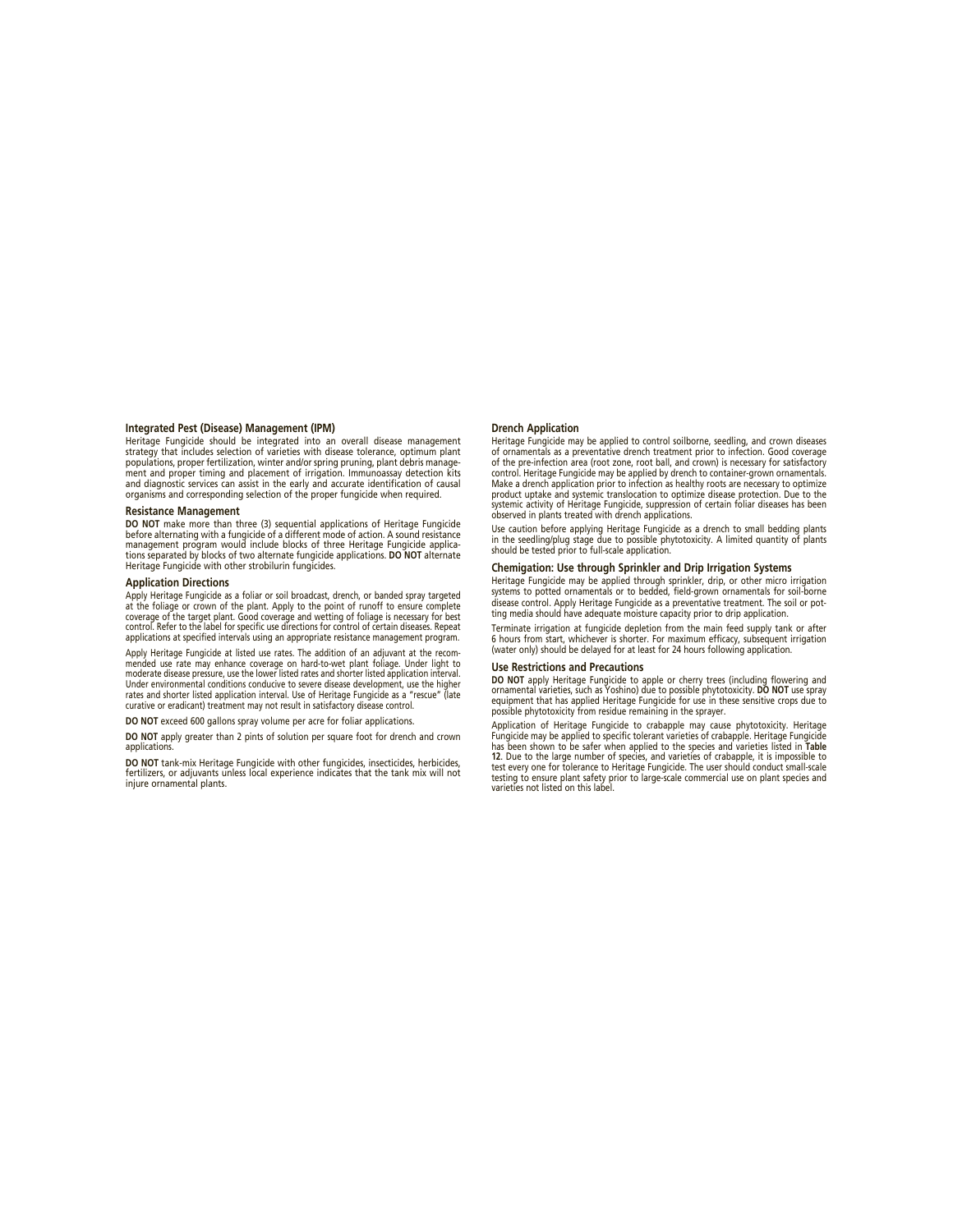When used in accordance with the label directions, Heritage Fungicide will provide control of the diseases of ornamental plants in the following table.

# **TABLE 4: Foliar Plant Diseases Controlled**

(Heritage Fungicide is sold in several product container sizes. For product container<br>sizes of 8 oz and larger, follow the mixing instructions in the second column. For<br>the 4 oz product container size, follow the mixing in

|                                                       | <b>Mixing Instructions, Use Rates and Remarks</b>                          |                                                            |  |
|-------------------------------------------------------|----------------------------------------------------------------------------|------------------------------------------------------------|--|
| DISEASE (Pathogen)                                    | 8 oz and larger<br>product container sizes<br>(oz product per 100 gallons) | 4 oz product container size<br>(oz product per 50 gallons) |  |
| <b>CONIFER BLIGHTS</b>                                |                                                                            |                                                            |  |
| <b>Phomopsis Blight</b><br>(Phomopsis juniperovora)   | Apply 1-4 oz every 7-28<br>days.                                           | Apply 0.5-2 oz every 7-28<br>days.                         |  |
| <b>Tip Blight</b><br>(Sirococcus strobilinus)         | Apply 1-4 oz every 7-28<br>days.                                           | Apply 0.5-2 oz every 7-28<br>days.                         |  |
| <b>LEAF BLIGHTS/LEAF SPOTS</b>                        |                                                                            |                                                            |  |
| Alternaria Leaf Spot<br>(Alternaria spp.)             | Apply 1-8 oz every 7-28<br>days.                                           | Apply 0.5-4 oz every 7-28<br>days.                         |  |
| Anthracnose<br>(Colletotrichum spp.,<br>Elsinoe spp.) | Apply 1-8 oz every 7-28<br>days.                                           | Apply 0.5-4 oz every 7-28<br>days.                         |  |
| Cercospora Leaf Spot<br>(Cersospora spp.)             | Apply 1-4 oz every 7-28<br>days.                                           | Apply 0.5-2 oz every 7-28<br>days.                         |  |

|                                                                                                  | <b>Mixing Instructions, Use Rates and Remarks</b>                                                                                                                                                                                                                                                                                                |                                                                                                                                                                                                                                                                                                                                                  |  |
|--------------------------------------------------------------------------------------------------|--------------------------------------------------------------------------------------------------------------------------------------------------------------------------------------------------------------------------------------------------------------------------------------------------------------------------------------------------|--------------------------------------------------------------------------------------------------------------------------------------------------------------------------------------------------------------------------------------------------------------------------------------------------------------------------------------------------|--|
| <b>DISEASE</b> (Pathogen)                                                                        | 8 oz and larger<br>product container sizes<br>(oz product per 100 gallons)                                                                                                                                                                                                                                                                       | 4 oz product container size<br>(oz product per 50 gallons)                                                                                                                                                                                                                                                                                       |  |
| <b>LEAF BLIGHTS/LEAF SPOTS (continued)</b>                                                       |                                                                                                                                                                                                                                                                                                                                                  |                                                                                                                                                                                                                                                                                                                                                  |  |
| Cylindrocladium leaf spot/<br>stem canker<br>(Cylindrocladium spp.)                              | Apply 4-8 oz every 7-14 days.                                                                                                                                                                                                                                                                                                                    | Apply 2-4 oz every 7-14 days.                                                                                                                                                                                                                                                                                                                    |  |
| Downy Mildew<br>(including Peronospora spp.,<br>Plasmopara spp., Bremiella<br>spp., Bremia spp.) | Apply 2-4 oz every 7-21 days<br>during periods of active plant<br>growth and prior to dormancy or<br>severe infection. Use lower use<br>rates for herbaceous seedlings.                                                                                                                                                                          | Apply 1-2 oz every 7-21 days<br>during periods of active plant<br>growth and prior to dormancy<br>or severe infection.                                                                                                                                                                                                                           |  |
| Entomosporium Leaf Spot<br>(Entomosporium spp.)                                                  | Apply 1-4 oz every 7-28 days.                                                                                                                                                                                                                                                                                                                    | Apply 0.5-2 oz every 7-28 days.                                                                                                                                                                                                                                                                                                                  |  |
| <b>Iris Leaf Spot</b><br>(Mycosphaerella spp.)                                                   | Apply 2-4 oz every 7-21 days.                                                                                                                                                                                                                                                                                                                    | Apply 1-2 oz every 7-21 days.                                                                                                                                                                                                                                                                                                                    |  |
| Leaf spot<br>(Cladosporium spp.)                                                                 | Apply 1-4 oz every 7-28 days.                                                                                                                                                                                                                                                                                                                    | Apply 0.5-2 oz every 7-28 days.                                                                                                                                                                                                                                                                                                                  |  |
| Rose Blackspot<br>(Diplocarpon rosea)                                                            | Apply 4-8 oz every 7-14 days.<br>Under severe disease conditions<br>or if disease is already present,<br>Heritage Fungicide should be<br>applied at the highest listed<br>rate and shortest application<br>interval. Heritage Fungicide may<br>be tank-mixed with another<br>rose blackspot fungicide. Do not<br>exceed 24 oz/A per application. | Apply 2-4 oz every 7-14 days.<br>Under severe disease conditions<br>or if disease is already present,<br>Heritage Fungicide should be<br>applied at the highest listed<br>rate and shortest application<br>interval. Heritage Fungicide may<br>be tank-mixed with another<br>rose blackspot fungicide. Do not<br>exceed 24 oz/A per application. |  |
|                                                                                                  |                                                                                                                                                                                                                                                                                                                                                  | continuod                                                                                                                                                                                                                                                                                                                                        |  |

*continued…*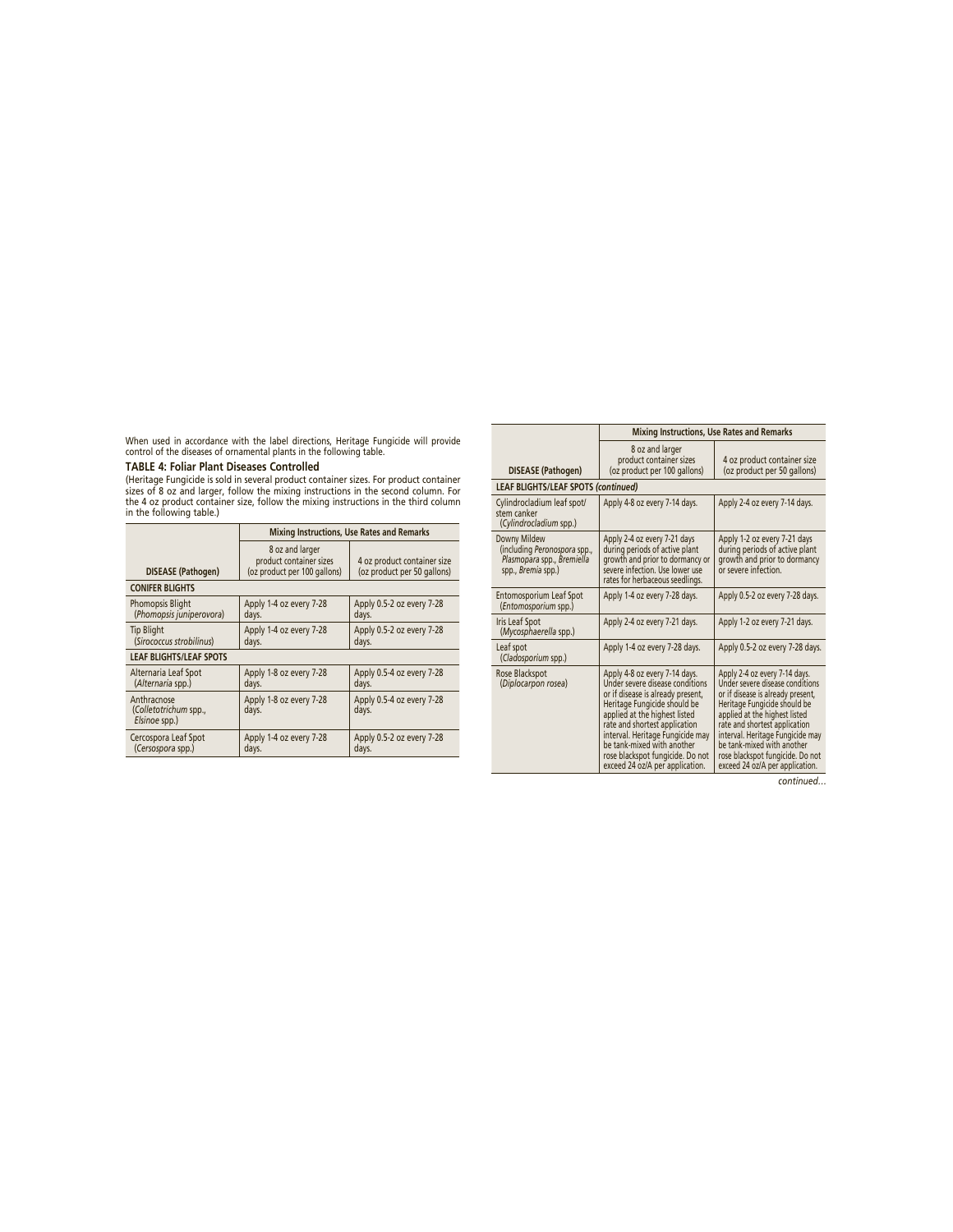# **TABLE 4: Foliar Plant Diseases Controlled** *(continued)*

|                                                                                                                             | <b>Mixing Instructions, Use Rates and Remarks</b>                                                                                        |                                                                                                                                            |  |  |
|-----------------------------------------------------------------------------------------------------------------------------|------------------------------------------------------------------------------------------------------------------------------------------|--------------------------------------------------------------------------------------------------------------------------------------------|--|--|
| <b>DISEASE</b> (Pathogen)                                                                                                   | 8 oz and larger<br>product container sizes<br>(oz product per 100 gallons)                                                               | 4 oz product container size<br>(oz product per 50 gallons)                                                                                 |  |  |
| <b>LEAF BLIGHTS/LEAF SPOTS (continued)</b>                                                                                  |                                                                                                                                          |                                                                                                                                            |  |  |
| Myrothecium leaf spot<br>(Myrothecium spp.)                                                                                 | Apply 2-4 oz every 7-21 days.                                                                                                            | Apply 1-2 oz every 7-21 days.                                                                                                              |  |  |
| Scab (Venturia inaequalis,<br>Sphaceloma poinsettiae,<br>Elsinöe australis)                                                 | Apply 1-4 oz every 10-28 days.<br>Do not apply to apple trees.<br>For crabapples, see Table 12 for<br>tolerant varieties.                | Apply 0.5-2 oz every 10-28<br>days. Do not apply to apple<br>trees. For crabapples, see Table<br>12 for tolerant varieties.                |  |  |
| Marssonina Leaf Spot<br>(Marssonina spp.)                                                                                   | Apply 1-4 oz every 14-28 days.                                                                                                           | Apply 0.5-2 oz every 14-28 days.                                                                                                           |  |  |
| <b>POWDERY MILDEW</b>                                                                                                       |                                                                                                                                          |                                                                                                                                            |  |  |
| Erysiphe spp., Microsphaera<br>spp., Sphaerotheca spp.,<br>Oidium spp., Podosphaera<br>spp., Uncinula spp.                  | Apply 1-4 oz every 7-28 days.<br>Do not make more than 2<br>sequential applications before<br>rotating to another class of<br>fungicide. | Apply 0.5-2 oz every 7-28<br>days. Do not make more than<br>2 sequential applications<br>before rotating to another<br>class of fungicide. |  |  |
| <b>RUSTS</b>                                                                                                                |                                                                                                                                          |                                                                                                                                            |  |  |
| Needle Rust<br>(Melampsora occidentalis)                                                                                    | Apply 1-4 oz every 7-28 days.                                                                                                            | Apply 0.5-2 oz every 7-28 days.                                                                                                            |  |  |
| <b>Other Rusts</b><br>(Phragmidium spp.,<br>Puccinia spp.,<br>Gymnosporangium spp.,<br>Coleosporium spp.,<br>Uromyces spp.) | Apply 1-4 oz every 7-28 days.                                                                                                            | Apply 0.5-2 oz every 7-28 days.                                                                                                            |  |  |

|                                                         | <b>Mixing Instructions, Use Rates and Remarks</b>                                   |                                                                                     |
|---------------------------------------------------------|-------------------------------------------------------------------------------------|-------------------------------------------------------------------------------------|
| <b>DISEASE</b> (Pathogen)                               | 8 oz and larger<br>product container sizes<br>(oz product per 100 gallons)          | 4 oz product container size<br>(oz product per 50 gallons)                          |
| <b>FLOWER BLIGHTS</b>                                   |                                                                                     |                                                                                     |
| Anthracnose<br>(Collectotrichum spp.,<br>Elsinoe spp.)  | Apply 1-4 oz every 7-28 days.                                                       | Apply 0.5-2 oz every 7-28 days.                                                     |
| <b>Botrytis Blight</b><br>(Botrytis cinerea)            | Apply 4-8 oz every 7-21 days.<br>For suppression only. Do not<br>exceed 24 oz/acre. | Apply 2-4 oz every 7-21 days.<br>For suppression only. Do not<br>exceed 24 oz/acre. |
| <b>SHOOT/STEM DISEASES</b>                              |                                                                                     |                                                                                     |
| Aerial/Shoot Blight<br>(Phytophthora spp.)              | Apply 1-4 oz every 7-28 days.                                                       | Apply 0.5-2 oz every 7-28<br>days.                                                  |
| TABLE 5: Soilborne Diseases Controlled – Directed Spray |                                                                                     |                                                                                     |

|                                                                               | <b>Mixing Instructions, Use Rates and Remarks</b>                          |                                                            |
|-------------------------------------------------------------------------------|----------------------------------------------------------------------------|------------------------------------------------------------|
| Pathogen                                                                      | 8 oz and larger<br>product container sizes<br>(oz product per 100 gallons) | 4 oz product container size<br>(oz product per 50 gallons) |
| Fusarium spp.<br>Rhizoctonia solani<br>Sclerotium rolfsii<br>Sclerotinia spp. | Apply 1-4 oz every 7-21 days.                                              | Apply 0.5-2 oz every 7-21 days.                            |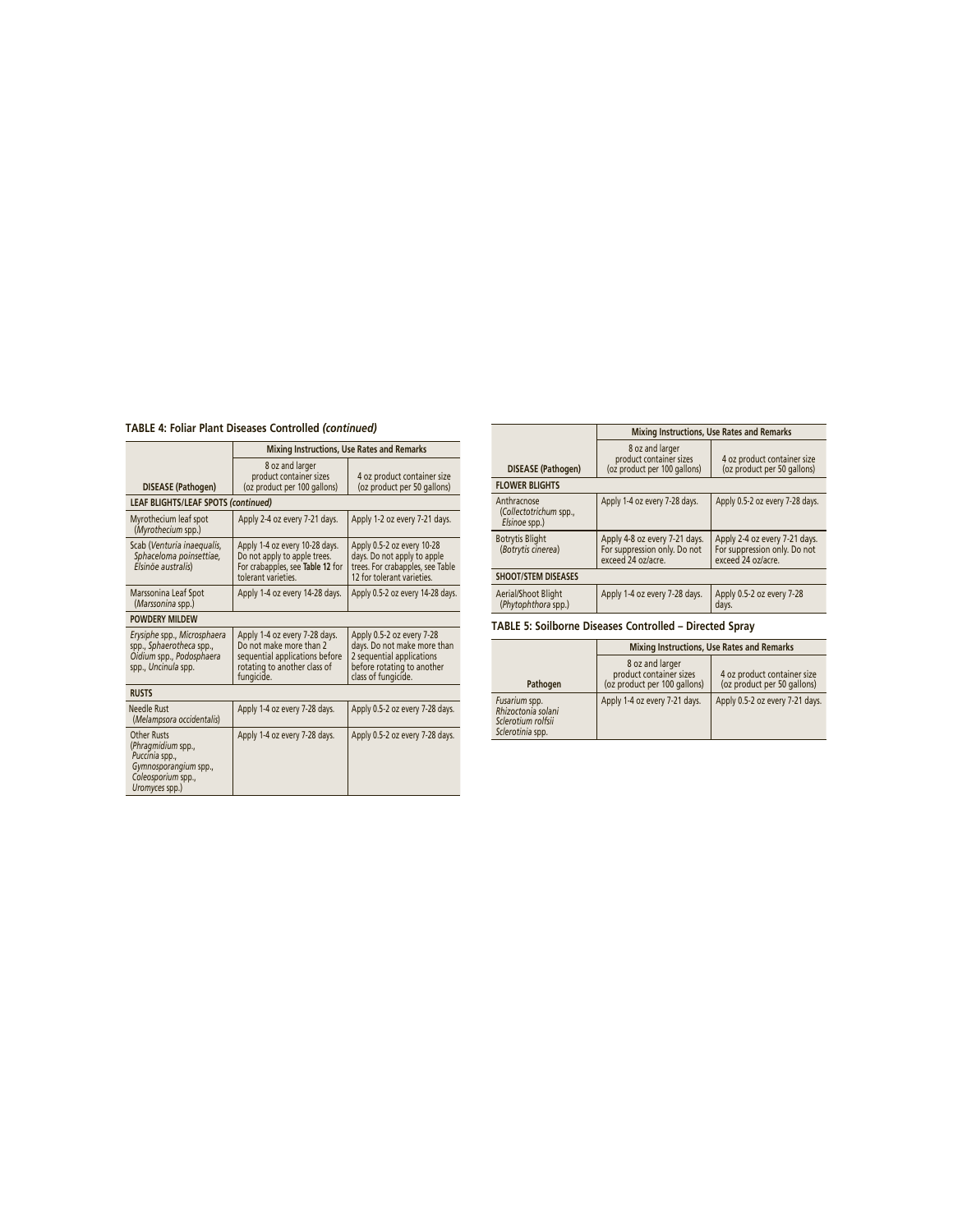**TABLE 6: Soilborne Diseases Controlled – Drench and Drip Irrigation**  See **Drench Application** section of **ORNAMENTAL DIRECTIONS FOR USE**  for additional drench directions.

| Pathogen                                                  | <b>Use Rate</b><br>(oz product/100 gallons) | <b>Remarks</b>                                                                                                                                      |
|-----------------------------------------------------------|---------------------------------------------|-----------------------------------------------------------------------------------------------------------------------------------------------------|
| Fusarium spp.<br>Rhizoctonia solani<br>Sclerotium rolfsii | $0.2 - 1.0$ oz                              | Apply 1-2 pints of the solution per<br>square foot surface area every 7-28<br>days.                                                                 |
| Sclerotinia spp.                                          | 1.0 oz                                      | Apply 1-2 pints of the solution per<br>square foot surface area every 7-28<br>days. Apply for control of Sclerotinia<br>by drench application only. |

**TABLE 7: Soilborne Diseases Controlled – Banded Applications**

| Pathogen                                                                      | Use Rate<br>(oz product/1,000 row feet) | <b>Remarks</b>                                                                                                                                                                                          |
|-------------------------------------------------------------------------------|-----------------------------------------|---------------------------------------------------------------------------------------------------------------------------------------------------------------------------------------------------------|
| Fusarium spp.<br>Rhizoctonia solani<br>Sclerotium rolfsii<br>Sclerotinia spp. | $0.2 - 0.4$ <sup>1</sup> oz             | Apply as a banded spray, 7 inches<br>or less in width, directed to the soil<br>using single or multiple spray nozzles<br>adjusted to provide thorough coverage<br>of lower stems2 and the soil surface. |

1When applications are applied to crops grown using 22-inch row spacing, the maximum application rate is 0.35 oz/1,000 row feet.

2Applications that come into contact with the foliage are considered foliar applications for resistance management.

# **TABLE 8: Soilborne Diseases Controlled – In-furrow Application**

|                                                           | Use Rate                        |                                                                                                                                                            |
|-----------------------------------------------------------|---------------------------------|------------------------------------------------------------------------------------------------------------------------------------------------------------|
| Pathogen                                                  | (oz product/<br>1,000 row feet) | <b>Remarks</b>                                                                                                                                             |
| Fusarium spp.<br>Rhizoctonia solani<br>Sclerotium rolfsii | $0.2 - 0.3$ oz <sup>1</sup>     | Mount the spray nozzle to allow the spray mixture<br>to be applied directly into the furrow and before<br>the propagated unit (seed, seed pieces, bulbs or |
| <b>Suppression Only:</b><br>Pythium spp.                  |                                 | corms) are covered by soil. Apply the higher listed<br>rate when current or expected weather conditions<br>are conducive for disease development.          |

1Apply product in 3 to 15 gallons of water per 1,000 row feet.

**TABLE 9: Soilborne Diseases Controlled – Broadcast Application**

| Pathogen                                                                      | Use Rate<br>(oz product/A) | <b>Remarks</b>                                                                                                                                                               |
|-------------------------------------------------------------------------------|----------------------------|------------------------------------------------------------------------------------------------------------------------------------------------------------------------------|
| Fusarium spp.<br>Rhizoctonia solani<br>Sclerotium rolfsii<br>Sclerotinia spp. | $2-16$ oz                  | Apply as a preventative broadcast application.<br>Soil or potting media should have adequate<br>moisture capacity prior to application if applied by<br>overhead irrigation. |

**TABLE 10: Foliar and Soil Diseases Suppressed – Drench and Drip Applications**

| Disease/Pathogen                               | Use Rate<br>(oz product/<br>100 gallons) | <b>Remarks</b>                                                                   |
|------------------------------------------------|------------------------------------------|----------------------------------------------------------------------------------|
| <b>Rusts</b><br>Powdery Mildew<br>Pythium spp. | $0.45 - 1.0$ oz                          | Apply 1-2 pints of the solution per square foot<br>surface area every 7-28 days. |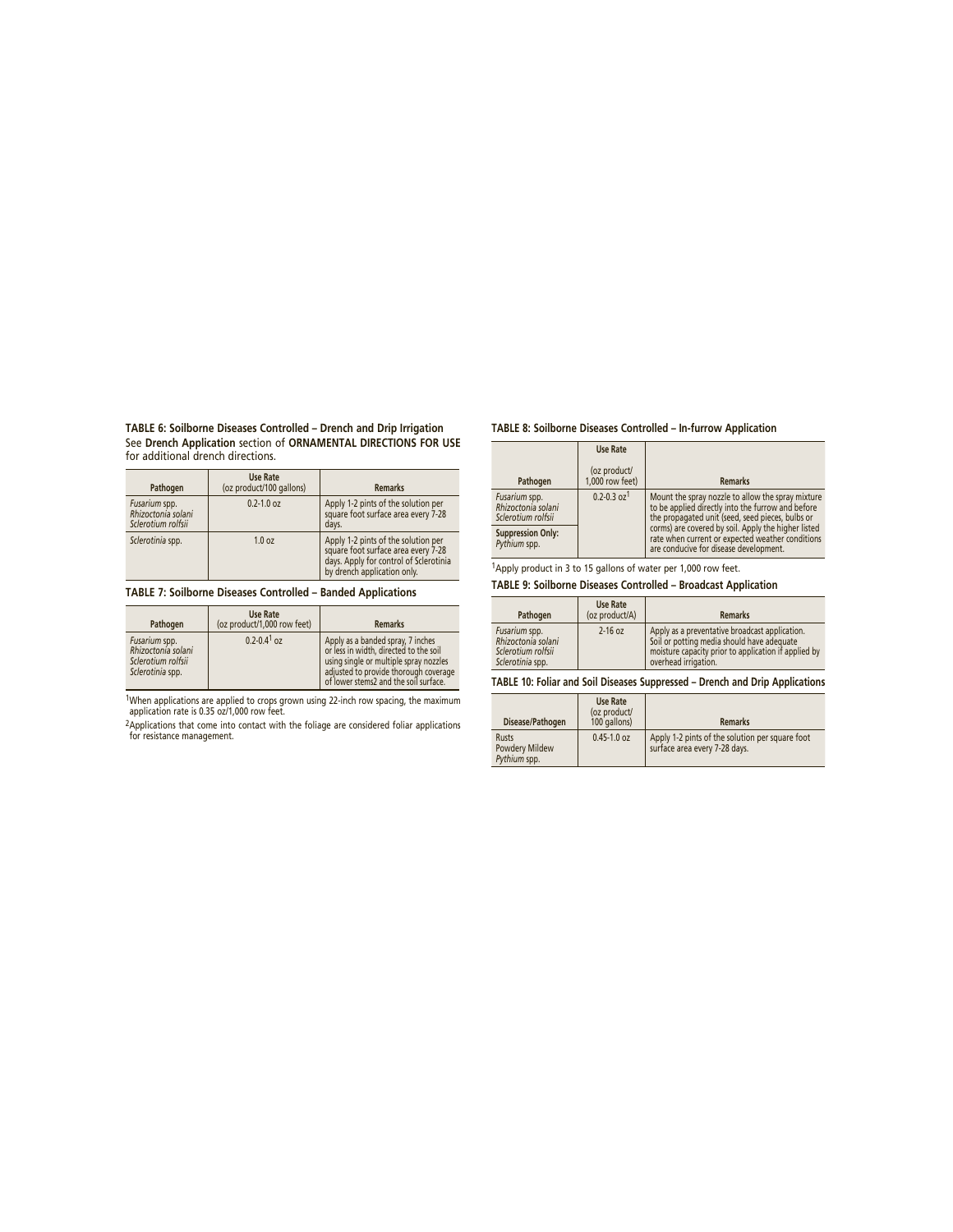# **Plant Safety**

Heritage Fungicide has been shown to be safe when applied to the ornamental plants<br>listed in Tables 11 and 12 when applied according to listed application methods, rates,<br>and timings. Due to the large number of species and

**DO NOT** tank-mix Heritage Fungicide with other fungicides, insecticides, herbicides, fertilizers, or adjuvants unless local experience indicates that the tank mix is safe to ornamental plants. **DO NO**T apply Heritage Fungicide to certain crabapple or cherry trees (including flowering or<br>ornamental varieties, such as Yoshino) due to possible phytotoxicity (see **Table 13** for complete<br>list). **DO NOT** use spray equ

| <b>TABLE 11: Tolerant Plants Listed by Common Name</b> |
|--------------------------------------------------------|
|--------------------------------------------------------|

| <b>COMMON NAME</b>              | <b>BOTANICAL NAME</b> |
|---------------------------------|-----------------------|
| Abelia                          | Abelia spp.           |
| Andromeda, Japanese             | Pieris japonica       |
| Arborvitae                      | Thujopsis spp.        |
| <b>Aspen Trees</b>              | Populus spp.          |
| Aster                           | Aster spp.            |
| Aucuba, Japanese                | Aucuba japonica       |
| Azalea, Glacier                 | Rhododendron spp.     |
| Azaleas                         | Rhododendron spp.     |
| <b>Balsam</b>                   | Impatiens spp.        |
| Barberry                        | Berberis thunbergii   |
| Begonia (except Rieger begonia) | Begonia spp.          |

| <b>COMMON NAME</b>      | <b>BOTANICAL NAME</b>                           |
|-------------------------|-------------------------------------------------|
| Birch, River            | Betula nigra                                    |
| <b>Black-Eyed Susan</b> | Rudbeckia hirta                                 |
| <b>Blanket Flower</b>   | Gaillardia spp.                                 |
| Bougainvillea           | Bougainvillea spp.                              |
| Boxwood                 | <b>Buxus sempervirens</b>                       |
| <b>Buddleia</b>         | Buddleja davidii                                |
| <b>Bugle</b>            | Ajuga reptans                                   |
| <b>Bugleweed</b>        | Ajuga reptans                                   |
| <b>Burning Bush</b>     | Euonymus alatus                                 |
| <b>Butterfly Bush</b>   | <b>Buddleia davidii</b>                         |
| Cactus, Holiday         | Schlumbergera                                   |
| Caladium                | Caladium spp.                                   |
| Camellia                | Camellia japonica                               |
| Carnation               | Dianthus caryophyllus                           |
| Ceanothus               | Ceanothus spp.                                  |
| Cedar, Atlas            | Cedrus atlantica                                |
| Cedar, Red              | Juniperus virginiana                            |
| Cedar, Western Red      | Thuja plicata                                   |
| Cedar, White            | Cedrus spp.                                     |
| Christmas Trees         | See Fir, Douglas; Fir, Fraser; and Pine, Scotch |
| Chrysanthemum           | Chrysanthemum spp.                              |
| Cinquefoil              | Potentilla spp.                                 |
| Clethra                 | Clethra alnifolia                               |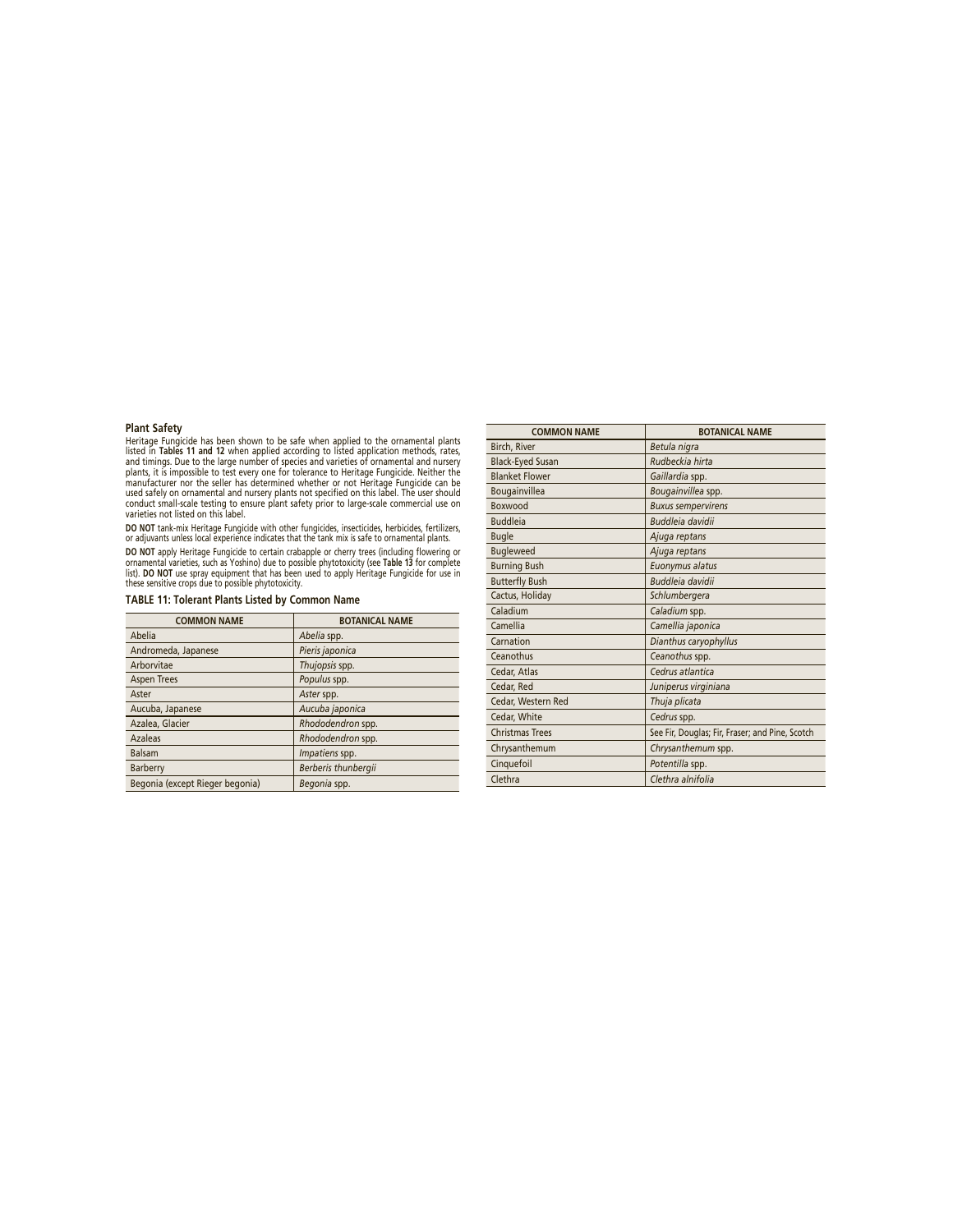| <b>COMMON NAME</b>                        | <b>BOTANICAL NAME</b>    |
|-------------------------------------------|--------------------------|
| Coleus                                    | Plectranthus spp.        |
| Cotoneaster, Creeping                     | Cotoneaster adpressus    |
| Cotoneaster, Variegated Rockspray         | Cotoneaster horizontalis |
| Crabapple (See Table 12 for variety list) | Malus spp.               |
| Cranesbill                                | Geranium spp.            |
| Crapemyrtle                               | Lagerstroemia indica     |
| Cyclamen                                  | Cyclamen spp.            |
| Cyperus                                   | Cyperus spp.             |
| Cypress, Sawara                           | Chamaecyparis pisifera   |
| Cypress, Leyland                          | Chamaecyparis spp.       |
| Daisy, Gerber                             | Gerbera jamesonii        |
| Daisy, Transvaal                          | Gerbera jamesonii        |
| Dogwood                                   | Cornus spp.              |
| Dogwood                                   | Cornus florida           |
| Dogwood, Pink                             | Cornus spp.              |
| Dumb-Cane                                 | Dieffenbachia spp.       |
| Euonymus, Dwarf Winged                    | Euonymus alata           |
| Euonymus, Evergreen                       | Euonymus japonicus       |
| Evergreen, Chinese                        | Aglaonema spp.           |
| Fatsia, Japanese                          | Fatsia japonica          |
| Fig                                       | Ficus spp.               |
| Fir, Douglas                              | Pseudotsuga spp.         |
| Fir, Fraser                               | Abies fraseri            |

| <b>COMMON NAME</b>             | <b>BOTANICAL NAME</b>          |
|--------------------------------|--------------------------------|
| <b>Floss Flower</b>            | Ageratum spp.                  |
| Forsythia                      | Forsythia viridissima          |
| Foxglove                       | Digitalis spp.                 |
| Gardenia                       | Gardenia jasminoides           |
| Geranium                       | Pelargonium spp.               |
| Grass                          | Pennisetum alopecuroides       |
| Grass, Dwarf Pampas            | Phalaris spp.                  |
| Grass, Pampas                  | Cortaderia selloana            |
| Hawthorn, Indian               | Rhaphiolepsis indica           |
| Heather                        | Erica dareyensis               |
| Hemlock                        | Tsuga spp.                     |
| Hemlock, Western               | Tsuga heterophylla             |
| <b>Hibiscus</b>                | <b>Hibiscus moscheutos</b>     |
| <b>Hibiscus</b>                | Hibiscus rosa-sinensis         |
| Holly                          | llex spp.                      |
| Hosta                          | Hosta spp.                     |
| <b>House Leek</b>              | Sempervivum spp.               |
| Hydrangea                      | Hydrangea spp.                 |
| Hydrangea, French              | Hydrangea macrophylla          |
| Impatiens <sup>1,2</sup>       | Impatiens spp. 1,2             |
| Iris (Bulbous, Spanish, Dutch) | Iris xiphium                   |
| Iris, African                  | Dietes iridiodes               |
| Iris, Butterfly                | Dietes iridiodes               |
| Ivy, Algerian                  | Hedera algeriensis             |
|                                | $\mathbf{r}$<br>$\overline{1}$ |

*continued…*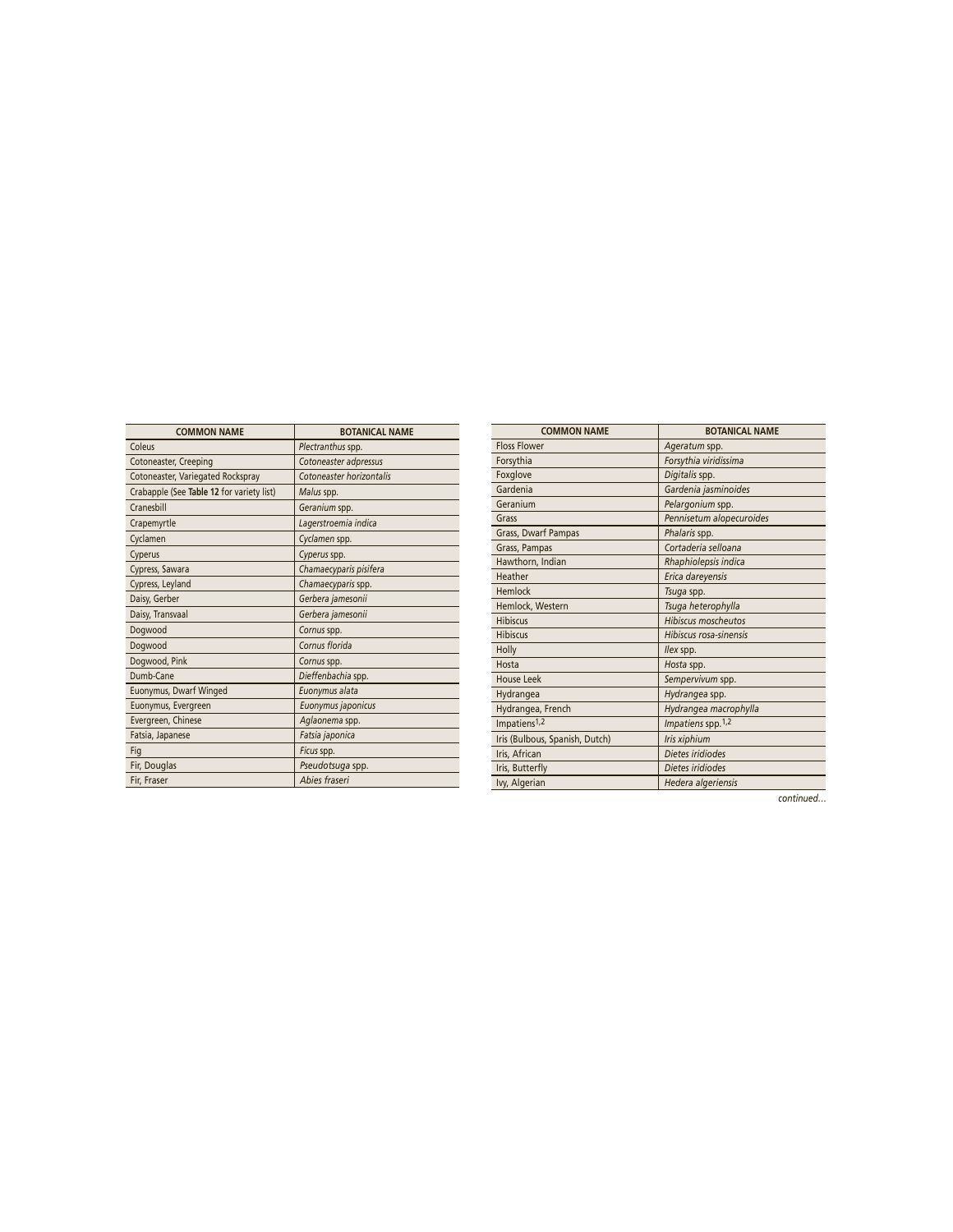# **TABLE 11: Tolerant Plants Listed by Common Name** *(continued)*

| <b>COMMON NAME</b>   | <b>BOTANICAL NAME</b>      |
|----------------------|----------------------------|
| Ivy, English         | Hedera helix               |
| Ivy, Swedish         | Plectranthus spp.          |
| Japanese Pittosporum | Pittosporum tobira         |
| Juniper              | Juniperus procumbens       |
| Juniper              | Juniperus scopulorum       |
| Juniper              | Juniperus spp.             |
| Larkspur             | Delphinium spp.            |
| Laurel               | Laurus nobilis             |
| Laurel, Australian   | Pittosporum spp.           |
| Laurel, Japanese     | Aucuba japonica            |
| Lilac, California    | Ceanothus spp.             |
| Lilac, Wild          | Ceanothus sanguineus       |
| Lily, Asiatic        | Lilium spp.                |
| Lily, Peace          | Spathiphyllum floribundium |
| Lily-Turf            | Liriope muscari            |
| Live-Forever         | Sempervivum spp.           |
| Magnolia             | Magnolia spp.              |
| Magnolia, Saucer     | Magnolia soulangiana       |
| Magnolia, Southern   | Magnolia grandiflora       |
| Maple, Japanese      | Acer palmatum              |
| Maple, Sugar         | Acer saccharum             |
| Marigold             | Tagetes spp.               |
| Mugwort              | Artemisia spp.             |

| <b>COMMON NAME</b>   | <b>BOTANICAL NAME</b>   |
|----------------------|-------------------------|
| Nandina              | Nandina domestica       |
| Oak, Pin             | Quercus palustris       |
| Oak, Red             | Quercus falcata         |
| Oleander             | Nerium oleander         |
| Orpine               | Sedum spp.              |
| Palm, Date           | Phoenix dactylifera     |
| Palm, Parlor         | Chamaedora elegans      |
| Palm, Queen          | Syagrus romanzoffianum  |
| Palm, Robellini      | Phoenix roebelenii      |
| Palm, Sago           | Caryota urens           |
| Pansy <sup>1</sup>   | Viola spp. <sup>1</sup> |
| Paper Plant          | Fatsia japonica         |
| Pear, Bradford's     | Pyrus calleryana        |
| Periwinkle           | Vinca spp.              |
| Petunia <sup>2</sup> | Petunia spp.            |
| Philodendron         | Philodendron spp.       |
| Phlox                | Phlox spp.              |
| Photinia, Red-Tip    | Photinia glabra         |
| Pine                 | Pinus spp.              |
| Pine, Black          | Pinus nigra             |
| Pine, Eastern White  | <b>Pinus strobus</b>    |
| Pine, Mugo           | Pinus mugo              |
| Pine, Scotch         | Pinus sylvestris        |
| Pink                 | Dianthus spp.           |
| Plum, Flowering      | Prunus spp.             |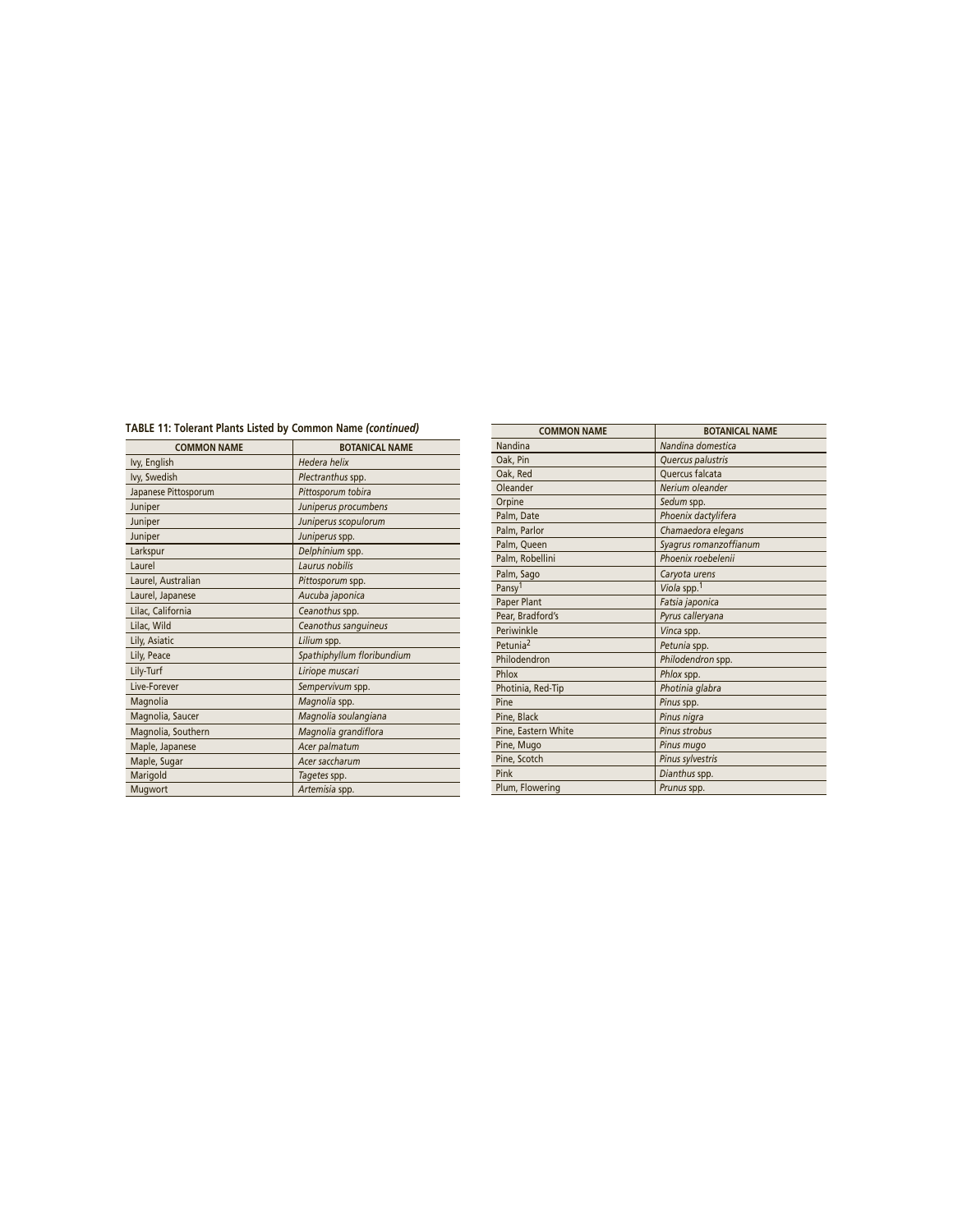| <b>COMMON NAME</b>   | <b>BOTANICAL NAME</b> |
|----------------------|-----------------------|
| Plum, Purple-Leaf    | Prunus spp.           |
| Poinsettia           | Euphorbia spp.        |
| Poplar               | Populus trichocarpa   |
| Pothos               | Epipremnum spp.       |
| Primrose             | Primula spp.          |
| Pussy's Foot         | Ageratum spp.         |
| Redbud, Western      | Cercis occidentalis   |
| Rhododendron         | Rhododendron spp.     |
| <b>Ribbon Grass</b>  | Setaria spp.          |
| Rose of Sharon       | Hibiscus syriacus     |
| Rose                 | Rosa spp.             |
| Rose-Bay             | Nerium oleander       |
| Rosemary (Prostrate) | Rosmarinus spp.       |
| Rubber Plant, Baby   | Peperomia spp.        |
| <b>Rubber Tree</b>   | Brassaia actinophylla |
| Sage                 | Salvia spp.           |
| Sand cherry          | Prunus pumila         |
| Snap-Dragon          | Antirrhinum spp.      |
| Snowball             | Ceanothus spp.        |
| Spirea               | Spirea budalda        |
| Spirea               | Spirea japonica       |
| Spruce, Blue         | Picea pungens         |
| Spruce, Norway       | Picea abies           |
| Spruce, White        | Picea glauca          |

| <b>COMMON NAME</b>   | <b>BOTANICAL NAME</b> |
|----------------------|-----------------------|
| Starwort             | Aster spp.            |
| Stonecrop            | Sedum spp.            |
| Sweet Alyssum        | Lobularia maritima    |
| Thyme, Creeping      | Thymus serphyllum     |
| <b>Umbrella Tree</b> | Brassaia actinophylla |
| Verbena              | Verbena spp.          |
| Vervain              | Verbena spp.          |
| Viburnum             | Viburnum spp.         |
| Vinca                | Catharanthus roseus   |
| Viola                | Viola spp.            |
| <b>White Alder</b>   | Clethora spp.         |
| Weigela, Pink        | Wiegela florida       |
| Willow, Virginia     | Itea virginica        |
| Winterberry          | llex spp.             |
| Wormwood             | Artemisia spp.        |
| Yaupon               | llex spp.             |
| Yew, Spreading       | Taxus baccata         |
| Yucca                | Yucca spp.            |
| Zebra Plant          | Aphelandra spp.       |
| Zinnia               | Zinnia spp.           |

<sup>1</sup>Do not exceed 2 oz/100 gallons on these species.

2Heritage Fungicide may occasionally cause discoloration of flowers when applied directly to blooms of certain plant species. Not all varieties and colors have been evaluated.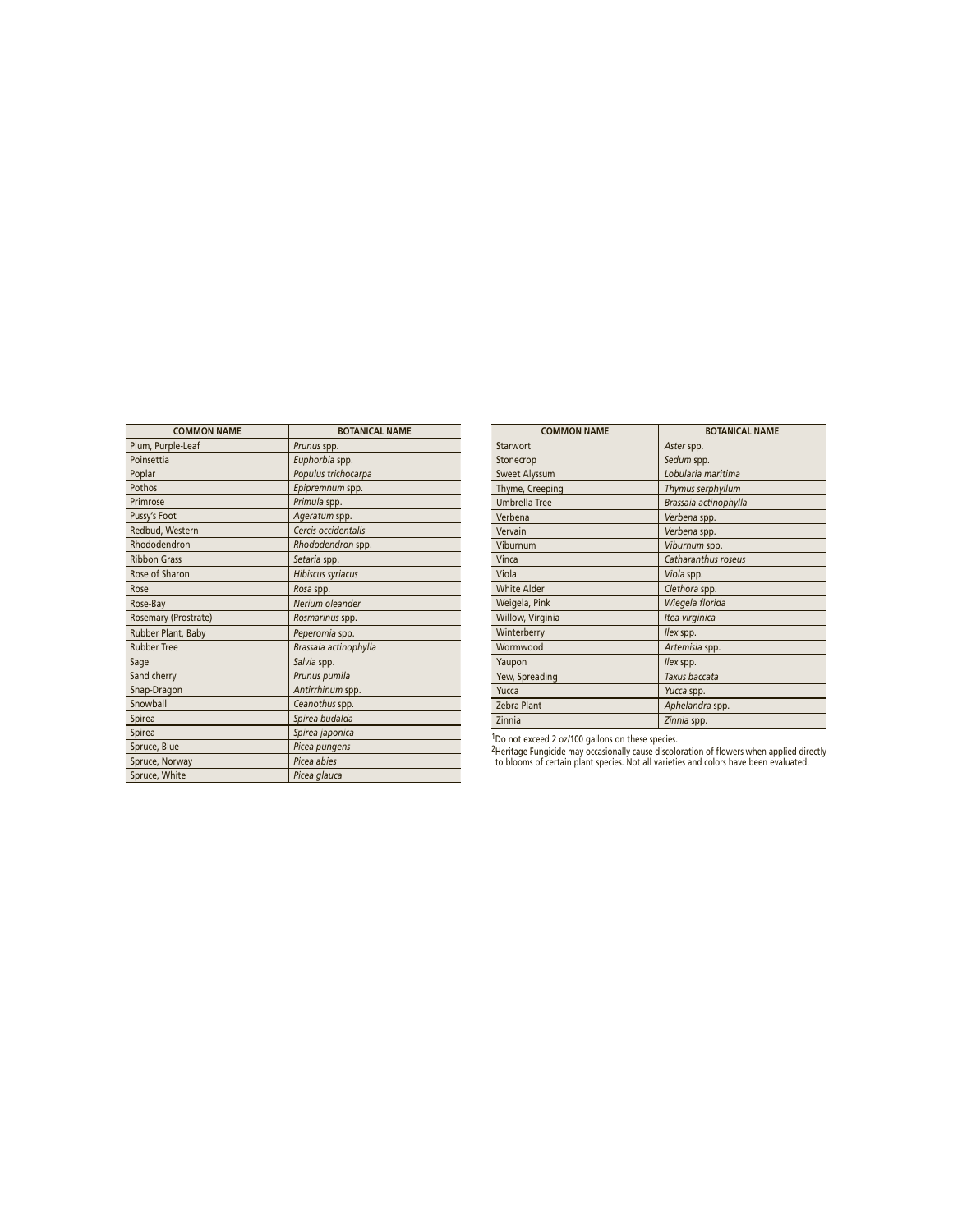|  | TABLE 12: Tolerant Varieties of Ornamental Crabapple Species (Genus Malus) |
|--|----------------------------------------------------------------------------|

| Callaway                      | <b>Golden Raindrops</b>                         | Mary Potter         | <b>Selkirk</b>                   |
|-------------------------------|-------------------------------------------------|---------------------|----------------------------------|
| Carmine<br>(M. atrosanguinea) | Hopa                                            | Molten Lava         | Sentinel                         |
| Candymint Sargent             | <b>Indian Magic</b>                             | New Centennial      | Silver Moon                      |
| Christmas Holly               | Island                                          | Ormiston Roy        | Silverdrift                      |
| David                         | Jackii (M. baccata var. jackii)                 | <b>Pink Satin</b>   | Sinai Fire                       |
| Dolgo                         | Japanese Flowering Crabapple<br>(M. floribunda) | <b>Prairie Maid</b> | Sugar Tyme                       |
| Donald Wyman                  | Katherine                                       | Prairiefire         | Van Eseltine                     |
| Dorothea                      | Lancelot                                        | Profusion           | <b>White Angel</b>               |
| Doubloons                     | Louisa                                          | Ralph Shay          | Wild crabapple<br>(M. coronaria) |
| Eleyi                         | Malus x zumi var. Calocarpa                     | <b>Red Baron</b>    | <b>Winter Gold</b>               |
| Evereste                      | M. sargentii                                    | Red Jade            |                                  |
| Eyelynn                       | Manchurian<br>(M. baccata var. mandshurica)     | Sargent             |                                  |

**TABLE 13: Plants Sensitive to Heritage Fungicide**

**(Do not apply Heritage Fungicide to these species or varieties.)**

| <b>COMMON NAME</b>                               | <b>BOTANICAL NAME</b>                 |
|--------------------------------------------------|---------------------------------------|
| Crabapple - Flame variety                        | Malus spp. 'Flame'                    |
| Crabapple - Brandywine variety                   | Malus spp. 'Brandywine'               |
| Crabapple - Novamac variety                      | Malus spp. 'Novamac'                  |
| Cherry, Flowering - Yoshino variety              | Prunus x yedoensis                    |
| Leatherleaf Fern and other ferns for cut foliage | Rumohra adianformis and other species |
| Privet                                           | Ligustrum spp.                        |

# **CONIFERS INCLUDING CHRISTMAS TREES AND COMMERCIAL PRODUCTION ROSES**

Heritage Fungicide may be used to control certain diseases on conifers and commer-<br>cial production roses in indoor and outdoor production and landscape situations. See<br>the **DIRECTIONS FOR ORNAMENTALS** section above for mor

**TABLE 14: Specific Use Directions for Conifer and Commercial Rose Production**

| Crop                                                             | <b>Target</b><br><b>Diseases</b>                                                                                                                        | <b>Use Rate</b><br>oz product/A<br>$(lb\text{ ai/A})$ | <b>Remarks</b>                                                                                                                                                                                                                                                                         |
|------------------------------------------------------------------|---------------------------------------------------------------------------------------------------------------------------------------------------------|-------------------------------------------------------|----------------------------------------------------------------------------------------------------------------------------------------------------------------------------------------------------------------------------------------------------------------------------------------|
| <b>Conifers</b><br>including<br><b>Christmas</b><br><b>Trees</b> | Diplodia tip blight<br>(Diplodia pinea)<br>Lophodermium<br>needlecast<br>(Lophodermium<br>pinastri)<br>Swiss needlecast<br>(Phaeocrytopus<br>qaumannii) | $3.2 - 8.0$<br>$(0.10 - 0.25)$                        | Integrated Pest (Disease) Management:<br>Heritage Fungicide should be inte-<br>grated into an overall disease manage-<br>ment strategy that includes selection<br>of varieties with disease tolerance<br>and removal of plant debris in which<br>inoculum may overwinter.<br>continued |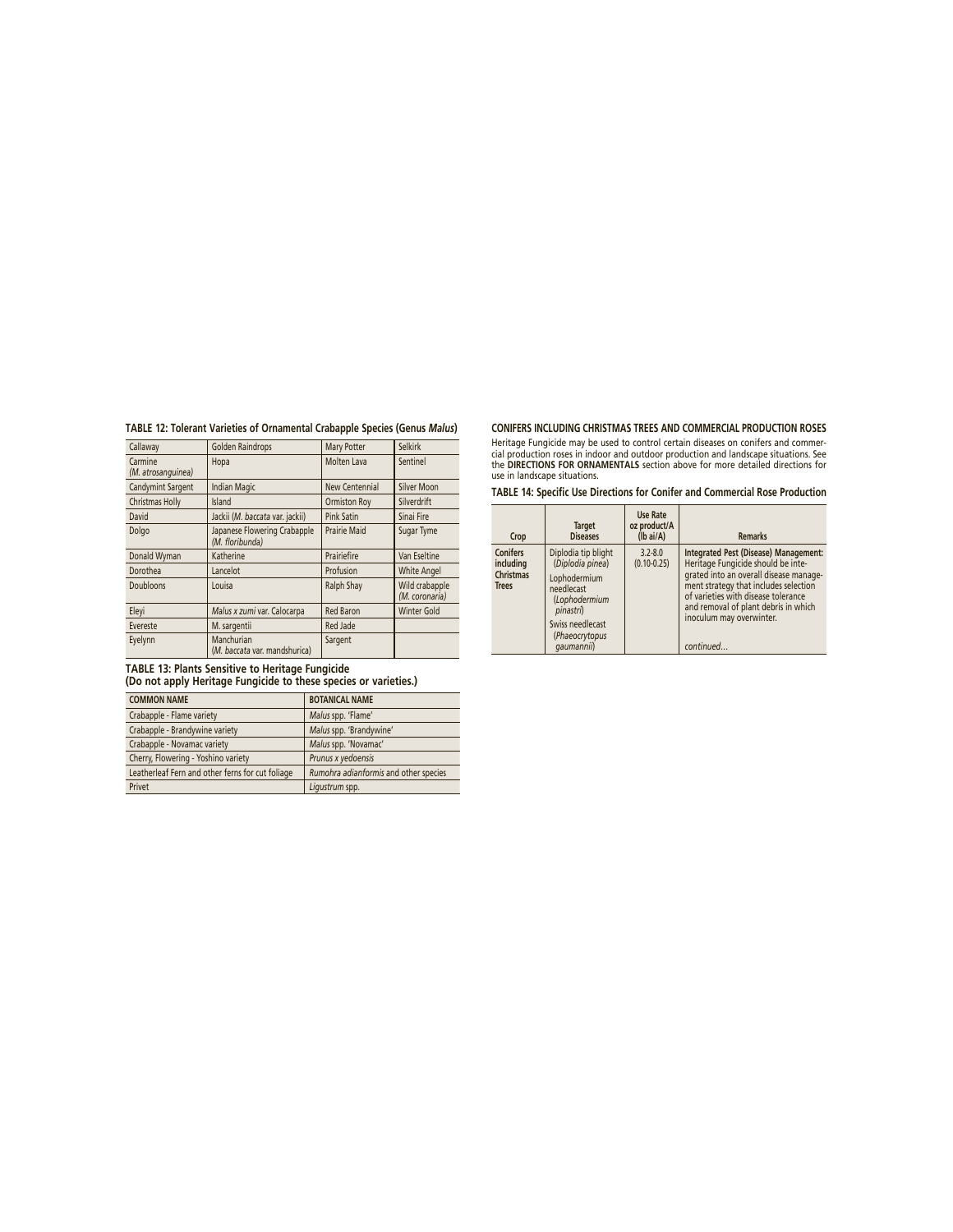| Crop                                                                                          | <b>Target</b><br><b>Diseases</b>                                                                                                                        | <b>Use Rate</b><br>oz product/A<br>$(lb\text{ ai/A})$ | <b>Remarks</b>                                                                                                                                                                                                                                                                                                                                                                                                                                                                                                                                                                                                                           |  |
|-----------------------------------------------------------------------------------------------|---------------------------------------------------------------------------------------------------------------------------------------------------------|-------------------------------------------------------|------------------------------------------------------------------------------------------------------------------------------------------------------------------------------------------------------------------------------------------------------------------------------------------------------------------------------------------------------------------------------------------------------------------------------------------------------------------------------------------------------------------------------------------------------------------------------------------------------------------------------------------|--|
| <b>Conifers</b><br>including<br><b>Christmas Trees</b><br>(continued)                         | Diplodia tip blight<br>(Diplodia pinea)<br>Lophodermium<br>needlecast<br>(Lophodermium<br>pinastri)<br>Swiss needlecast<br>(Phaeocrytopus<br>qaumannii) | $3.2 - 8.0$<br>$(0.10 - 0.25)$                        | Resistance Management: Do not<br>apply more than four sequential<br>applications of Heritage Fungicide<br>before alternating with a fungicide<br>that is not in Group 11. Do not<br>make more than eight applications<br>of Heritage Fungicide per acre<br>per year.<br><b>Application Directions: Heritage</b><br>Fungicide applications should<br>begin prior to disease develop-<br>ment and continue throughout<br>the season at 7- to 21-day intervals<br>following the resistance manage-<br>ment quidelines.<br>Applications may be made by<br>ground, air or chemigation. An<br>adjuvant may be added at recom-<br>mended rates. |  |
| Specific Use Restrictions: Do not apply more than 4.0 pounds product/acre/year (2.0 lb ai/A). |                                                                                                                                                         |                                                       |                                                                                                                                                                                                                                                                                                                                                                                                                                                                                                                                                                                                                                          |  |

| Crop                                       | <b>Target</b><br><b>Diseases</b>                                                                                                                            | <b>Use Rate</b><br>oz product/A<br>$(Ib\text{ ai/A})$ | <b>Remarks</b>                                                                                                                                                                                                                                                                                                                                                          |
|--------------------------------------------|-------------------------------------------------------------------------------------------------------------------------------------------------------------|-------------------------------------------------------|-------------------------------------------------------------------------------------------------------------------------------------------------------------------------------------------------------------------------------------------------------------------------------------------------------------------------------------------------------------------------|
| <b>Roses</b><br>(commercial<br>production) | Downy Mildew<br>(Peronospora sparsa)<br>Powdery Mildew<br>(Sphaerotheca<br>pannosa)<br>Rust<br>(Phragmidium<br>mucronatum,<br>P. tuberculatum,<br>and other | $1.6 - 8.0$<br>$(0.05 - 0.25)$                        | Integrated Pest (Disease) Management:<br>Heritage Fungicide should be integrated<br>into an overall disease management<br>strategy that includes selection of variet-<br>ies with disease tolerance, optimum<br>plant populations, proper fertilization,<br>winter and/or spring pruning, plant<br>residue management and proper timing<br>and placement of irrigation. |
|                                            | Phragmidium spp.)<br>Septoria Leaf Spot<br>(Septoria rosea)<br>Alternaria Leaf Spot<br>(Alternaria alternata)                                               |                                                       | Resistance Management: Do not make<br>more than four sequential applications<br>of Heritage Fungicide before alternating<br>with a fungicide that is not in Group 11.<br>Do not make more than eight applica-<br>tions per acre per year.                                                                                                                               |
|                                            |                                                                                                                                                             |                                                       | <b>Application Directions: Heritage</b><br>Fungicide application should begin prior<br>to disease development and continue<br>throughout the season on 7- to 21-day<br>intervals following the resistance<br>management quidelines.                                                                                                                                     |
|                                            |                                                                                                                                                             |                                                       | Applications may be made by ground,<br>air or chemigation. An adjuvant may be<br>added at recommended rates.                                                                                                                                                                                                                                                            |

Specific Use Restrictions: Do not apply more than 4.0 pounds product/acre/year (2.0 lb ai/A).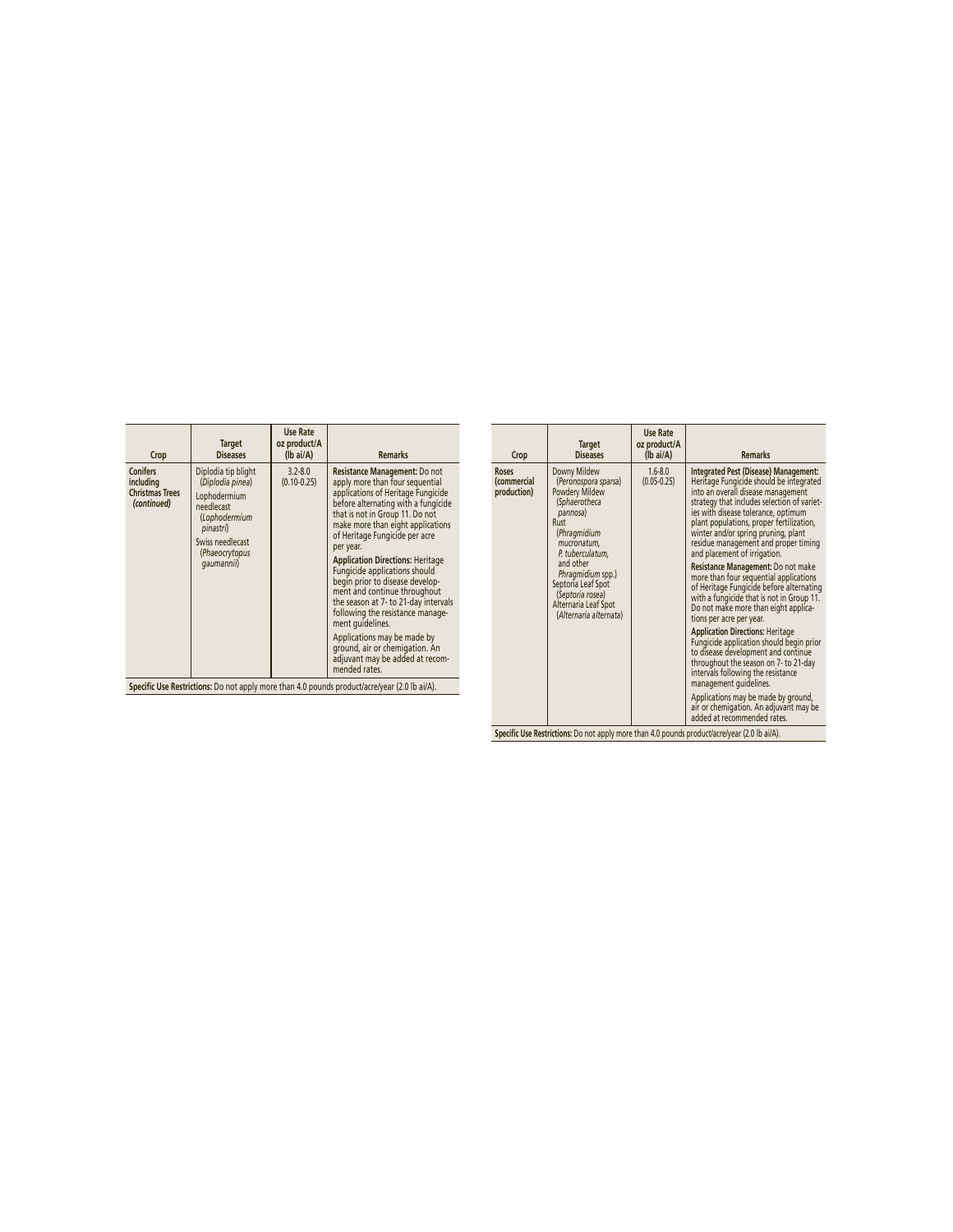**PLANTS GROWN FOR FRUIT AND NUTS**<br>Apply Heritage Fungicide to non-bearing fruit and nut plants grown for transplanting (non-<br>bearing plants that will not produce harvestable fruit or nuts for one year after application).

**TABLE 15: Specific Use Directions for Almonds**

| Crop           | <b>Target Diseases</b>                                                                                                                                                                                          | Use Rate<br>oz product/A<br>$(lb\text{ ai/A})$ | <b>Use Rate</b><br>oz product/<br>$1,000$ sq ft | <b>Remarks</b>                                                                                                                                                                                                                                                                                                                                                                                                                                                                                                                                                                                                                   |
|----------------|-----------------------------------------------------------------------------------------------------------------------------------------------------------------------------------------------------------------|------------------------------------------------|-------------------------------------------------|----------------------------------------------------------------------------------------------------------------------------------------------------------------------------------------------------------------------------------------------------------------------------------------------------------------------------------------------------------------------------------------------------------------------------------------------------------------------------------------------------------------------------------------------------------------------------------------------------------------------------------|
| <b>Almonds</b> | Alternaria leaf<br>$3.2 - 8.0$<br>and fruit spot<br>$(0.1 - 0.25)$<br>(Alternaria<br>alternata)<br>Anthracnose                                                                                                  |                                                | $0.075 - 0.18$                                  | Resistance Management: Do not apply<br>more than two sequential applications<br>of Heritage Fungicide or other Group<br>11 fungicides before alternation with a<br>fungicide that is not in Group 11.                                                                                                                                                                                                                                                                                                                                                                                                                            |
|                | (Colletotrichum<br>acutatum)<br>Leaf Blight<br>(Seimatosporium<br>lichenicola)<br>Leaf rust<br>(Tranzschelia<br>discolor)<br>Scab<br>(Cladosporium<br>carpophilum)<br>Shothole<br>(Wilsonomyces<br>carpophilus) |                                                |                                                 | Application Directions: Heritage Fun-<br>gicide applications should begin prior<br>to disease development and continue<br>throughout the season following the<br>resistance management quidelines.<br>Applications may be made by ground,<br>air (minimum 15 GPA) or chemigation.<br>Heritage Fungicide may be applied<br>by air only at growth stages prior to<br>and including 5 weeks after petal fall.<br>An adjuvant may be added at recom-<br>mended rates.<br>For anthracnose, scab and shothole,<br>begin applications prior to disease<br>development and continue at 7- to 14-<br>day intervals throughout the season. |

| Crop                          | <b>Target Diseases</b>                                                   | <b>Use Rate</b><br>oz product/A<br>$(Ib\text{ ai/A})$ | <b>Use Rate</b><br>oz product/<br>$1,000$ sq ft | <b>Remarks</b>                                                                               |
|-------------------------------|--------------------------------------------------------------------------|-------------------------------------------------------|-------------------------------------------------|----------------------------------------------------------------------------------------------|
| <b>Almonds</b><br>(continued) | Brown Rot<br><b>Blossom Blight</b><br>(Monilinia laxa.<br>M. fructicola) | $6.4 - 8.0$<br>$(0.2 - 0.25)$                         | $0.15 - 0.18$                                   | For blossom blight, begin applications<br>at early bloom and continue through<br>petal fall. |

Specific Use Restrictions:<br>• A use rate of 8 oz product/A is equal to 0.25 lb ai/A. Do not apply more than 1.5 lb ai/A per season of<br>• azoxystrobin-containing products.<br>• Do not apply within 28 days of harvest (28-day PHI)

**TABLE 16: Specific Use Directions for Bananas and Plantains**

| Crop                               | <b>Target Diseases</b>                                                                                    | <b>Use Rate</b><br>oz product/A<br>$(Ib\text{ ai/A})$ | <b>Use Rate</b><br>oz product/<br>$1,000$ sq ft | <b>Remarks</b>                                                                                                                                                                                                                                                                                                                                                               |
|------------------------------------|-----------------------------------------------------------------------------------------------------------|-------------------------------------------------------|-------------------------------------------------|------------------------------------------------------------------------------------------------------------------------------------------------------------------------------------------------------------------------------------------------------------------------------------------------------------------------------------------------------------------------------|
| <b>Bananas</b><br><b>Plantains</b> | <b>Black Sigatoka</b><br>(Mycosphaerella<br>fiiiensis)<br>Yellow Sigatoka<br>(Mycosphaerella<br>musicola) | $2.9 - 4.3$<br>$(0.09 - 0.135)$                       | $0.07 - 0.1$                                    | Integrated Pest (Disease) Management:<br>Heritage Fungicide should be integrated<br>into an overall disease management<br>strategy that includes canopy manage-<br>ment through removal of suckers, proper<br>plant spacing, selection of varieties with<br>disease tolerance, removal of plant<br>debris in which inoculum overwinters.<br>and good surface water drainage. |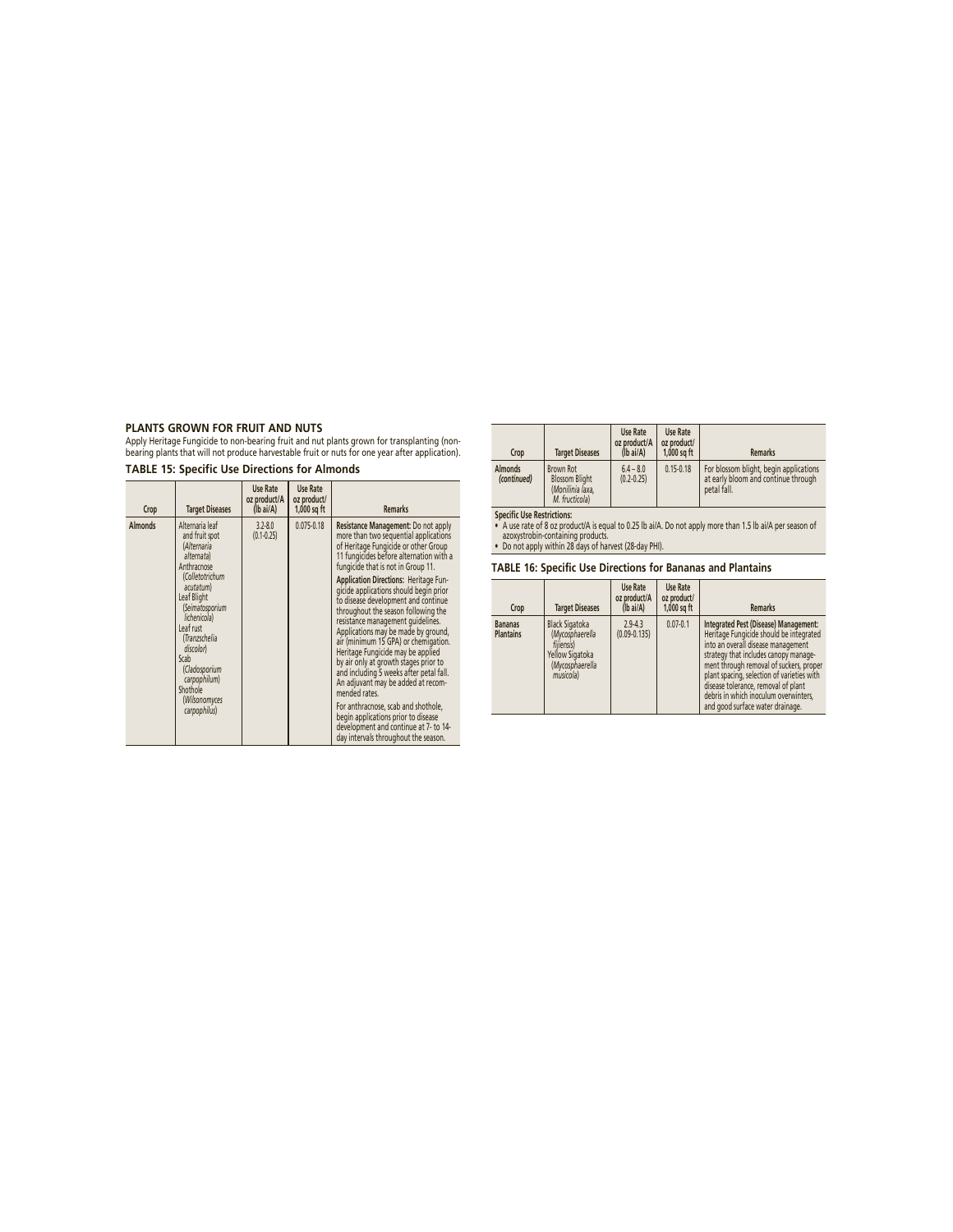| Crop                                              | <b>Target Diseases</b>                                                                                    | <b>Use Rate</b><br>oz product/A<br>(lb ai/A) | Use Rate<br>oz product/<br>$1,000$ sq ft | <b>Remarks</b>                                                                                                                                                                                                                                                                                                                                                                                                                                                                                                                                                                                                                                    |
|---------------------------------------------------|-----------------------------------------------------------------------------------------------------------|----------------------------------------------|------------------------------------------|---------------------------------------------------------------------------------------------------------------------------------------------------------------------------------------------------------------------------------------------------------------------------------------------------------------------------------------------------------------------------------------------------------------------------------------------------------------------------------------------------------------------------------------------------------------------------------------------------------------------------------------------------|
| <b>Bananas</b><br><b>Plantains</b><br>(continued) | <b>Black Sigatoka</b><br>(Mycosphaerella<br>fiiiensis)<br>Yellow Sigatoka<br>(Mycosphaerella<br>musicola) | $2.9 - 4.3$<br>$(0.09 - 0.135)$              | $0.07 - 0.1$                             | Resistance Management: Follow the<br>resistance management quidelines in<br>the Resistance Management section.<br>Do not apply more than two sequential<br>applications of Heritage Fungicide<br>or other Group 11 fungicides before<br>alternation with a fungicide that is not<br>in Group 11.<br><b>Application Directions: Heritage</b><br>Fungicide applications should begin<br>prior to disease development and<br>continue throughout the season every<br>12-14 days following the resistance<br>management quidelines. Applications<br>may be made by ground, air or chemi-<br>gation. An adjuvant may be added at<br>recommended rates. |
| <b>Cnacific Llsg Restrictions:</b>                |                                                                                                           |                                              |                                          |                                                                                                                                                                                                                                                                                                                                                                                                                                                                                                                                                                                                                                                   |

**Specifi c Use Restrictions:** • Do not apply more than 1.08 lb ai/A per season of azoxystrobin-containing products. • May be applied the day of harvest (0-day PHI).

# **TABLE 17: Specific Use Directions for Berries, Bushberry Subgroup**

| Crop                                                                                                                                                                                                                | <b>Target Diseases</b>                                                                                                                                                                                                                                                                                                                           | Use Rate<br>oz product/A<br>$(lb\text{ ai/A})$ | Use Rate<br>oz product/<br>$1,000$ sq ft | <b>Remarks</b>                                                                                                                                                                                                                                                                                                                                                                                                                                                                                                                                                                                                                                                                 |
|---------------------------------------------------------------------------------------------------------------------------------------------------------------------------------------------------------------------|--------------------------------------------------------------------------------------------------------------------------------------------------------------------------------------------------------------------------------------------------------------------------------------------------------------------------------------------------|------------------------------------------------|------------------------------------------|--------------------------------------------------------------------------------------------------------------------------------------------------------------------------------------------------------------------------------------------------------------------------------------------------------------------------------------------------------------------------------------------------------------------------------------------------------------------------------------------------------------------------------------------------------------------------------------------------------------------------------------------------------------------------------|
| <b>Berries</b><br><b>Bushberry</b><br>subgroup<br>Blueberry<br>Currant<br>Elderberry<br>Gooseberry<br>Huckleberry<br>Lingonberry<br>Juneberry<br>Salal<br>including all<br>cultivars and/<br>or hybrids of<br>these | Alternaria Leaf<br>Spot and Fruit Rot<br>(Alternaria spp.)<br>Anthracnose fruit rot<br>(Colletotrichum<br>gloeosporoides)<br>Botryosphaeria canker<br>(Botryosphaeria spp.)<br>Mummyberry<br>(Vaccinium spp.)<br>Phomopsis stem<br>canker<br>(Phomopsis vaccinii)<br>Powdery mildew<br>(Sphaerotheca spp.)<br>Septoria blight<br>(Septoria spp.) | $3.2 - 8.0$<br>$(0.1 - 0.25)$                  | $0.08 - 0.18$                            | <b>Resistance Management: Follow</b><br>the resistance management<br>quidelines in the Resistance<br>Management section. Do not apply<br>more than two sequential applica-<br>tions of Heritage Fungicide or<br>other Group 11 fungicides before<br>alternation with a fungicide that is<br>not in Group 11.<br><b>Application Directions: Heritage</b><br>Fungicide applications should<br>begin prior to disease develop-<br>ment and continue throughout the<br>season on a 7- to 14- day schedule,<br>following the resistance manage-<br>ment quidelines. Applications<br>may be made by ground, air or<br>chemigation. An adjuvant may be<br>added at recommended rates. |

**Specifi c Use Restrictions:** • Do not apply more than 0.75 lb ai/A per season of azoxystrobin-containing products. • May be applied the day of harvest (0-day PHI).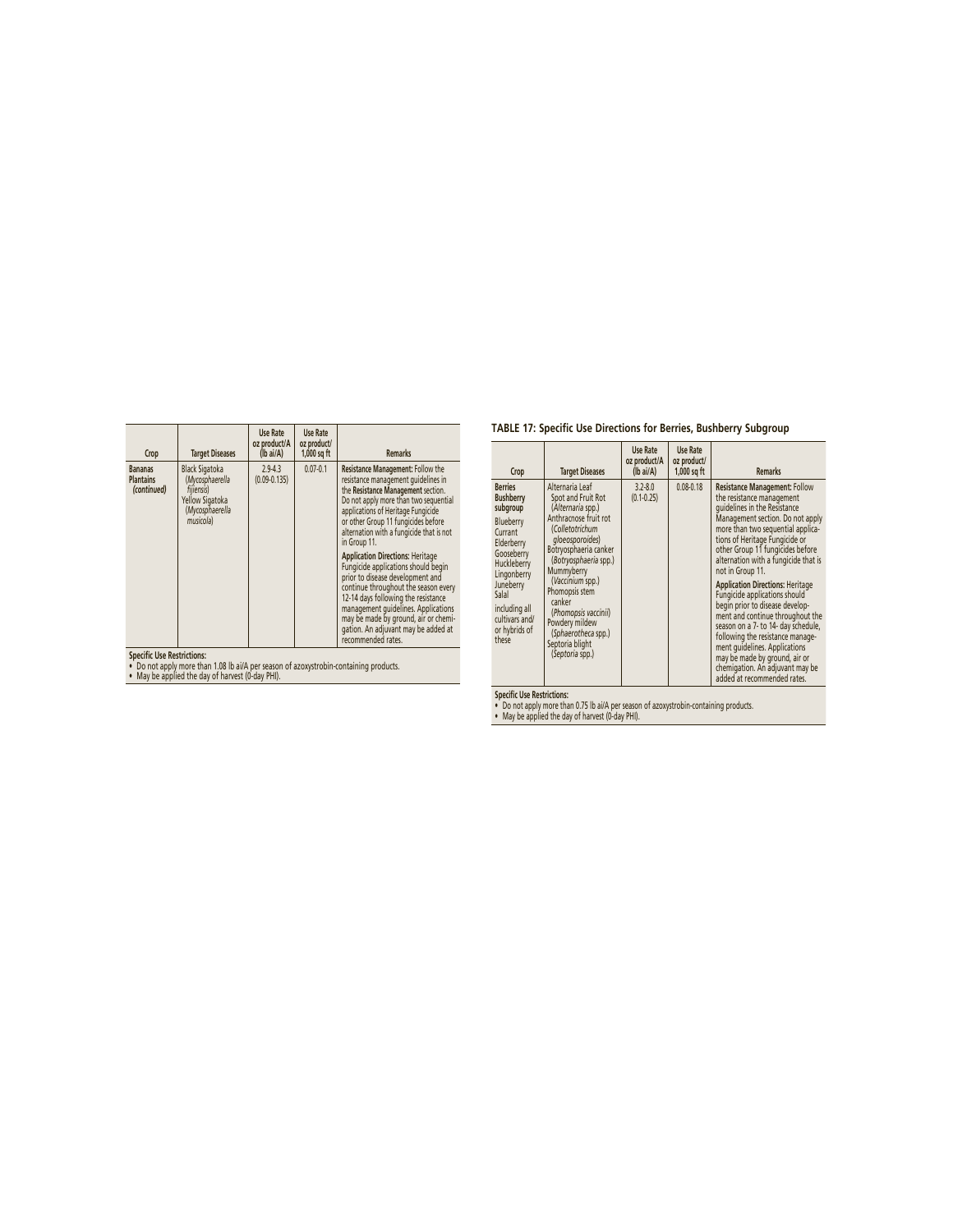**TABLE 18: Specific Use Directions for Berries, Caneberry Subgroup**

#### **Crop Target Diseases Use Rate oz product/A (lb ai/A) Use Rate oz product/ 1,000 sq ft Remarks Berries Caneberry subgroup** Blackberry Bingleberry Boysenberry Dewberry Lowberry Marionberry **Olallieberry** Youngberry Loganberry Red and black raspberry including all cultivars and/or hybrids of these Anthracnose *(Sphaceloma necator) (Elsinoe veneta)* Botryosphaeria canker *(Botryosphaeria dothidea)* Colletotrichum rot *(Colletotrichum gloeosporioides)* Leaf spot *(Septoria rubi) (Sphaerulina rubi)* Powdery mildew *(Sphaerotheca macularis)* Rosette or double blossom of blackberries *(Cercosporella rubi)* Spur blight *(Didymella applanata)* 3.2-8.0  $(0.1 - 0.25)$ Integrated Press (Usease)<br>
Management Heritage Fungicide<br>
should be integrated into an<br>
overall disasse management<br>
strategy that includes varieties<br>
with disasse tolerance, proper<br>
timing of irrigation and removal<br>
of pla overwinters. resistance management rounou<br>the resistance management<br>guidelines in the Resistance Management section. Do not apply<br>agement section. Do not apply<br>rations of Heritage Fungicide or<br>alternation with a fungicide that<br>alternat **Application Directions:** Begin Applications at onset of disease<br>and continue as required until and continue as required until harvest. Make applications on a 7- to 14-day schedule. Use a minimum water volume of 10 gallons per acre by ground and a minimum of 3 gallons by air.

# **TABLE 19: Specific Use Directions for Citrus Fruit**

| Crop                                                                                                                                                                                                                                           | <b>Target Diseases</b>                                                                                                                                                                                                                                                                                                                                                                         | Use Rate<br>oz product/A<br>$(Ib\text{ ai/A})$ | Use Rate<br>oz product/<br>$1,000$ sq ft | <b>Remarks</b>                                                                                                                                                                                                                                                                                                                                                                                                                                                                                                                                                                                                                                                                                                                                     |
|------------------------------------------------------------------------------------------------------------------------------------------------------------------------------------------------------------------------------------------------|------------------------------------------------------------------------------------------------------------------------------------------------------------------------------------------------------------------------------------------------------------------------------------------------------------------------------------------------------------------------------------------------|------------------------------------------------|------------------------------------------|----------------------------------------------------------------------------------------------------------------------------------------------------------------------------------------------------------------------------------------------------------------------------------------------------------------------------------------------------------------------------------------------------------------------------------------------------------------------------------------------------------------------------------------------------------------------------------------------------------------------------------------------------------------------------------------------------------------------------------------------------|
| <b>Citrus Fruit</b><br>Calamondin<br>Citron<br>Grapefruit<br>Kumquat<br>Lemon<br>Lime<br>Mandarin<br>Orange (sour<br>and sweet)<br>Pummelo<br>Satsuma<br>mandarin<br><b>Tangerine</b><br>including all<br>cultivars and/or<br>hybrids of these | Albinism<br>(Alternaria<br>alternata pv. citri)<br>Alternaria leaf and<br>fruit spot<br>(Alternaria citri)<br>Cercospora leaf spot<br>(Cercospora spp.)<br>Diplodia<br>stem-end rot<br>(Diplodia natalensis)<br>Greasy spot<br>(Mycosphaerella citri)<br>Melanose<br>(Diaporthe citri)<br>Penicillium Decays<br>Green mold. Whisker<br>mold, suppression of<br>Blue mold<br>(Penicillium spp.) | $6.4 - 8.0$<br>$(0.2 - 0.25)$                  | $0.15 - 0.18$                            | <b>Integrated Pest (Disease)</b><br>Management: Heritage Fungicide<br>should be integrated into an<br>overall disease management<br>strategy that includes selection of<br>varieties with disease tolerance.<br>removal of plant debris in which<br>inoculum overwinters, and proper<br>timing of irrigation.<br><b>Resistance Management: Follow</b><br>the resistance management<br>quidelines in the Resistance Man-<br>agement section. Do not apply<br>more than two sequential appli-<br>cations of Heritage Fungicide or<br>other Group 11 fungicides before<br>alternation with a fungicide that<br>is not in Group 11. Do not make<br>more than four (4) applications<br>of Heritage Fungicide or other<br>Group 11 fungicide per season. |

**Specifi c Use Restrictions:** • Do not apply more than 1.5 lb ai/A per season of azoxystrobin-containing products. • May be applied the day of harvest (0-day PHI).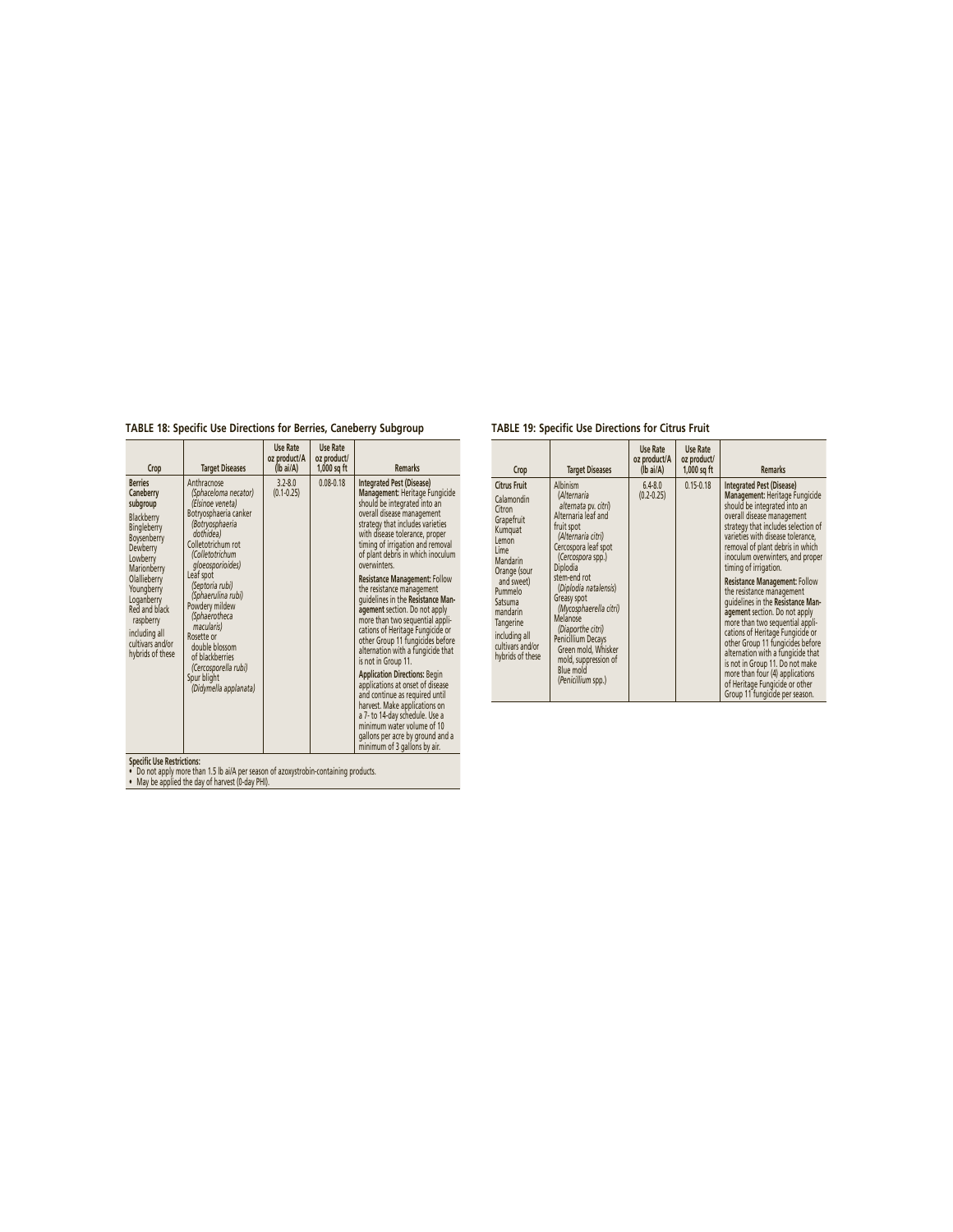| Crop                                                                                                                                                                                                                                                   | <b>Target Diseases</b>                                                                                                                                                             | Use Rate<br>oz product/A<br>$(Ib\text{ ai/A})$ | Use Rate<br>oz product/<br>$1,000$ sq ft | <b>Remarks</b>                                                                                                                                                                                                                                                                                                                                                                                                                                                                                                                                                    |
|--------------------------------------------------------------------------------------------------------------------------------------------------------------------------------------------------------------------------------------------------------|------------------------------------------------------------------------------------------------------------------------------------------------------------------------------------|------------------------------------------------|------------------------------------------|-------------------------------------------------------------------------------------------------------------------------------------------------------------------------------------------------------------------------------------------------------------------------------------------------------------------------------------------------------------------------------------------------------------------------------------------------------------------------------------------------------------------------------------------------------------------|
| <b>Citrus Fruit</b><br>(continued)<br>Calamondin<br>Citron<br>Grapefruit<br>Kumquat<br>Lemon<br>Lime<br>Mandarin<br>Orange (sour<br>and sweet)<br>Pummelo<br>Satsuma<br>mandarin<br>Tangerine<br>including all<br>cultivars and/or<br>hybrids of these | Phomopsis stem-end rot<br>(Phomopsis citrii)<br>Post-bloom fruit<br>drop (PFD)<br>(Colletotrichum<br>acutatum)<br>Powdery mildew<br>(Erysiphe spp.)<br>Scab<br>(Elsinoe fawcettii) | $6.4 - 8.0$<br>$(0.2 - 0.25)$                  | $0.15 - 0.18$                            | <b>Application Directions: Heritage</b><br>Fungicide applications should<br>begin prior to disease develop-<br>ment and continue throughout<br>the season on 7- to 21-day<br>intervals following the resis-<br>tance management quidelines.<br>Under conditions that favor<br>severe disease epidemics, the<br>higher application rates should<br>be used. Applications may be<br>made by ground, air or chemiga-<br>tion. An adjuvant may be<br>added at recommended rates.<br>A horticultural spray oil should<br>be used to improve control of<br>greasy spot. |
| <b>Spacific Llsg Restrictions:</b>                                                                                                                                                                                                                     |                                                                                                                                                                                    |                                                |                                          |                                                                                                                                                                                                                                                                                                                                                                                                                                                                                                                                                                   |

**Specifi c Use Restrictions:** • Do not apply more than 1.5 lb ai/A per season of azoxystrobin-containing products. • May be applied the day of harvest (0-day PHI).

# **TABLE 20: Specific Use Directions for Grapes**

| Crop                                     | <b>Target Diseases</b>                                                                                                                                                                                                                                  | Use Rate<br>oz product/A<br>(lb ai/A) | Use Rate<br>oz product/<br>$1,000$ sq ft | <b>Remarks</b>                                                                                                                                                                                                                                                                                                                                                                                                                                                                                                                                                                                                                                                                                                     |
|------------------------------------------|---------------------------------------------------------------------------------------------------------------------------------------------------------------------------------------------------------------------------------------------------------|---------------------------------------|------------------------------------------|--------------------------------------------------------------------------------------------------------------------------------------------------------------------------------------------------------------------------------------------------------------------------------------------------------------------------------------------------------------------------------------------------------------------------------------------------------------------------------------------------------------------------------------------------------------------------------------------------------------------------------------------------------------------------------------------------------------------|
| Grapes<br>including<br><b>Muscadines</b> | Black rot<br>(Guignardia bidwellii)<br>Downy Mildew<br>(Plasmopara viticola)<br>Phomopsis cane and<br>leaf spot<br>(Phomopsis viticola)<br>Powdery mildew<br>(Uncinula necator)<br><b>Suppression Only:</b><br>Botrytis bunch rot<br>(Botrytis cinerea) | $5.1 - 8.0$<br>$(0.16 - 0.25)$        | $0.11 - 0.18$                            | <b>Integrated Pest (Disease)</b><br>Management: Heritage Fungicide<br>should be integrated into an<br>overall disease management<br>strategy that includes canopy<br>management through pruning<br>and thinning, proper selection of<br>varieties with disease tolerance,<br>proper timing and placement<br>of irrigation and removal of<br>plant debris in which inoculum<br>overwinters.<br><b>Resistance Management: Follow</b><br>the resistance management<br>quidelines in the Resistance<br>Management section. Do not<br>apply more than two sequential<br>foliar applications of Heritage<br>Fungicide or other Group 11<br>fungicides before alternating<br>with a fungicide that is not in<br>Group 11. |

*continued…*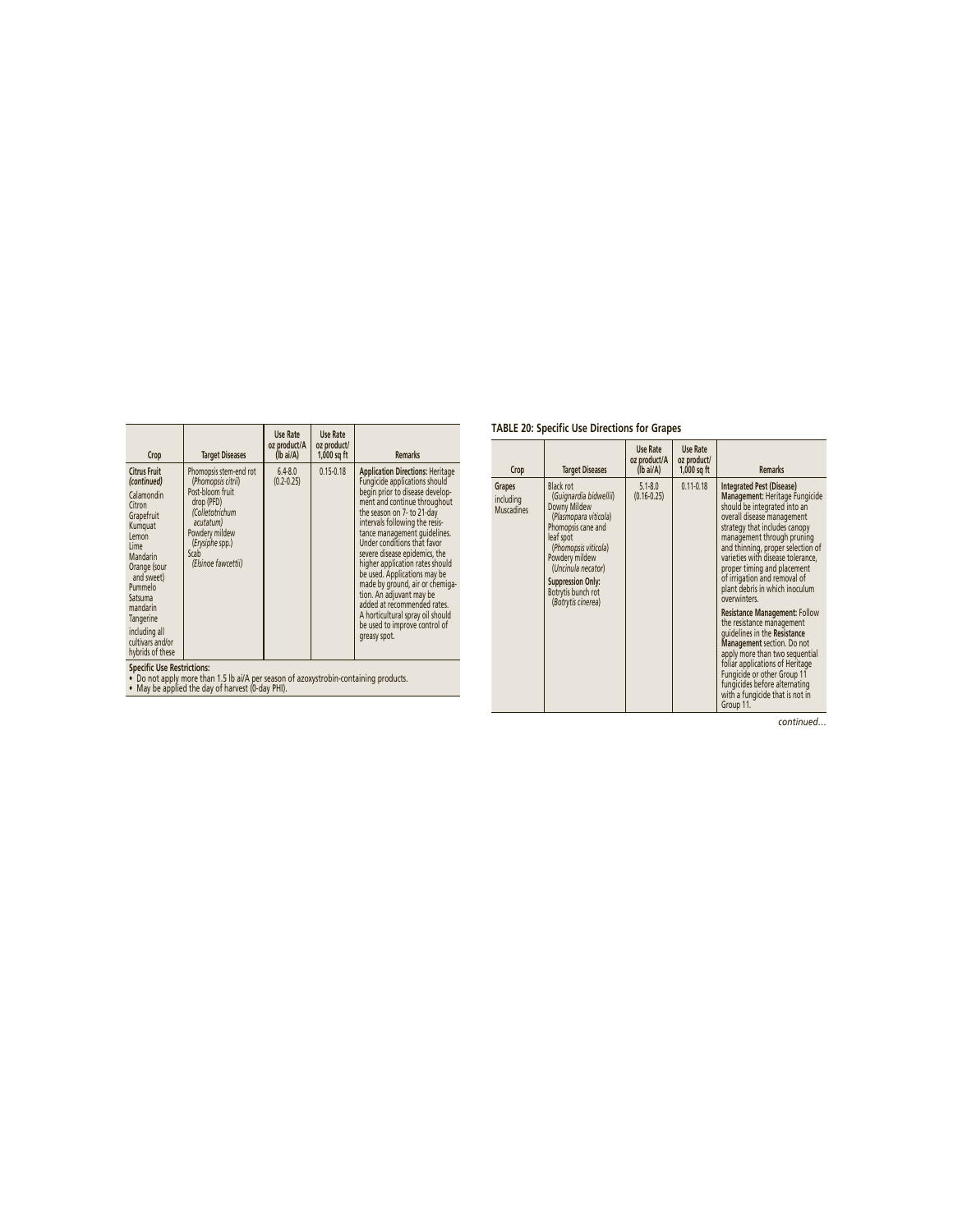**TABLE 20: Specific Use Directions for Grapes** *(continued)*

| $0.11 - 0.18$<br>$5.1 - 8.0$<br><b>Application Directions: Heritage</b><br><b>Black rot</b><br>Grapes<br>Fungicide applications should<br>(Guignardia bidwellii)<br>$(0.16 - 0.25)$<br>including<br>begin prior to disease develop-<br>Downy Mildew<br><b>Muscadines</b><br>(Plasmopara viticola)<br>season every 10-14 days following<br>Phomopsis cane and<br>the resistance management quide-<br>leaf spot<br>lines. Applications may be made<br>(Phomopsis viticola)<br>by ground, air or chemigation. An<br>Powdery mildew<br>(Uncinula necator)<br>adjuvant may be added at recom-<br>mended rates.<br><b>Suppression Only:</b><br>Botrytis bunch rot<br><b>ATTENTION</b><br>Heritage Fungicide is extremely<br>(Botrytis cinerea)<br>phytotoxic to certain apple<br>varieties. DO NOT spray Heritage<br>Fungicide where spray drift may<br>reach apple trees.<br>AVOIDING SPRAY DRIFT IS THE<br><b>RESPONSIBILITY OF THE</b><br>APPLICATOR. | Crop | <b>Target Diseases</b> | Use Rate<br>oz product/A<br>$(lb\text{ ai/A})$ | Use Rate<br>oz product/<br>$1,000$ sq ft | <b>Remarks</b>                   |
|----------------------------------------------------------------------------------------------------------------------------------------------------------------------------------------------------------------------------------------------------------------------------------------------------------------------------------------------------------------------------------------------------------------------------------------------------------------------------------------------------------------------------------------------------------------------------------------------------------------------------------------------------------------------------------------------------------------------------------------------------------------------------------------------------------------------------------------------------------------------------------------------------------------------------------------------------|------|------------------------|------------------------------------------------|------------------------------------------|----------------------------------|
|                                                                                                                                                                                                                                                                                                                                                                                                                                                                                                                                                                                                                                                                                                                                                                                                                                                                                                                                                    |      |                        |                                                |                                          | ment and continue throughout the |

**Specifi c Use Restrictions:** • Do not apply more than 1.5 lb ai/A per season of azoxystrobin-containing products. • Do not apply within 14 days of harvest (14-day PHI).

# **TABLE 21: Specific Use Directions for Pecans**

| Crop   | <b>Target Diseases</b>                                                           | Use Rate<br>oz product/A<br>$(lb\text{ ai/A})$ | Use Rate<br>oz product/<br>$1,000$ sq ft | <b>Remarks</b>                                                                                                                                                                                                                                                                                            |
|--------|----------------------------------------------------------------------------------|------------------------------------------------|------------------------------------------|-----------------------------------------------------------------------------------------------------------------------------------------------------------------------------------------------------------------------------------------------------------------------------------------------------------|
| Pecans | Anthracnose<br>(Glomerella<br>cingulata)<br>Scab<br>(Cladosporium<br>caryigenum) | $3.2 - 6.4$<br>$(0.10 - 0.20)$                 | $0.08 - 0.15$                            | Integrated Pest (Disease) Management:<br>Heritage Fungicide should be integrated<br>into an overall disease management<br>strategy that includes selection of<br>varieties with tolerance to disease<br>and removal of plant debris in which<br>inoculum overwinters.                                     |
|        |                                                                                  |                                                |                                          | <b>Resistance Management: Follow the</b><br>resistance management quidelines in<br>the Resistance Management section.<br>Do not apply more than two sequen-<br>tial applications of Heritage Fungicide<br>or other Group 11 fungicides before<br>alternation with a fungicide that is not<br>in Group 11. |
|        |                                                                                  |                                                |                                          | Application Directions: Heritage Fun-<br>gicide applications should begin prior<br>to disease development and continue<br>throughout the season on 7- to 21-day<br>intervals following the resistance<br>management quidelines.                                                                           |
|        |                                                                                  |                                                |                                          | Applications may be made by ground,<br>air or chemigation. An adjuvant may<br>be added at recommended rates.                                                                                                                                                                                              |

**Specifi c Use Restrictions:** • Do not apply more than 1.2 lb ai/A per season of azoxystrobin-containing products. • Do not apply within 45 days of harvest (45-day PHI).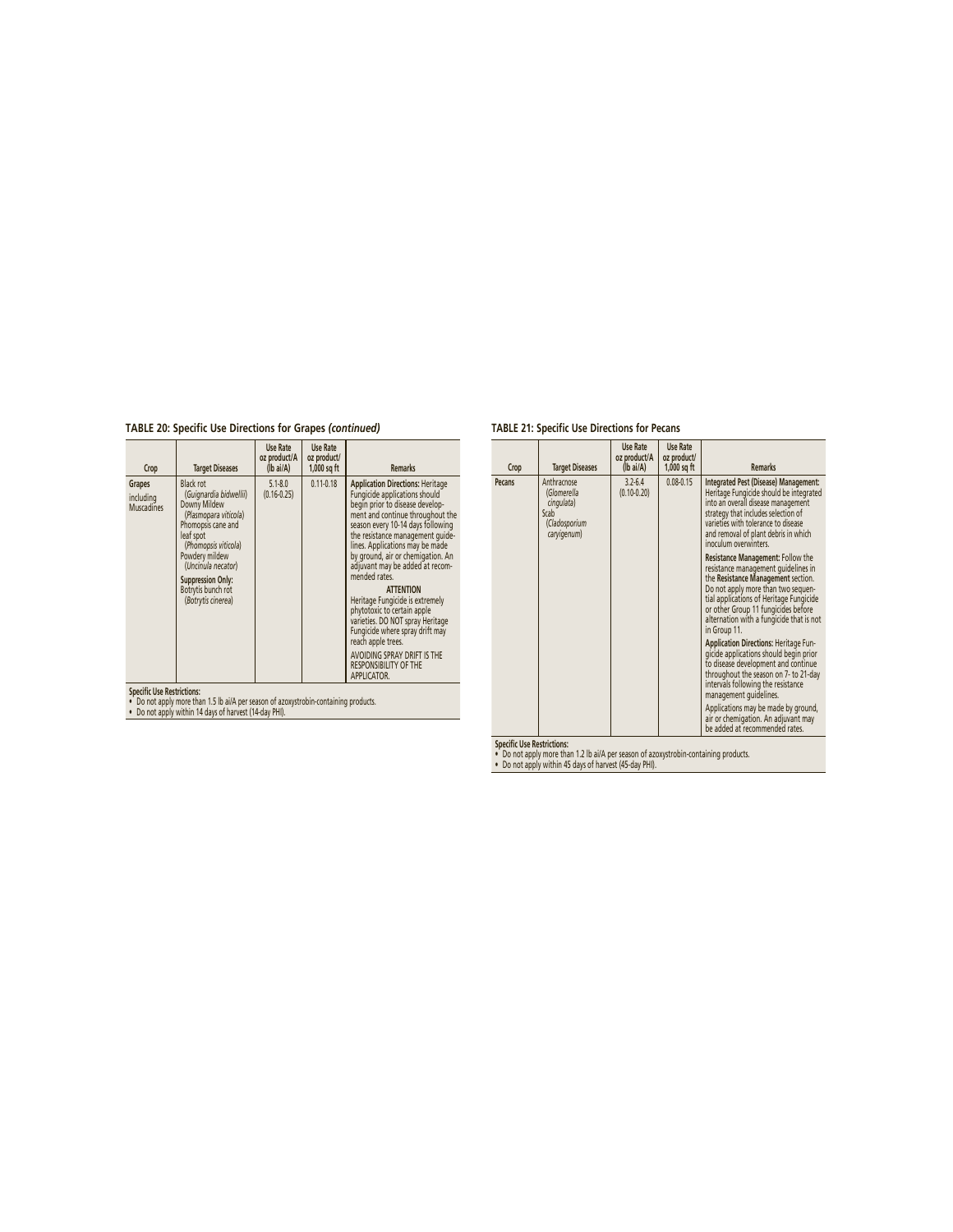**TABLE 22: Specific Use Directions for Pistachios**

| Crop       | <b>Target Diseases</b>                                                                                                  | Use Rate<br>oz product/A<br>(lb ai/A) | Use Rate<br>oz product/<br>1,000 sq ft | <b>Remarks</b>                                                                                                                                                                                                                                                                                   |
|------------|-------------------------------------------------------------------------------------------------------------------------|---------------------------------------|----------------------------------------|--------------------------------------------------------------------------------------------------------------------------------------------------------------------------------------------------------------------------------------------------------------------------------------------------|
| Pistachios | Alternaria late blight<br>(Alternaria<br>alternata)<br>Botryosphaeria<br>panicle and<br>shoot blight<br>(Botryosphaeria | $3.2 - 8.0$<br>$(0.10 - 0.25)$        | $0.08 - 0.18$                          | Integrated Pest (Disease) Management:<br>Heritage Fungicide should be integrated<br>into an overall disease management<br>strategy that includes selection of<br>varieties with disease tolerance and<br>removal of plant debris in which<br>inoculum overwinters.                               |
|            | dothidea)<br>Septoria leaf spot<br>(Septoria<br>pistaciarum)                                                            |                                       |                                        | Resistance Management: Follow the<br>resistance management guidelines in<br>the Resistance Management section.<br>Do not apply more than two sequential<br>applications of Heritage Fungicide<br>or other Group 11 fungicides before<br>alternation with a fungicide that is not<br>in Group 11. |
|            |                                                                                                                         |                                       |                                        | Application Directions: Heritage Fun-<br>gicide applications should begin prior<br>to disease development and continue<br>throughout the season on 7- to 21-day<br>intervals following the resistance<br>management quidelines.                                                                  |
|            |                                                                                                                         |                                       |                                        | Applications may be made by ground,<br>air or chemigation. An adjuvant may be<br>added at recommended rates.                                                                                                                                                                                     |

# **TABLE 23: Specific Use Directions for Stone Fruit**

| Crop                                                                                                             | <b>Target Diseases</b>                                                                                                                                                                                                                                                                                                                               | Use Rate<br>oz product/A<br>$(Ib\text{ ai/A})$ | Use Rate<br>oz product/<br>$1,000$ sq ft | <b>Remarks</b>                                                                                                                                                                                                                                                                                                                                                                                                                                                                                                                                                                                                                                                                                                                                                                                                                                                         |
|------------------------------------------------------------------------------------------------------------------|------------------------------------------------------------------------------------------------------------------------------------------------------------------------------------------------------------------------------------------------------------------------------------------------------------------------------------------------------|------------------------------------------------|------------------------------------------|------------------------------------------------------------------------------------------------------------------------------------------------------------------------------------------------------------------------------------------------------------------------------------------------------------------------------------------------------------------------------------------------------------------------------------------------------------------------------------------------------------------------------------------------------------------------------------------------------------------------------------------------------------------------------------------------------------------------------------------------------------------------------------------------------------------------------------------------------------------------|
| <b>Stone Fruit</b><br>Apricot<br>Cherry, sweet<br>Cherry, tart<br>Nectarine<br>Peach<br>Plum<br>Plumcot<br>Prune | Alternaria spot<br>and fruit rot<br>(Alternaria<br>alternata)<br>Anthracnose<br>(Colletotrichum<br>prunicola.<br>C. gloeosporioides)<br>Leaf rust<br>(Tranzschelia<br>discolor)<br>Powdery mildew<br>(Sphaerotheca<br>pannosa,<br>Podosphaera<br>clandestina)<br>Scab<br>(Cladosporium<br>carpophilum)<br>Shot hole<br>(Wilsonomyces<br>carpophilus) | $3.2 - 8.0$<br>$(0.1 - 0.25)$                  | $0.08 - 0.18$                            | Resistance Management: Follow the<br>resistance management quidelines in<br>the Resistance Management section.<br>Do not apply more than two sequential<br>applications of Heritage Fungicide<br>or other Group 11 fungicides before<br>alternation with a fungicide that is not<br>in Group 11.<br>Application Directions: For brown rot<br>blossom blight, begin applications at<br>early bloom and continue through<br>petal fall. For brown rot on fruit.<br>Heritage Fungicide may be applied to<br>fruit up to the day of harvest. For scab,<br>begin applications at petal fall and<br>continue at 7- to 14-day intervals. For<br>all other diseases, begin application<br>at the onset of disease as a protectant<br>fungicide and continue on a 7- to<br>14-day schedule. For peaches only, 5-8<br>oz. of Heritage Fungicide may be used<br>for scab control. |

*continued…*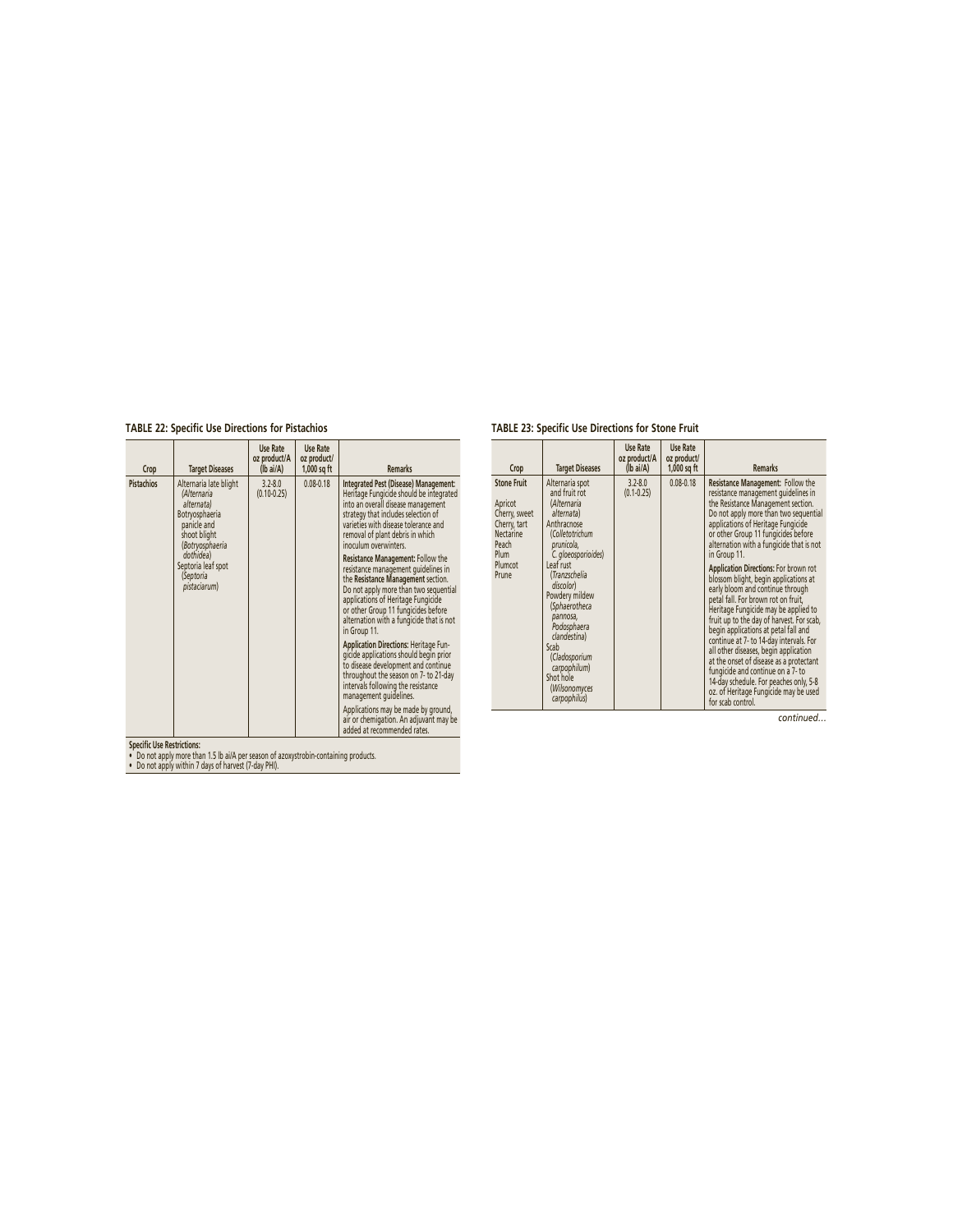# **TABLE 23: Specific Use Directions for Stone Fruit** *(continued)*

| Crop                                                                                                                                                                      | <b>Target Diseases</b>                                                          | Use Rate<br>oz product/A<br>$(Ib\text{ ai/A})$ | Use Rate<br>oz product/<br>$1,000$ sq ft | <b>Remarks</b>                                            |  |
|---------------------------------------------------------------------------------------------------------------------------------------------------------------------------|---------------------------------------------------------------------------------|------------------------------------------------|------------------------------------------|-----------------------------------------------------------|--|
| <b>Stone Fruit</b><br>(continued)<br>Apricot<br>Cherry, sweet<br>Cherry, tart<br><b>Nectarine</b><br>Peach<br>Plum<br>Plumcot<br>Prune                                    | Brown rot blossom<br>blight and fruit rot<br>(Monilinia<br>fructicola. M. laxa) | $6.4 - 8.0$<br>$(0.2 - 0.25)$                  | $0.15 - 0.18$                            | Applications may be made by<br>ground, air or chemigation |  |
| <b>Specific Use Restrictions:</b><br>Do not apply more than 1.5 lb ai/A per season of azoxystrobin-containing products.<br>May be applied the day of harvest (0-day PHI). |                                                                                 |                                                |                                          |                                                           |  |

# **TABLE 24: Specific Use Directions for Strawberry**

| Crop       | <b>Target Diseases</b>                                                                                                                                              | Use Rate<br>oz product/A<br>$(lb\text{ ai/A})$ | Use Rate<br>oz product/<br>$1,000$ sq ft | <b>Remarks</b>                                                                                                                                                                                                                                                                                                                                                                                                                                                                                                                                                                                                                                                               |
|------------|---------------------------------------------------------------------------------------------------------------------------------------------------------------------|------------------------------------------------|------------------------------------------|------------------------------------------------------------------------------------------------------------------------------------------------------------------------------------------------------------------------------------------------------------------------------------------------------------------------------------------------------------------------------------------------------------------------------------------------------------------------------------------------------------------------------------------------------------------------------------------------------------------------------------------------------------------------------|
| Strawberry | Anthracnose<br>(Colletotrichum<br>fragariae)<br>Powdery mildew<br>(Sphaerotheca<br>macularis)<br>Suppression only:<br>Botrytis on the foliage<br>(Botrytis cinerea) | $3.2 - 8.0$<br>$(0.1 - 0.25)$                  | $0.08 - 0.18$                            | <b>Resistance Management: Follow</b><br>the resistance management quide-<br>lines in the Resistance Management<br>section. Do not apply more than<br>two sequential applications of Heri-<br>tage Fungicide or other Group 11<br>fungicides before alternation with a<br>fungicide that is not in Group 11.<br><b>Application Directions: Heritage</b><br>Fungicide applications should begin<br>prior to disease development and<br>continue throughout the season on<br>a 7- to 10-day schedule, following<br>the resistance management quide-<br>lines. Applications may be made<br>by ground, air or chemigation. An<br>adjuvant may be added at recom-<br>mended rates. |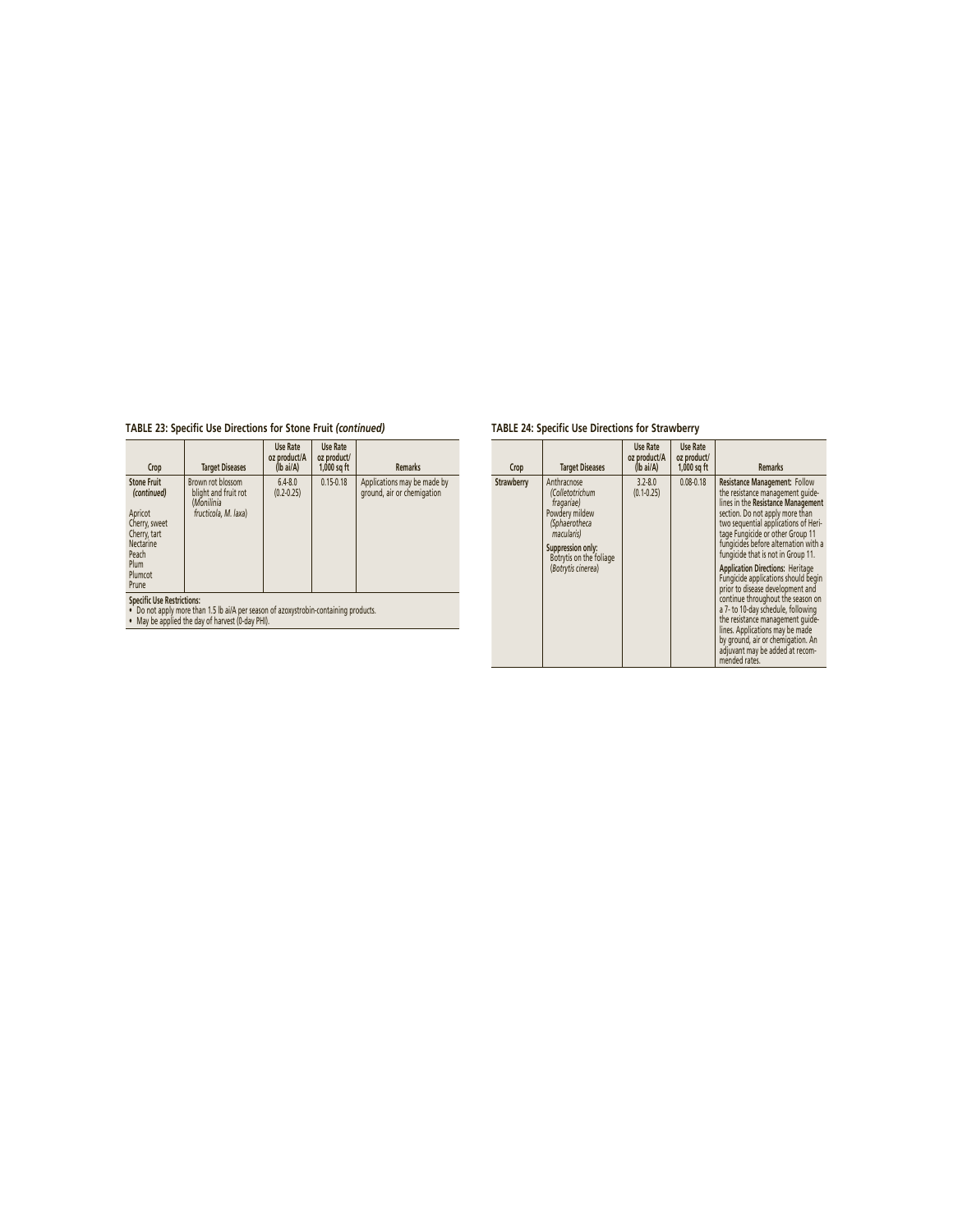| Crop                                                      | <b>Target Diseases</b>                                                                                                                                              | Use Rate<br>oz product/A<br>$(lb\text{ ai/A})$ | Use Rate<br>oz product/<br>$1,000$ sq ft | <b>Remarks</b>                                                                                                                                                                                                                                                                                                                                                                                                                                                                                                                |
|-----------------------------------------------------------|---------------------------------------------------------------------------------------------------------------------------------------------------------------------|------------------------------------------------|------------------------------------------|-------------------------------------------------------------------------------------------------------------------------------------------------------------------------------------------------------------------------------------------------------------------------------------------------------------------------------------------------------------------------------------------------------------------------------------------------------------------------------------------------------------------------------|
| Strawberry<br>(continued)                                 | Anthracnose<br>(Colletotrichum<br>fragariae)<br>Powdery mildew<br>(Sphaerotheca<br>macularis)<br>Suppression only:<br>Botrytis on the foliage<br>(Botrytis cinerea) | $3.2 - 8.0$<br>$(0.1 - 0.25)$                  | $0.08 - 0.18$                            | For dip applications at trans-<br>planting for commercial berry<br>production: For suppression of<br>root and crown rot caused by<br>Colletotrichum spp., mix 2.5-4.2<br>oz of Heritage Fungicide per<br>100 gallons of water. Dip plants<br>for 2-5 minutes. Plant treated<br>plants as quickly as possible. It is<br>recommended that transplants<br>be washed to remove excess soil<br>prior to dipping. For continued<br>anthracnose control, follow with<br>foliar applications beginning 2-3<br>weeks after transplant. |
| $\alpha$ in the contract of $\alpha$ is a set of $\alpha$ |                                                                                                                                                                     |                                                |                                          |                                                                                                                                                                                                                                                                                                                                                                                                                                                                                                                               |

**Specifi c Use Restrictions:** • Do not apply more than 1.0 lb ai/A per season of azoxystrobin-containing products. • May be applied the day of harvest (0-day PHI).

| TABLE 25: Specific Use Directions for Tree Nuts (except Almonds, Pecans, and |  |
|------------------------------------------------------------------------------|--|
| Pistachios)                                                                  |  |

| Crop                                                                                                                                                                                                                       | <b>Target Diseases</b>                                                                                                                                                                                                                                                                                                                                                         | Use Rate<br>oz product/A<br>(lb ai/A) | Use Rate<br>oz product/<br>$1,000$ sq ft | <b>Remarks</b>                                                                                                                                                                                                                                                                                                                                                                                                                                                                                                                                                                                                                                                                                                                                                                                           |
|----------------------------------------------------------------------------------------------------------------------------------------------------------------------------------------------------------------------------|--------------------------------------------------------------------------------------------------------------------------------------------------------------------------------------------------------------------------------------------------------------------------------------------------------------------------------------------------------------------------------|---------------------------------------|------------------------------------------|----------------------------------------------------------------------------------------------------------------------------------------------------------------------------------------------------------------------------------------------------------------------------------------------------------------------------------------------------------------------------------------------------------------------------------------------------------------------------------------------------------------------------------------------------------------------------------------------------------------------------------------------------------------------------------------------------------------------------------------------------------------------------------------------------------|
| <b>Tree Nuts</b><br>Beechnut<br>Brazil nut<br><b>Butternut</b><br>Cashew<br>Chestnut<br>Chinquapin<br>Filhert<br>Hickory<br>Macadamia<br>Walnut<br>Almonds,<br>Pecans,<br>Pistachios:<br>see specific use<br>instructions. | Alternaria leaf<br>and fruit spot<br>(Alternaria alternata)<br>Anthracnose<br>(Colletotrichum<br>acutatum,<br>Glomerella<br>cingulata)<br>Eastern filbert blight<br>(Anisogramma<br>anomale)<br>Late blight<br>(Alternaria alternata)<br>Scab<br>(Cladosporium<br>carpophilum)<br>Septoria leaf spot<br>(Septoria<br>pistaciarum)<br>Shothole<br>(Wilsonomyces<br>carpophilus) | $3.2 - 6.4$<br>$(0.10 - 0.20)$        | $0.08 - 0.15$                            | <b>Resistance Management: Follow</b><br>the resistance management<br>quidelines in the Resistance<br>Management section. Do not<br>apply more than two sequential<br>applications of Heritage Fungicide<br>or other Group 11 fungicides be-<br>fore alternation with a fungicide<br>that is not in Group 11.<br><b>Application Directions: Heritage</b><br>Fungicide applications should<br>begin prior to disease develop-<br>ment and continue throughout<br>the season following the resis-<br>tance management quidelines.<br>Applications may be made by<br>ground, air or chemigation. An<br>adjuvant may be added at recom-<br>mended rates.<br>For all other diseases, begin<br>applications prior to disease<br>development and continue at<br>7- to 21-day intervals throughout<br>the season. |

*continued…*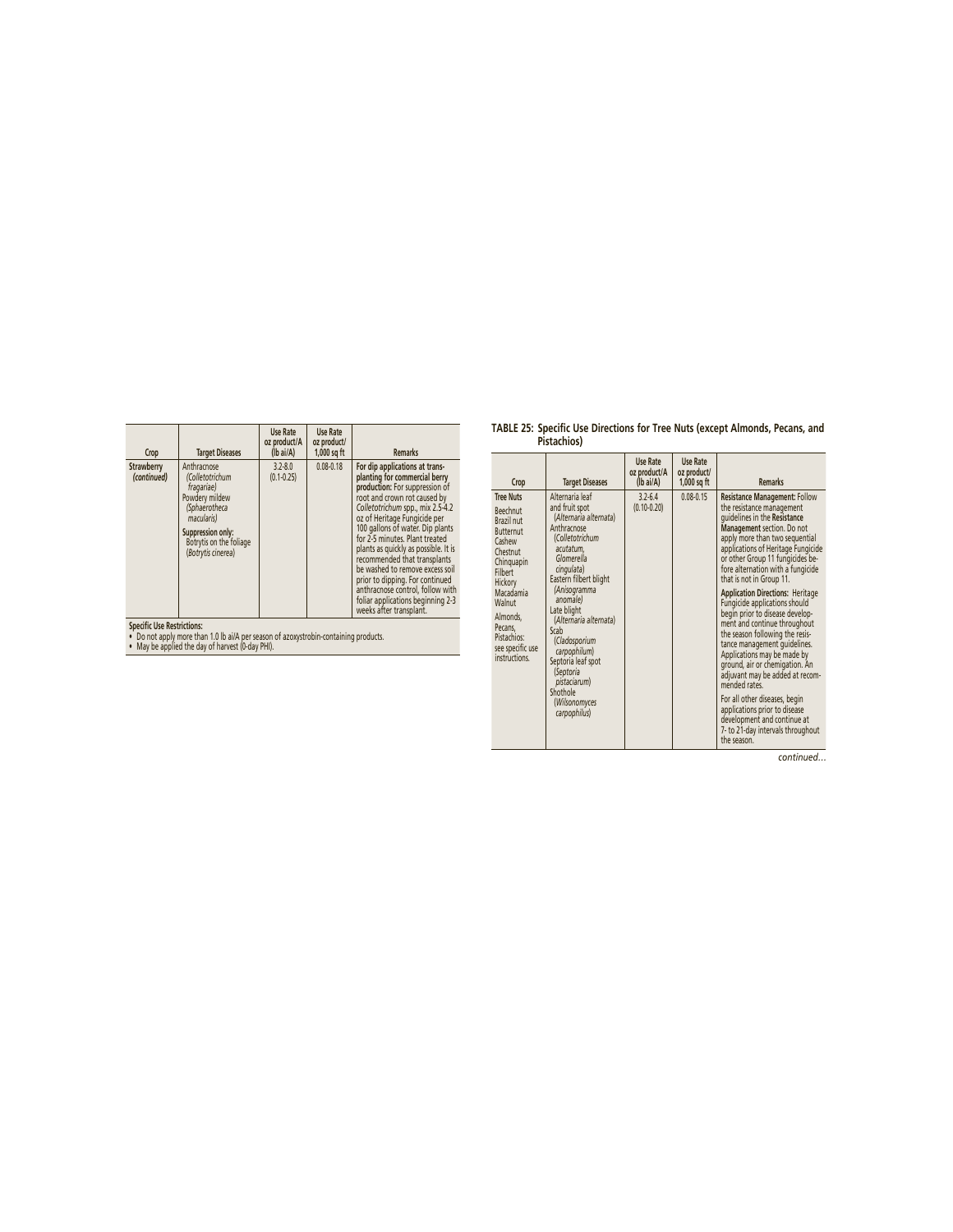| TABLE 25: Specific Use Directions for Tree Nuts (except Almonds, Pecans, and |  |
|------------------------------------------------------------------------------|--|
| Pistachios) (continued)                                                      |  |

| Crop                                                                                                                                                          | <b>Target Diseases</b>                                      | Use Rate<br>oz product/A<br>$(Ib\text{ ai/A})$ | Use Rate<br>oz product/<br>$1,000$ sq ft | <b>Remarks</b>                                                                                                                                                                                                            |  |
|---------------------------------------------------------------------------------------------------------------------------------------------------------------|-------------------------------------------------------------|------------------------------------------------|------------------------------------------|---------------------------------------------------------------------------------------------------------------------------------------------------------------------------------------------------------------------------|--|
| <b>Tree Nuts</b><br><b>Beechnut</b><br>Brazil nut<br><b>Butternut</b><br>Cashew<br>Chestnut<br>Chinguapin<br><b>Filbert</b><br>Hickory<br>Macadamia<br>Walnut | <b>Blossom blight</b><br>(Monilinia laxa,<br>M. fructicola) | 6.4<br>(0.20)                                  | 0.15                                     | For blossom blight, begin<br>applications at early bloom and<br>continue through petal fall. Do<br>not make more than six applica-<br>tions of Heritage Fungicide or<br>other strobilurin fungicide per<br>acre per year. |  |
| Almonds, Pecans,<br>Pistachios:<br>see specific use<br>instructions.                                                                                          |                                                             |                                                |                                          |                                                                                                                                                                                                                           |  |
| <b>Specific Use Restrictions:</b>                                                                                                                             |                                                             |                                                |                                          |                                                                                                                                                                                                                           |  |

**Specifi c Use Restrictions:** • Do not apply more than 1.2 lb ai/A per season of azoxystrobin-containing products. • Do not apply within 45 days of harvest (45-day PHI).

| Crop                                                                                                                                                                                                                                                                                                                    | <b>Target Diseases</b>                                                                                                                                                                                      | Use Rate<br>oz product/A<br>$(Ib\text{ ai/A})$ | Use Rate<br>oz product/<br>$1,000$ sq ft | <b>Remarks</b>                                                                                                                                                                                                                                                                                                                                                                                                                                                                                                                                                                                                                                                                      |
|-------------------------------------------------------------------------------------------------------------------------------------------------------------------------------------------------------------------------------------------------------------------------------------------------------------------------|-------------------------------------------------------------------------------------------------------------------------------------------------------------------------------------------------------------|------------------------------------------------|------------------------------------------|-------------------------------------------------------------------------------------------------------------------------------------------------------------------------------------------------------------------------------------------------------------------------------------------------------------------------------------------------------------------------------------------------------------------------------------------------------------------------------------------------------------------------------------------------------------------------------------------------------------------------------------------------------------------------------------|
| <b>Tropical Fruit</b><br>Acerola<br>Atemova<br>Avocado<br><b>Biriba</b><br>Canistel<br>Cherimoya<br>Custard apple<br>Feijoa<br>Guava<br><b>Ilama</b><br>Jaboticaba<br>Jackfruit<br>Longan<br>Loquat<br>Lychee<br>Mango<br>Papaya<br>Passionfruit<br>Pawpaw<br>Persimmon<br>Pulasan<br>Pummello<br>Rambutan<br>Sapodilla | Alternaria leaf and<br>fruit spot<br>(Alternaria spp.)<br>Anthracnose<br>(Colletotrichum spp.)<br>Cercospora leaf spot<br>(Cercospora spp.)<br>Powdery mildew<br>(Erysiphe spp.)<br>Rust<br>(Puccinia spp.) | $3.2 - 8.0$<br>$(0.1 - 0.25)$                  | $0.08 - 0.18$                            | <b>Resistance Management: Follow</b><br>the resistance management<br>quidelines in the Resistance Man-<br>agement section. Do not apply<br>more than two sequential appli-<br>cations of Heritage Fungicide or<br>other Group 11 fungicides before<br>alternation with a fungicide that<br>is not in Group 11.<br><b>Application Directions: Heritage</b><br>Fungicide applications should<br>begin prior to disease develop-<br>ment and continue throughout<br>the season on a 10- to 14-day<br>schedule, following the resistance<br>management quidelines.<br>Applications may be made by<br>ground, air or chemigation. An<br>adjuvant may be added at recom-<br>mended rates. |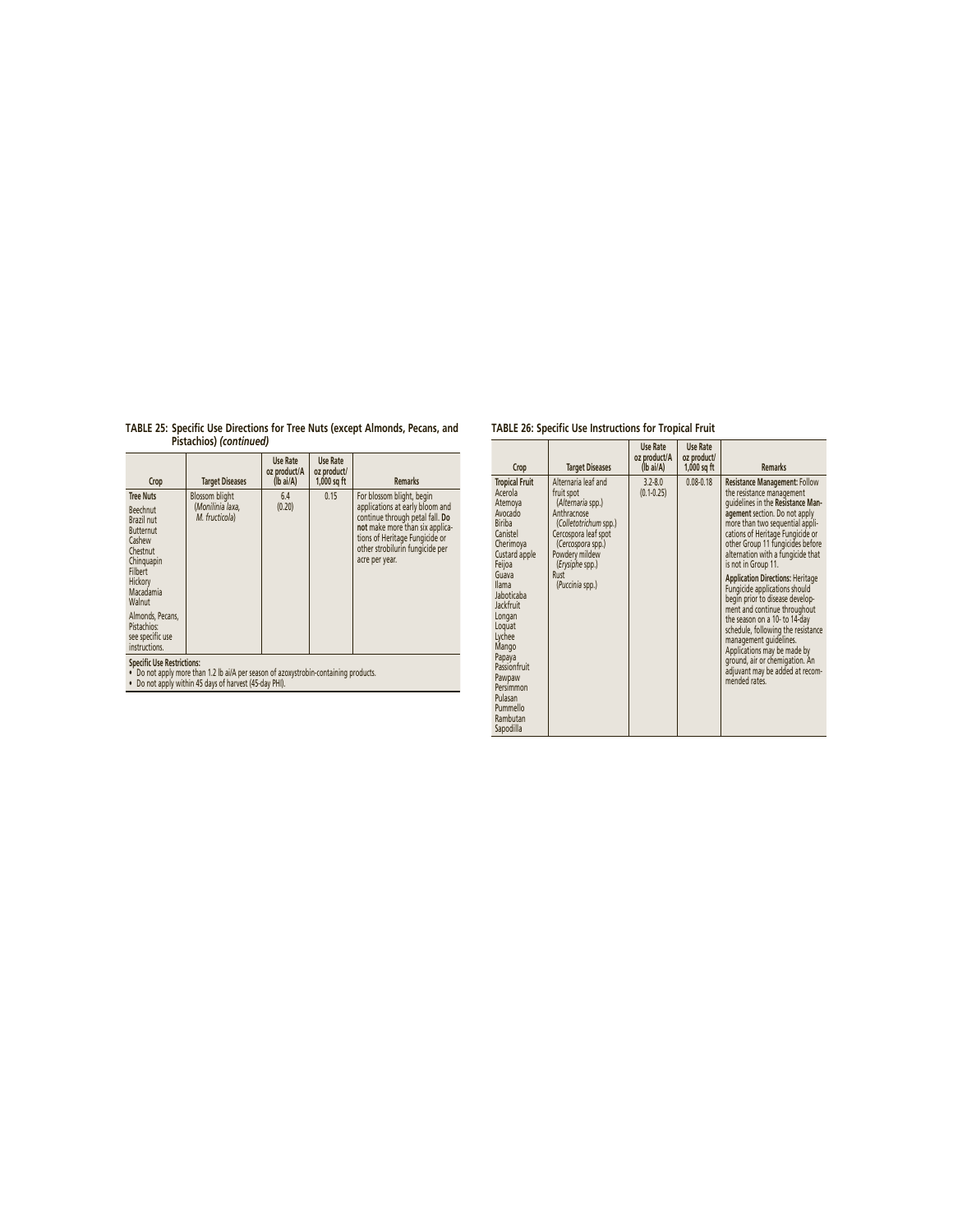| Crop                                                                                                                                                                                   | <b>Target Diseases</b>                                                                                                                                                                                   | Use Rate<br>oz product/A<br>(Ib ai/A) | Use Rate<br>oz product/<br>$1,000$ sq ft | <b>Remarks</b>                                                                                                                                                                                                                                                                                                                                                                                                                                                                                                                                                                                                                                                                                |
|----------------------------------------------------------------------------------------------------------------------------------------------------------------------------------------|----------------------------------------------------------------------------------------------------------------------------------------------------------------------------------------------------------|---------------------------------------|------------------------------------------|-----------------------------------------------------------------------------------------------------------------------------------------------------------------------------------------------------------------------------------------------------------------------------------------------------------------------------------------------------------------------------------------------------------------------------------------------------------------------------------------------------------------------------------------------------------------------------------------------------------------------------------------------------------------------------------------------|
| <b>Tropical Fruit</b><br>(continued)<br>Sapote, black<br>Sapote, mamey<br>Sapote, white<br>Soursop<br>Star apple<br>Starfruit<br>Sugar apple<br>Spanish lime<br>Tamarind<br>Uniq fruit | Alternaria leaf and fruit spot<br>(Alternaria spp.)<br>Anthracnose<br>(Colletotrichum spp.)<br>Cercospora leaf spot<br>(Cercospora spp.)<br>Powdery mildew<br>(Erysiphe spp.)<br>Rust<br>(Puccinia spp.) | $3.2 - 8.0$<br>$(0.1 - 0.25)$         | $0.08 - 0.18$                            | <b>Resistance Management:</b><br>Follow the resistance<br>management quidelines in<br>the Resistance Management<br>section. Do not apply<br>more than two sequential<br>applications of Heritage<br>Fungicide or other Group 11<br>fungicides before alterna-<br>tion with a fungicide that is<br>not in Group 11.<br><b>Application Directions:</b><br>Heritage Fungicide applica-<br>tions should begin prior to<br>disease development and<br>continue throughout the<br>season on a 10- to 14-day<br>schedule, following the<br>resistance management<br>quidelines. Applications may<br>be made by ground, air or<br>chemigation. An adjuvant<br>may be added at recom-<br>mended rates. |

**Specifi c Use Restrictions:** • Do not apply more than 1.5 lb ai/A per season of azoxystrobin-containing products. • May be applied the day of harvest (0-day PHI).

# **VEGETABLE AND HERB PLANTS**  Apply to vegetable and herb plants grown for transplanting.

**TABLE 27: Specific Use Directions for Asparagus Plants**

| Crop                               | <b>Target Diseases</b>                                      | Use Rate<br>oz product/<br>$1,000$ sq ft | Use Rate<br>oz product/<br>5,000 sq ft | <b>Remarks</b>                                                                                                                                                                                                                                                                                                                                                                                                                                                                                                                                                                                                                      |
|------------------------------------|-------------------------------------------------------------|------------------------------------------|----------------------------------------|-------------------------------------------------------------------------------------------------------------------------------------------------------------------------------------------------------------------------------------------------------------------------------------------------------------------------------------------------------------------------------------------------------------------------------------------------------------------------------------------------------------------------------------------------------------------------------------------------------------------------------------|
| <b>Asparagus</b>                   | Stemphyllium<br>purple spot<br>(Stemphyllium<br>vesicarium) | $0.075 - 0.18$                           | $0.375 - 0.9$                          | Resistance Management: Do not<br>apply more than one application<br>of Heritage Fungicide or other<br>Group 11 fungicides before<br>alternation with a fungicide that<br>is not in Group 11.<br><b>Application Directions: Heritage</b><br>Fungicide applications should<br>begin prior to disease develop-<br>ment and continue throughout<br>plant production on a 7- to<br>14-day schedule, following<br>the resistance management<br>quidelines. Applications may be<br>made by foliar sprays, including<br>chemigation. An adjuvant may<br>be added at recommended<br>rates. Use a minimum of 10<br>gallons of water per acre. |
| <b>Concific Llse Rectrictions:</b> |                                                             |                                          |                                        |                                                                                                                                                                                                                                                                                                                                                                                                                                                                                                                                                                                                                                     |

Specific Use Restrictions:<br>• Do not apply more than 1.5 lb ai/A per season of azoxystrobin-containing products.<br>• Do not apply within 100 days of harvest (100-day PHI).<br>• A use rate of 0.18 oz product/1,000 sq ft is equal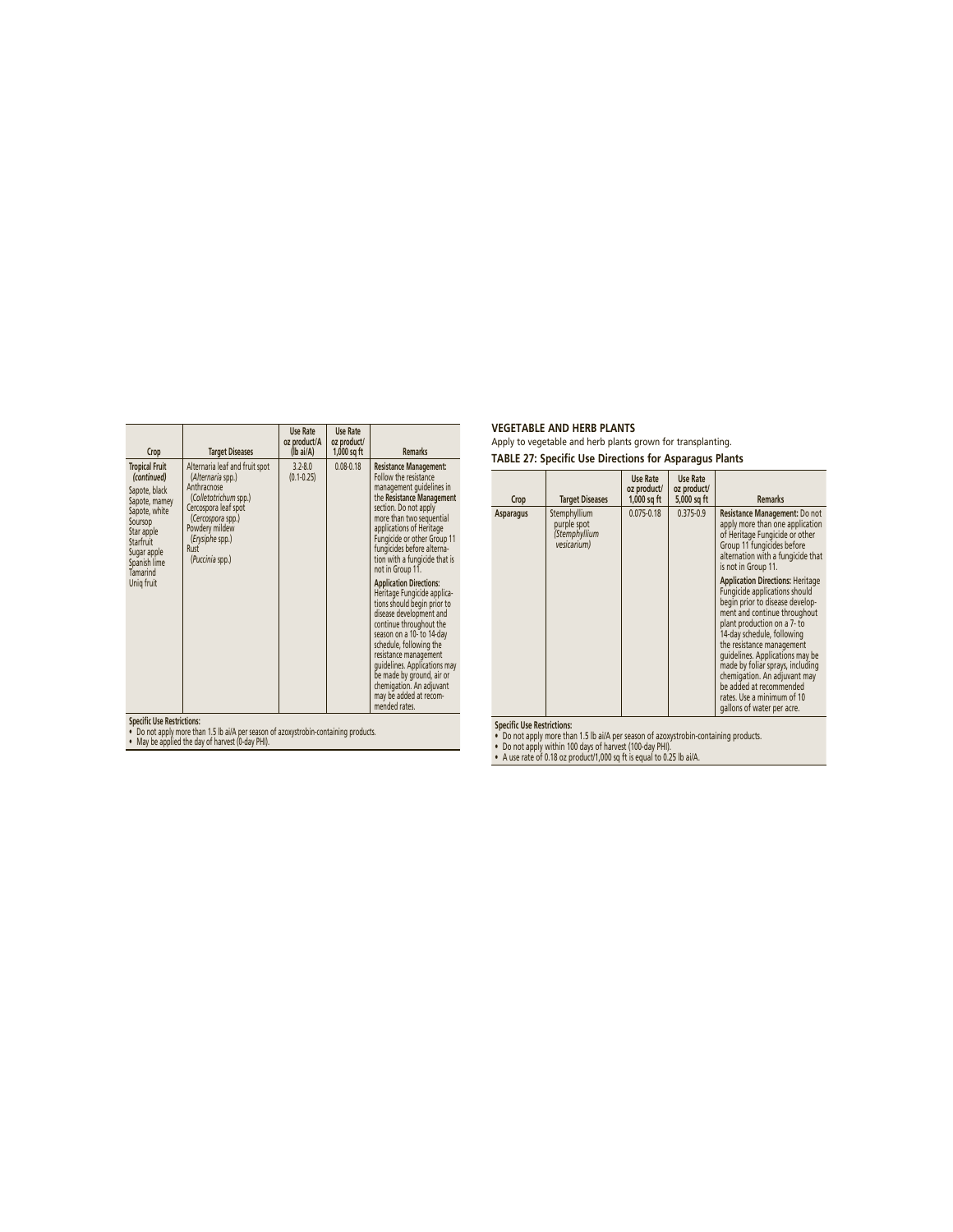**TABLE 28: Specific Use Directions for Brassica Head and Stem Subgroup Plants**

| Crop                                                                                                                                                                                                                                                                                                                          | <b>Target</b><br><b>Diseases</b>                                                                                         | Use Rate<br>oz product/<br>$1,000$ sq ft<br>$(lb\text{ ai/A})$ | Use Rate<br>oz product/<br>5,000 sq ft | <b>Remarks</b>                                                                                                                                                                                                                                                                                                                                                                                                                                                                                                                                                                                                                             |  |  |
|-------------------------------------------------------------------------------------------------------------------------------------------------------------------------------------------------------------------------------------------------------------------------------------------------------------------------------|--------------------------------------------------------------------------------------------------------------------------|----------------------------------------------------------------|----------------------------------------|--------------------------------------------------------------------------------------------------------------------------------------------------------------------------------------------------------------------------------------------------------------------------------------------------------------------------------------------------------------------------------------------------------------------------------------------------------------------------------------------------------------------------------------------------------------------------------------------------------------------------------------------|--|--|
| <b>Brassica</b><br><b>Head and stem</b><br>subgroup<br><b>Broccoli</b><br>Chinese broccoli<br>[gai lon]<br><b>Brussels sprouts</b><br>Cabbage<br>Chinese cabbage<br>[napa]<br>Chinese mustard<br>cabbage<br>[gai choy]<br>Cauliflower<br>Cavalo broccolo<br>Kohlrabi<br>including all<br>cultivars and/or<br>hybrids of these | Alternaria leaf spot<br>(Alternaria spp.)<br>Downy mildew<br>(Peronospora<br>parasitica)<br>Pin rot<br>(Alternaria spp.) | $0.08 - 0.18$<br>$(0.1 - 0.25)$                                | $0.4 - 0.9$                            | Resistance Management: Do<br>not apply more than one<br>application of Heritage<br>Fungicide or other Group 11<br>fungicides before alternation<br>with a fungicide that is not in<br>Group 11.<br><b>Application Directions: Heritage</b><br>Fungicide applications should<br>begin prior to disease develop-<br>ment and continue throughout<br>plant production on a 7- to<br>14-day schedule, following<br>the resistance management<br>quidelines.<br>Applications may be made by<br>foliar sprays including chemi-<br>gation. An adjuvant may be<br>added at recommended rates.<br>Use a minimum of 10 gallons<br>of water per acre. |  |  |

**Specifi c Use Restrictions:** • Do not apply more than 1.5 lb ai/A per season of azoxystrobin-containing products. • May be applied the day of harvest (0-day PHI).

# **TABLE 29: Specific Use Directions for Brassica Leafy Greens Subgroup Plants**

| Crop                                                                                                                                                                                                                           | <b>Target Diseases</b>                                                                                                | <b>Use Rate</b><br>oz product/<br>$1,000$ sq ft<br>$(lb\text{ ai/A})$ | <b>Use Rate</b><br>oz product/<br>5,000 sq ft | <b>Remarks</b>                                                                                                                                                                                                                                                                                                                                                                                                                                                                                                                                                                                                                                                                                                                                |
|--------------------------------------------------------------------------------------------------------------------------------------------------------------------------------------------------------------------------------|-----------------------------------------------------------------------------------------------------------------------|-----------------------------------------------------------------------|-----------------------------------------------|-----------------------------------------------------------------------------------------------------------------------------------------------------------------------------------------------------------------------------------------------------------------------------------------------------------------------------------------------------------------------------------------------------------------------------------------------------------------------------------------------------------------------------------------------------------------------------------------------------------------------------------------------------------------------------------------------------------------------------------------------|
| <b>Brassica</b><br>Leafy greens<br>subgroup<br>Broccoli raab<br>Cabbage,<br>Chinese<br>Collards<br>Kale<br>Mizuna<br>Mustard greens<br>Mustard spinach<br>Rape greens<br>including all<br>cultivars and/or<br>hybrids of these | <b>Black spot</b><br>(Alternaria spp.)<br>Cercospora leaf spot<br>(Cercospora spp.)<br>White rust<br>(Albugo candida) | $0.08 - 0.18$<br>$(0.1 - 0.25)$                                       | $0.4 - 0.9$                                   | <b>Resistance Management: Follow</b><br>the resistance management<br>quidelines in the Resistance<br>Management section. Do not<br>apply more than one applica-<br>tion of Heritage Fungicide or<br>other Group 11 fungicides<br>before alternation with a fungi-<br>cide that is not in Group 11.<br><b>Application Directions: Heritage</b><br>Fungicide applications should<br>begin prior to disease develop-<br>ment and continue throughout<br>plant production on a 7- to<br>14-day schedule, following<br>the resistance management<br>quidelines.<br>Applications may be made by<br>foliar sprays including chemi-<br>gation. An adjuvant may be<br>added at recommended rates.<br>Use a minimum of 10 gallons<br>of water per acre. |

**Specifi c Use Restrictions:** • Do not apply more than 0.75 lb ai/A per season of azoxystrobin-containing products. • May be applied the day of harvest (0-day PHI).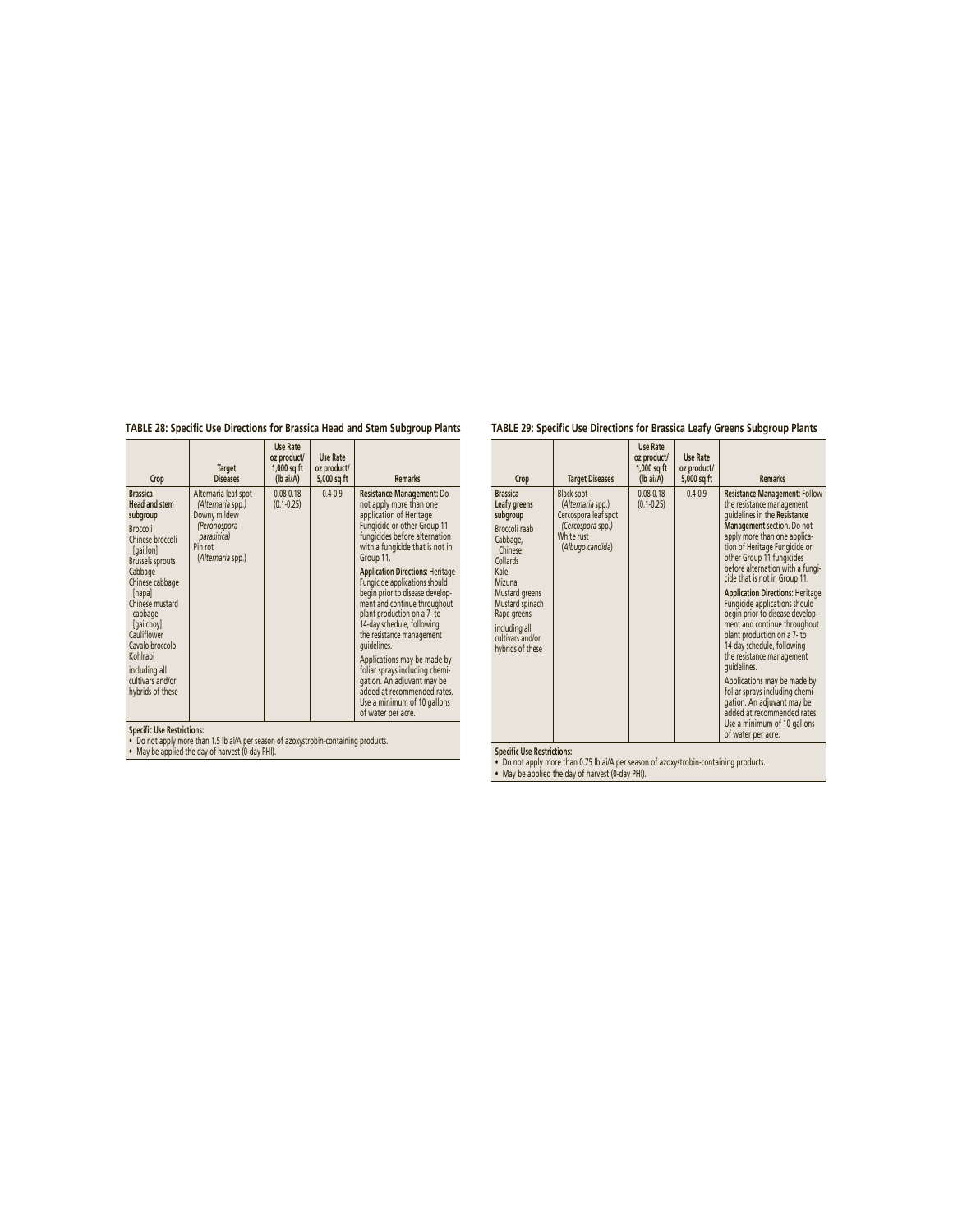# **TABLE 30: Specific Use Directions for Bulb Vegetable Plants**

| Crop                                                                              | <b>Target Diseases</b>                                                                                               | <b>Use Rate</b><br>oz product/<br>1,000 sq ft<br>$(lb\text{ ai/A})$ | Use Rate<br>oz. product/<br>5,000 sq ft | <b>Remarks</b>                                                                                                                                                                               |
|-----------------------------------------------------------------------------------|----------------------------------------------------------------------------------------------------------------------|---------------------------------------------------------------------|-----------------------------------------|----------------------------------------------------------------------------------------------------------------------------------------------------------------------------------------------|
| <b>Bulb</b><br><b>Vegetables</b><br>Garlic<br>Leek<br>Onion, bulb<br>Onion, green | <b>Foliar Diseases</b><br>Cladosporium leaf<br>hlotch<br>(Cladosporium allii)<br>Purple blotch<br>(Alternaria porri) | $0.08 - 0.15$<br>$(0.1 - 0.20)$                                     | $0.4 - 0.75$                            | Resistance Management: Do not<br>apply more than one application of<br>Heritage Fungicide or other Group<br>11 fungicides before alternation<br>with a fungicide that is not in<br>Group 11. |
| Welsh onion<br>Shallot                                                            | Rust<br>(Puccinia allii)<br>White rot<br>(Sclerotium<br>cepivorum)                                                   |                                                                     |                                         | <b>Application Directions: For downy</b><br>mildew, make preventative appli-<br>cations on a 5- to 7-day schedule.<br>For all other diseases, Heritage<br>Fungicide applications should      |
|                                                                                   | Botrytis leaf blight<br>(Botrytis aclada)<br>Downy mildew<br>(Peronospora<br>destructor)                             | $0.11 - 0.18$<br>$(0.15 - 0.25)$                                    | $0.55 - 0.9$                            | begin prior to disease develop-<br>ment and continue throughout<br>plant production every 7-14 days,<br>following the resistance manage-<br>ment quidelines.                                 |
|                                                                                   |                                                                                                                      |                                                                     |                                         | Applications may be made by foliar<br>sprays including chemigation. An<br>adjuvant may be added at recom-<br>mended rates                                                                    |
|                                                                                   |                                                                                                                      |                                                                     |                                         | Mixtures of Heritage Fungicide with<br>insecticides and silicone adjuvants<br>should be tested for crop safety<br>before application to the crop.                                            |

**Specifi c Use Restrictions:** • Do not apply more than 1.5 lb ai/A per season of azoxystrobin-containing products. • May be applied the day of harvest (0-day PHI).

# **TABLE 31: Specific Use Directions for Celery Plants**

| Crop                              | <b>Target Diseases</b>                                                                                                         | Use Rate<br>oz product/<br>$1,000$ sq ft<br>$(lb\text{ ai/A})$ | Use Rate<br>oz product/<br>5,000 sq ft | <b>Remarks</b>                                                                                                                                                                                                                                                                                                                                                                                                                                                                                                                                                           |
|-----------------------------------|--------------------------------------------------------------------------------------------------------------------------------|----------------------------------------------------------------|----------------------------------------|--------------------------------------------------------------------------------------------------------------------------------------------------------------------------------------------------------------------------------------------------------------------------------------------------------------------------------------------------------------------------------------------------------------------------------------------------------------------------------------------------------------------------------------------------------------------------|
| Celery                            | Early blight<br>(Cercospora apii)<br>Late blight<br>(Septoria apicola)<br>For additional<br>diseases, see Leafy<br>Vegetables. | $0.11 - 0.18$<br>$(0.15 - 0.25)$                               | $0.55 - 0.9$                           | Resistance Management: Do not<br>apply more than one application<br>of Heritage Fungicide or other<br>Group 11 fungicides before alter-<br>nation with a fungicide that is not<br>in Group 11.<br><b>Application Directions: Heritage</b><br>Fungicide applications should<br>begin prior to disease develop-<br>ment and continue throughout<br>plant production every 7-14 days,<br>following the resistance manage-<br>ment quidelines.<br>Applications may be made by foliar<br>sprays including chemigation. An<br>adjuvant may be added at recom-<br>mended rates. |
| <b>Specific Use Restrictions:</b> |                                                                                                                                |                                                                |                                        |                                                                                                                                                                                                                                                                                                                                                                                                                                                                                                                                                                          |

**Specifi c Use Restrictions:** • Do not apply more than 1.5 lb ai/A per season of azoxystrobin-containing products. • May be applied the day of harvest (0 day PHI).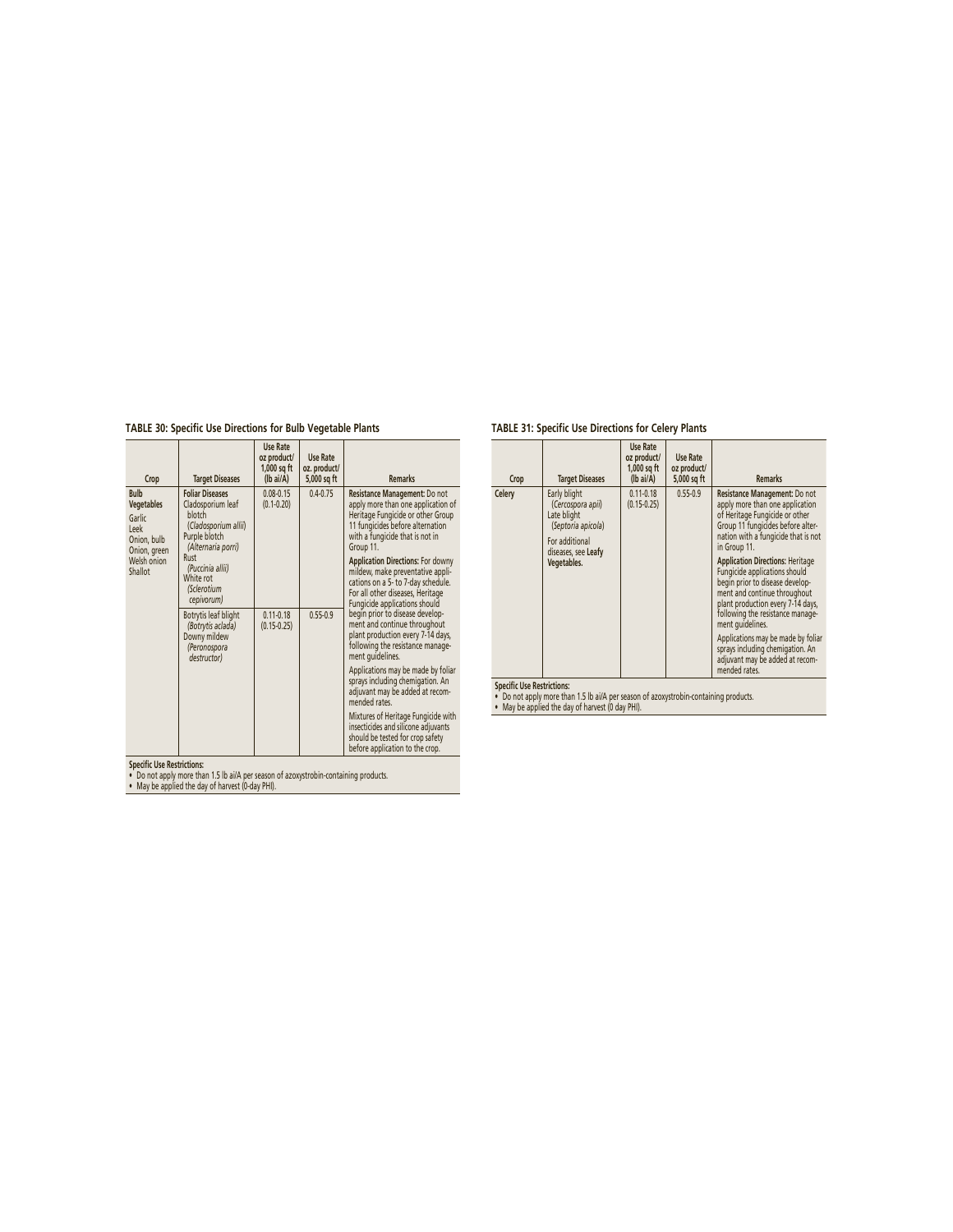**TABLE 32: Specific Use Directions for Cucurbit Plants**

| Crop                                                                                                                                                                                                                                                                                       | <b>Target Diseases</b>                                                                                                                                                                                                                                                                                                                                                                                                                                                                                 | Use Rate<br>oz product/<br>1,000 sq ft<br>(lb ai/A) | <b>Use Rate</b><br>oz product/<br>5,000 sq ft | <b>Remarks</b>                                                                                                                                                                                                                                                                                                                                                                                                                                                                                                                                                                                                                                                                                                                                                                                                                                                                                                                          |
|--------------------------------------------------------------------------------------------------------------------------------------------------------------------------------------------------------------------------------------------------------------------------------------------|--------------------------------------------------------------------------------------------------------------------------------------------------------------------------------------------------------------------------------------------------------------------------------------------------------------------------------------------------------------------------------------------------------------------------------------------------------------------------------------------------------|-----------------------------------------------------|-----------------------------------------------|-----------------------------------------------------------------------------------------------------------------------------------------------------------------------------------------------------------------------------------------------------------------------------------------------------------------------------------------------------------------------------------------------------------------------------------------------------------------------------------------------------------------------------------------------------------------------------------------------------------------------------------------------------------------------------------------------------------------------------------------------------------------------------------------------------------------------------------------------------------------------------------------------------------------------------------------|
| <b>Cucurbits</b><br>Cantaloupe<br>Chayote<br>Chinese-<br>waxgourd<br>Cucumber<br>Gourds<br>Honeydew<br><b>Melons</b><br>Momordica spp.<br>(bitter melon.<br>balsam apple)<br>Muskmelon<br>Watermelon<br>Pumpkin<br>Squash<br>Zucchini<br>including<br>cultivars and/or<br>hybrids of these | Anthracnose<br>(Colletotrichum<br>lagenarium)<br><b>Belly Rot</b><br>(Rhizoctonia solani)<br>Downy Mildew<br>(Pseudoperonospora<br>cubensis)<br><b>Gummy Stem Blight</b><br>(Didymella bryoniae)<br>Leaf spots<br>(Alternaria spp.,<br>Cercospora spp.)<br>Myrothecium canker<br>(Myrothecium<br>roridum)<br>Plectosporium blight<br>(Plectosporium<br>tabacinum)<br>Powdery Mildew<br>(Sphaerotheca<br>fuliginea,<br>Erysiphe<br>cichoracearum)<br>Ulocladium leaf spot<br>(Ulocladium<br>cucurbitae) | $0.08 - 0.18$<br>$(0.10 - 0.25)$                    | $0.4 - 0.9$                                   | Resistance Management: Do not<br>apply more than one application<br>of Heritage Fungicide or other<br>Group 11 fungicides before<br>alternation with a fungicide that<br>is not in Group 11. Do not make<br>more than four (4) foliar applica-<br>tions of Heritage Fungicide or<br>other Group 11 fungicides per<br>crop per acre per year.<br><b>Application Directions: For both</b><br>downy and powdery mildew,<br>make preventative applications<br>on a 5- to 7-day schedule.<br>For belly rot control, the first<br>application should be made at<br>the 1- to 3-leaf crop stage with<br>a second application just prior<br>to vine tip over or 10-14 days<br>later, whichever occurs first.<br>For all other diseases, Heritage<br>Fungicide applications should<br>begin prior to disease develop-<br>ment and continue throughout<br>plant production every 7-14<br>days, following the resistance<br>management quidelines. |

| Crop                                                                                                                                                                                                                                                                                               | <b>Target Diseases</b>                                                                                                                                                                                                                                                                                                                                                                                                                                                                        | <b>Use Rate</b><br>oz product/<br>$1,000$ sq ft<br>(lb ai/A) | Use Rate<br>oz product/<br>5,000 sq ft | <b>Remarks</b>                                                                                                                                                                                                                                                                                                                                                                       |
|----------------------------------------------------------------------------------------------------------------------------------------------------------------------------------------------------------------------------------------------------------------------------------------------------|-----------------------------------------------------------------------------------------------------------------------------------------------------------------------------------------------------------------------------------------------------------------------------------------------------------------------------------------------------------------------------------------------------------------------------------------------------------------------------------------------|--------------------------------------------------------------|----------------------------------------|--------------------------------------------------------------------------------------------------------------------------------------------------------------------------------------------------------------------------------------------------------------------------------------------------------------------------------------------------------------------------------------|
| <b>Cucurbits</b><br>(continued)<br>Cantaloupe<br>Chayote<br>Chinese-<br>waxgourd<br>Cucumber<br>Gourds<br>Honeydew<br>Melons<br>Momordica spp.<br>(bitter melon.<br>balsam apple)<br>Muskmelon<br>Watermelon<br>Pumpkin<br>Sauash<br>Zucchini<br>including<br>cultivars and/or<br>hybrids of these | Anthracnose<br>(Colletotrichum<br>lagenarium)<br><b>Belly Rot</b><br>(Rhizoctonia solani)<br>Downy Mildew<br>(Pseudoperonospora<br>cubensis)<br><b>Gummy Stem Blight</b><br>(Didymella bryoniae)<br>Leaf spots<br>(Alternaria spp.,<br>Cercospora spp.)<br>Myrothecium canker<br>(Myrothecium roridum)<br>Plectosporium blight<br>(Plectosporium<br>tabacinum)<br>Powdery Mildew<br>(Sphaerotheca<br>fuliginea,<br>Erysiphe cichoracearum)<br>Ulocladium leaf spot<br>(Ulocladium cucurbitae) | $0.08 - 0.18$<br>$(0.10 - 0.25)$                             | $04-09$                                | Applications may be made<br>by foliar sprays, including<br>chemigation.<br>An adjuvant may be added<br>at recommended rates.<br>However, do not tank-mix<br>Heritage Fungicide with<br>COC, MSO or silicon<br>adjuvants.<br>Do not tank-mix Heritage<br>Fungicide with Malathion,<br>Kelthane®, Thiodan®,<br>Phaser®, Lannate®,<br>Lorsban®, M-Pede® or<br><b>Rotran<sup>®</sup></b> |
| <b>Specific Use Restrictions:</b>                                                                                                                                                                                                                                                                  |                                                                                                                                                                                                                                                                                                                                                                                                                                                                                               |                                                              |                                        |                                                                                                                                                                                                                                                                                                                                                                                      |

**Specifi c Use Restrictions:** • Do not apply more than 1.5 lb ai/A per season of azoxystrobin-containing products. • Do not apply within 1 day of harvest (1-day PHI).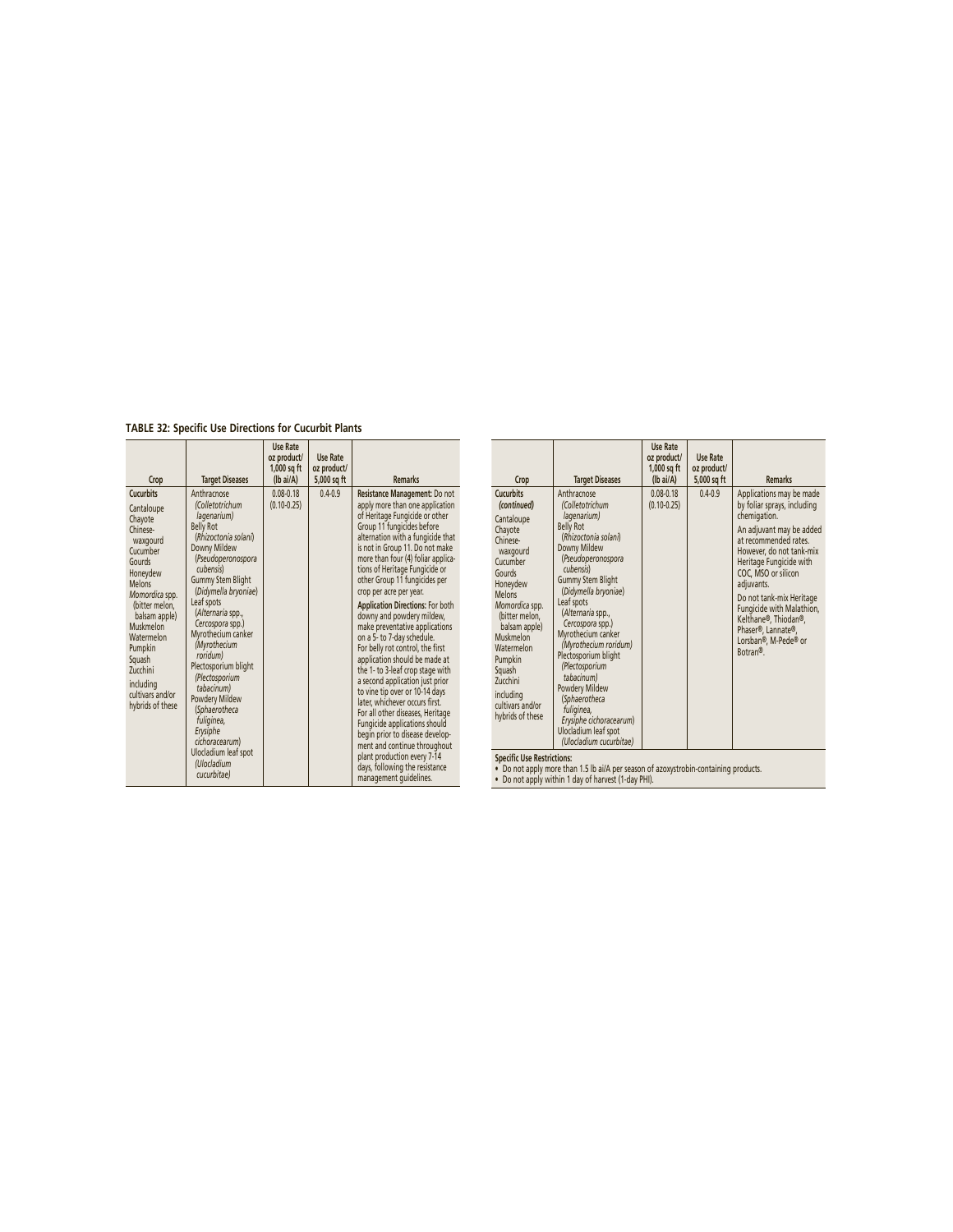**TABLE 33: Specific Use Directions for Herb and Spice Plants**

| Crop                                                                                                                                                                                                                                                                                                                                                                                                                                                                                                                                                                                                                                                                                           | <b>Target Diseases</b>                                                                                                                                                                                                                                                                                                   | Use Rate<br>oz product/<br>$1.000$ sa ft<br>(lb ai/A) | <b>Use Rate</b><br>oz product/<br>5,000 sq ft | <b>Remarks</b>                                                                                                                                                                                                                                                                                                                                                                                                                                                                                                                                                                                                                                    |
|------------------------------------------------------------------------------------------------------------------------------------------------------------------------------------------------------------------------------------------------------------------------------------------------------------------------------------------------------------------------------------------------------------------------------------------------------------------------------------------------------------------------------------------------------------------------------------------------------------------------------------------------------------------------------------------------|--------------------------------------------------------------------------------------------------------------------------------------------------------------------------------------------------------------------------------------------------------------------------------------------------------------------------|-------------------------------------------------------|-----------------------------------------------|---------------------------------------------------------------------------------------------------------------------------------------------------------------------------------------------------------------------------------------------------------------------------------------------------------------------------------------------------------------------------------------------------------------------------------------------------------------------------------------------------------------------------------------------------------------------------------------------------------------------------------------------------|
| Herbs & Spices (except<br>basil and black pepper)<br>Allspice; Angelica;<br>Anise (seed); Anise, star;<br>Annatto; Balm; Borage;<br>Burnet; Camomile;<br>Caper (buds); Caraway;<br>Caraway, black; Carda-<br>mom; Cassia (buds);<br>Catnip; Celery seed;<br>Chervil (dried); Chive;<br>Chive. Chinese:<br>Cinnamon; Clary; Clove<br>(buds); Coriander<br>(cilantro or Chinese<br>parsley) (leaf); Coriander<br>(seed): Costmary:<br>Culantro (leaf and seed);<br>Cumin; Curry (leaf); Dill<br>(seed); Dillweed; Fennel,<br>common; Fennel,<br>Florence (seed);<br>Fenugreek; Grains of<br>paradise: Horehound:<br>Hyssop; Juniper (berry);<br>Lavender; Lemongrass;<br>Lovage (leaf and seed); | Alternaria leafspot<br>(Alternaria spp.)<br>Corynespora blight<br>(Corynespora<br>cassiicola)<br>Downy mildew<br>(except Basil)<br>(Plasmopara spp.,<br>Peronospora spp.)<br>Dill blight<br>(Cercosporidium<br>punctum)<br>Phoma blight<br>(Passalora puncta)<br>Powdery mildew<br>(Erysiphe spp.,<br>Sphaerotheca spp.) | $0.08 - 0.18$<br>$(0.1 - 0.25)$                       | $0.4 - 0.9$                                   | <b>Resistance Management:</b><br>Do not apply more<br>than two sequential<br>applications of Heritage<br>Fungicide or other<br>Group 11 fungicides<br>before alternation with<br>a fungicide that is not in<br>Group 11.<br><b>Application Directions:</b><br>Heritage Fungicide<br>applications should begin<br>at the onset of disease<br>development and con-<br>tinue throughout plant<br>production on a 7-day<br>schedule, following the<br>resistance management<br>quidelines.<br>Applications may be<br>made by foliar sprays. An<br>adjuvant may be added<br>at recommended rates.<br>Use a minimum of 30<br>gallons of water per acre. |

| Crop                                                                                                                                                                                                                                                                                                                                                               | <b>Target Diseases</b>                                                                                                                                                                                                                                                                                                   | Use Rate<br>oz product/<br>$1,000$ sq ft<br>$(lb\text{ ai/A})$ | <b>Use Rate</b><br>oz product/<br>5,000 sq ft | <b>Remarks</b>                                                                                                                                                                                                                                                                                                                                                                                                                                                                                                                                                                                                                                  |
|--------------------------------------------------------------------------------------------------------------------------------------------------------------------------------------------------------------------------------------------------------------------------------------------------------------------------------------------------------------------|--------------------------------------------------------------------------------------------------------------------------------------------------------------------------------------------------------------------------------------------------------------------------------------------------------------------------|----------------------------------------------------------------|-----------------------------------------------|-------------------------------------------------------------------------------------------------------------------------------------------------------------------------------------------------------------------------------------------------------------------------------------------------------------------------------------------------------------------------------------------------------------------------------------------------------------------------------------------------------------------------------------------------------------------------------------------------------------------------------------------------|
| Herbs & Spices (except<br>basil and black pepper)<br>(continued)<br>Mace; Marigold;<br>Marjoram; Mustard<br>(seed), Nasturtium;<br>Nutmeg; Parsley<br>(dried); Pennyroyal;<br>Pepper, white; Poppy<br>seed; Rosemary; Rue;<br>Saffron; Sage; Savory,<br>summer and winter:<br>Sweet bay; Tansy;<br>Tarragon; Thyme;<br>Vanilla; Wintergreen;<br>Woodruff; Wormwood | Alternaria leafspot<br>(Alternaria spp.)<br>Corynespora blight<br>(Corynespora<br>cassiicola)<br>Downy mildew<br>(except Basil)<br>(Plasmopara spp.,<br>Peronospora spp.)<br>Dill blight<br>(Cercosporidium<br>punctum)<br>Phoma blight<br>(Passalora puncta)<br>Powdery mildew<br>(Erysiphe spp.,<br>Sphaerotheca spp.) | $0.08 - 0.18$<br>$(0.1 - 0.25)$                                | $04-09$                                       | <b>Resistance Management:</b><br>Do not apply more than<br>two sequential applica-<br>tions of Heritage Fungicide<br>or other Group 11 fungi-<br>cides before alternation<br>with a fungicide that is not<br>in Group 11.<br><b>Application Directions:</b><br>Heritage Fungicide<br>applications should begin<br>at the onset of disease<br>development and continue<br>throughout plant produc-<br>tion on a 7-day schedule,<br>following the resistance<br>management quidelines.<br>Applications may be<br>made by foliar sprays. An<br>adjuvant may be added at<br>recommended rates. Use a<br>minimum of 30 gallons of<br>water per acre. |

**Specific Use Restrictions:**<br>• Do not apply more than 1.5 lb ai/A per season of azoxystrobin-containing products.<br>• May be applied the day of harvest (0-day PHI).<br>• Do not apply by aerial application.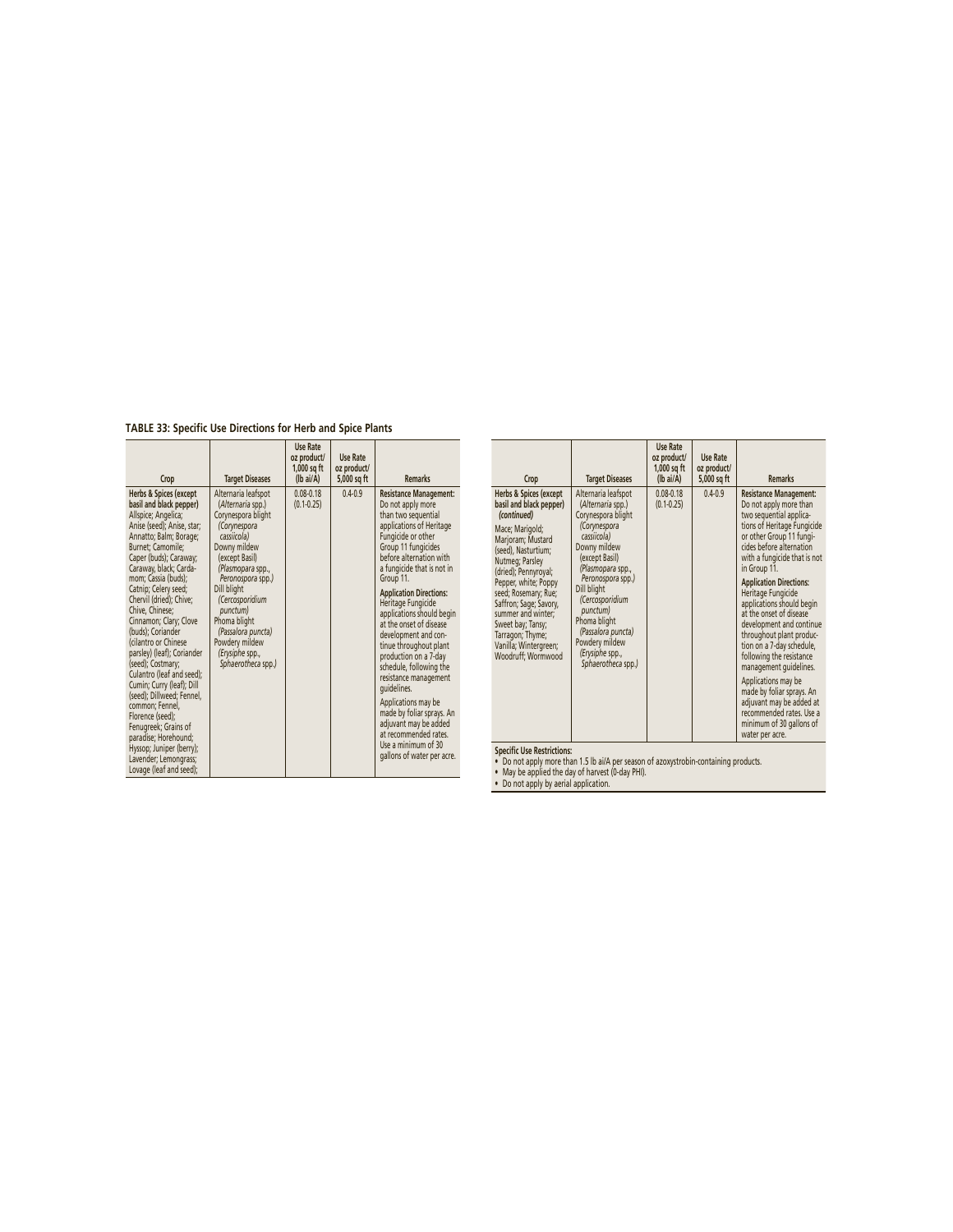# **TABLE 34: Specific Use Directions for Basil Plants**

| Crop         | <b>Target Diseases</b>                     | Use Rate<br>oz product/<br>$1,000$ sq ft<br>$(lb\text{ ai/A})$ | <b>Use Rate</b><br>oz product/<br>5,000 sq ft | <b>Remarks</b>                                                                                                                                                                                                                                                                                                                                                                                                                                                                                                                                                                                                                                                                                                                                                                                                                                                                                                                                                                                                                                                                          |
|--------------|--------------------------------------------|----------------------------------------------------------------|-----------------------------------------------|-----------------------------------------------------------------------------------------------------------------------------------------------------------------------------------------------------------------------------------------------------------------------------------------------------------------------------------------------------------------------------------------------------------------------------------------------------------------------------------------------------------------------------------------------------------------------------------------------------------------------------------------------------------------------------------------------------------------------------------------------------------------------------------------------------------------------------------------------------------------------------------------------------------------------------------------------------------------------------------------------------------------------------------------------------------------------------------------|
| <b>Basil</b> | Downy mildew<br>(Peronospora<br>belbahrii) | 0.18<br>(0.25)                                                 | 0.9                                           | Plug Production*: Apply to emerged<br>plants in plug production trays<br>prior to disease development. Apply<br>uniformly to foliage using a minimum<br>of 3.4 gallons of water/5,000 sq ft (30<br>gallons/A). Make no more than one<br>application during the plug production<br>phase. Follow the Heritage Fungicide<br>application with alternative chemistries<br>on a weekly schedule, implementing<br>a preventative integrated disease<br>management program.<br>Finish Production**: Apply to plants<br>following transplant of plugs to trays,<br>pots or containers in which plants are<br>grown to finish. Apply uniformly to<br>foliage using a minimum of 3.4 gallons<br>of water/5,000 sq ft (30 gallons/A).<br>Make no more than one application<br>during the finish production phase.<br>Follow the Heritage Fungicide applica-<br>tion with alternative chemistries on a<br>weekly schedule, implementing a pre-<br>ventative integrated disease manage-<br>ment program. For specific resistance<br>management programs, contact your<br>state Extension specialist. |

- **Specifi c Use Restrictions:** Do not apply more than 1.5 lb ai/A per season of azoxystrobin-containing products. May be applied the day of harvest (0-day PHI).
- \* Plug production refers to the production of a young plant grown from seed in a<br>multi-celled germination tray for a short period of time. After growing to a desired<br>size, the plug is then transplanted in a larger pot or c
- \*\* Finish production refers to the production of a finished plant grown to a desired<br>size suitable to sell in a garden center, large format retailer, or other retailers selling<br>plants to consumers for home and garden plant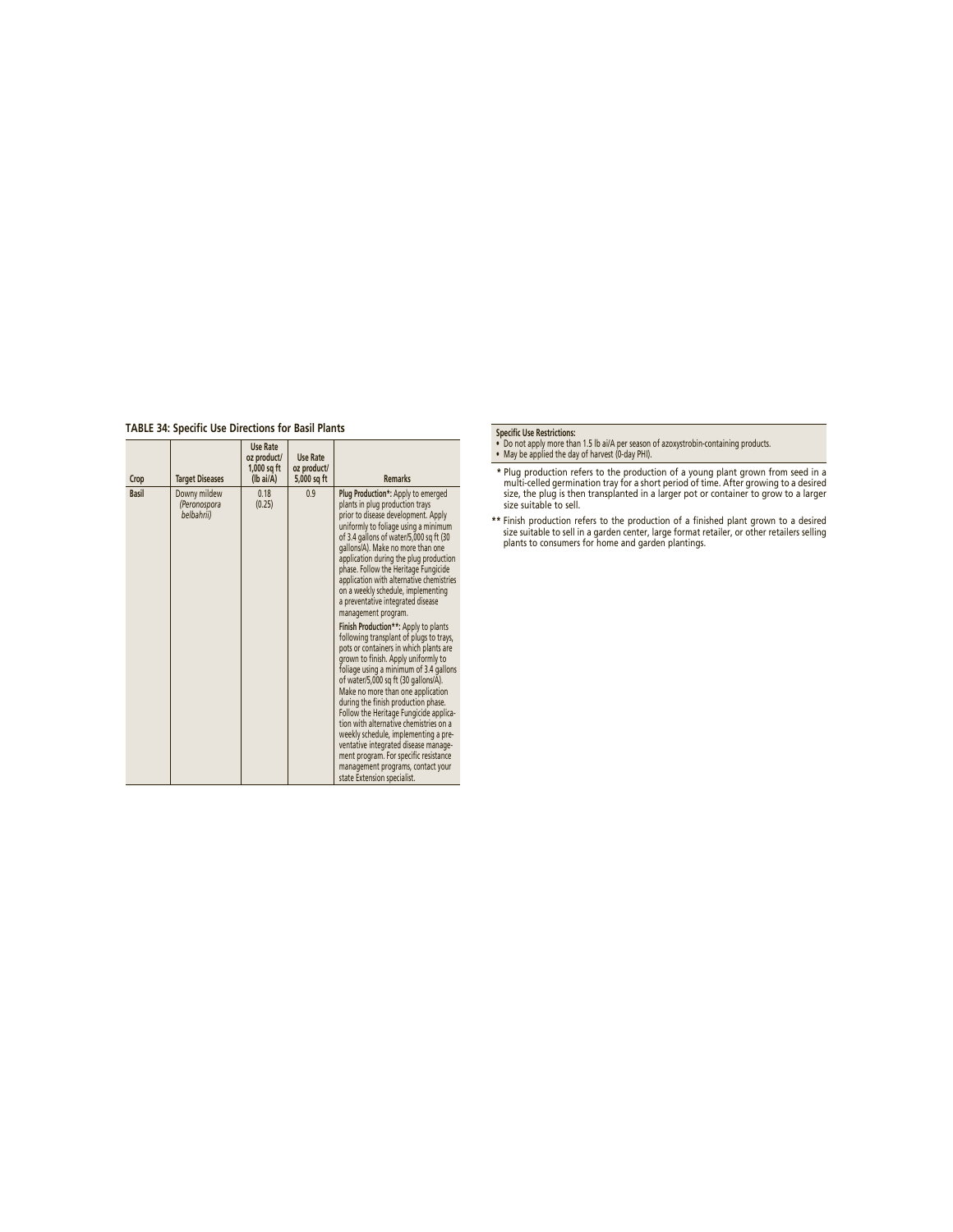**TABLE 35: Specific Use Directions for Leafy Vegetable Plants (except Brassica)**

#### **Crop Target Diseases Use Rate oz product/ 1,000 sq ft (lb ai/A) Use Rate oz product/ 5,000 sq ft** Remarks **Leafy Vegetables (except Brassica)** Amaranth Arugula Cardoon Celery Celtuce Chervil Chrysanthemum, edible Coriander, leaves (Cilantro) Corn salad Cress Dandelion **Dock Endive** Fennel Lettuce, head and leaf Orach Parsley Purslane Radicchio Rhubarb Spinach Swiss Chard including cultivars and/ or hybrids of these **Foliar Diseases** Alternaria leaf spot *(Alternaria sonchi, A.* spp.*)* Anthracnose *(Microdochium panattonianum, Colletotrichum dematium)* Cercospora leaf spot *(Cercospora* spp.*)* Septoria leaf spot *(Septoria petroselini)* White rust *(Albugo occidentalis)* 0.08-0.18 (0.1-0.25) not apply more than one<br>
application of Heritage<br>
Fungicide or other Group 11<br>
fungicides before alterna-<br>
tion with a fungicide that is not in Group 11. **Application Directions:** For<br>both downy and powdery<br>mildew, make preventative<br>applications on a 5- to 7-day<br>schedule. For all other diseases, Heritage Fungicide applications should begin prior to disease development and continue through-out plant production every 7-14 days following the resistance management guidelines. Applications may be made by foliar sprays including chemigation. An adjuvant may be added at recommended rates.

# **TABLE 35: Specific Use Directions for Leafy Vegetable Plants (except Brassica)**

| Crop                                                                                                                                                                                                                                                                                                                                                                                                                            | <b>Target Diseases</b>                                                              | Use Rate<br>oz product/<br>$1,000$ sq ft<br>$(lb\text{ ai/A})$ | <b>Use Rate</b><br>oz product/<br>5,000 sq ft | <b>Remarks</b>                                                                                                                                                                                                                                                                                                                                                                                                                                                                                                                                                                                             |
|---------------------------------------------------------------------------------------------------------------------------------------------------------------------------------------------------------------------------------------------------------------------------------------------------------------------------------------------------------------------------------------------------------------------------------|-------------------------------------------------------------------------------------|----------------------------------------------------------------|-----------------------------------------------|------------------------------------------------------------------------------------------------------------------------------------------------------------------------------------------------------------------------------------------------------------------------------------------------------------------------------------------------------------------------------------------------------------------------------------------------------------------------------------------------------------------------------------------------------------------------------------------------------------|
| <b>Leafy Vegetables</b><br>(except Brassica)<br>(continued)<br>Amaranth<br>Arugula<br>Cardoon<br>Celery<br>Celtuce<br>Chervil<br>Chrysanthemum, edible<br>Coriander, leaves<br>(Cilantro)<br>Corn salad<br>Cress<br>Dandelion<br><b>Dock</b><br>Endive<br>Fennel<br>Lettuce, head and leaf<br>Orach<br>Parsley<br>Purslane<br>Radicchio<br>Rhubarb<br>Spinach<br>Swiss Chard<br>including cultivars and/<br>or hybrids of these | Downy mildew<br>(Bremia lactucae)<br>Powdery mildew<br>(Eyrisiphe<br>cichoracearum) | $0.15 - 0.18$<br>$(0.2 - 0.25)$                                | $0.75 - 0.9$                                  | <b>ATTENTION: Applications</b><br>of Heritage Fungicide to<br>leafy vegetable foliage have<br>contributed to phytotoxicity<br>under certain circumstances.<br>Proceed with caution with<br>regard to tank mixes and<br>adjuvants when treating<br>all leafy vegetables with<br>Heritage Fungicide. Heri-<br>tage Fungicide must not be<br>tank-mixed on leaf lettuce<br>with Pounce® WP, Aliette®,<br>Warrior® with Zeon™<br>Technology, or another<br>product that may increase<br>the penetration of Heritage<br>Fungicide into the leaf sur-<br>face, such as, but not limited<br>to, silicone wetters. |

*continued…*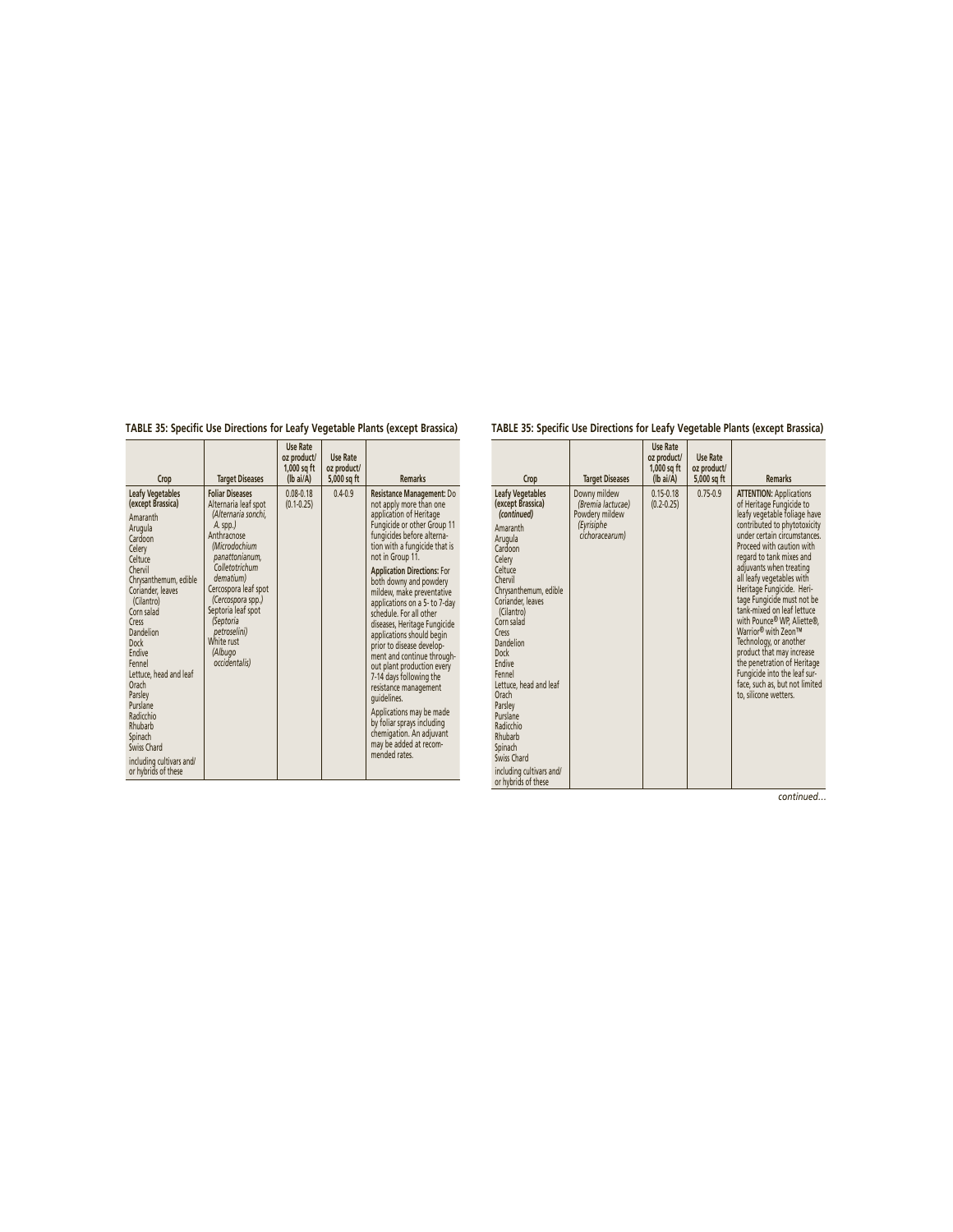**Specifi c Use Restrictions:** • Do not apply more than 1.5 lb ai/A per season of azoxystrobin-containing products. • May be applied the day of harvest (0-day PHI).

| <b>TABLE 36: Specific Use Directions for Mint Plants</b> |                                                                 |                                                              |                                        |                                                                                                                                                                                                                                                                                                                                                                                                                                                                                                                                                                                             |  |  |
|----------------------------------------------------------|-----------------------------------------------------------------|--------------------------------------------------------------|----------------------------------------|---------------------------------------------------------------------------------------------------------------------------------------------------------------------------------------------------------------------------------------------------------------------------------------------------------------------------------------------------------------------------------------------------------------------------------------------------------------------------------------------------------------------------------------------------------------------------------------------|--|--|
| Crop                                                     | <b>Target Diseases</b>                                          | Use Rate<br>oz product/<br>1,000 sq ft<br>$(lb\text{ ai/A})$ | Use Rate<br>oz product/<br>5,000 sq ft | <b>Remarks</b>                                                                                                                                                                                                                                                                                                                                                                                                                                                                                                                                                                              |  |  |
| Mint<br>(Fresh)                                          | Powdery mildew<br>(Erysiphe spp.)<br>Rust<br>(Puccinia menthae) | $0.08 - 0.18$<br>$(0.1 - 0.25)$                              | $0.4 - 0.9$                            | Resistance Management: Do not<br>apply more than two sequential<br>applications of Heritage Fungicide<br>or other Group 11 fungicides<br>before alternation with a fungicide<br>that is not in Group 11.<br><b>Application Directions: Heritage</b><br>Fungicide applications should<br>begin prior to disease develop-<br>ment and continue throughout<br>plant production on a 7- to 10-day<br>schedule, following the resistance<br>management quidelines.<br>Applications may be made by foliar<br>sprays including chemigation. An<br>adjuvant may be added at recom-<br>mended rates. |  |  |

**Specifi c Use Restrictions:** • Do not apply more than 0.75 lb ai/A per season of azoxystrobin-containing products. • For fresh mint, may be applied the day of harvest (0-day PHI).

| TABLE 37: Specific Use Directions for Pepper and Other Fruiting Vegetable |  |  |
|---------------------------------------------------------------------------|--|--|
| <b>Plants (except Cucurbits)</b>                                          |  |  |

| Crop                                                                                                                                                                                                                                                     | <b>Target Diseases</b>                                                                                                                                                           | <b>Use Rate</b><br>oz product/<br>1,000 sq ft<br>$(lb\text{ ai/A})$ | Use Rate<br>oz product/<br>5,000 sq ft | <b>Remarks</b>                                                                                                                                                                                                                                                                                                                                                                                                                                                                                                                                                                                                                                                                       |
|----------------------------------------------------------------------------------------------------------------------------------------------------------------------------------------------------------------------------------------------------------|----------------------------------------------------------------------------------------------------------------------------------------------------------------------------------|---------------------------------------------------------------------|----------------------------------------|--------------------------------------------------------------------------------------------------------------------------------------------------------------------------------------------------------------------------------------------------------------------------------------------------------------------------------------------------------------------------------------------------------------------------------------------------------------------------------------------------------------------------------------------------------------------------------------------------------------------------------------------------------------------------------------|
| Peppers and<br>other Fruiting<br>Vegetables<br>(except cucurbits)<br><b>Bell Pepper</b><br>Non-Bell Pepper<br>Sweet Non-Bell<br>Pepper<br>Eggplant<br>Groundcherry<br>Okra<br>Pepino<br>Tomatillo<br>See specific<br>directions for use<br>for Tomatoes. | Anthracnose<br>(Colletotrichum<br>spp.)<br>Cercospora leaf spot<br>(Cercospora<br>capsici)<br>Downy mildew<br>(Peronospora<br>tabacini)<br>Powdery mildew<br>(Sphaerotheca spp.) | $0.08 - 0.18$<br>$(0.1 - 0.25)$                                     | $0.4 - 0.9$                            | <b>Resistance Management: Follow</b><br>the resistance management<br>quidelines in the Resistance<br>Management section. Do not<br>apply more than one application<br>of Heritage Fungicide or other<br>Group 11 fungicides before<br>alternation with a fungicide that<br>is not in Group 11.<br><b>Application Directions: Heritage</b><br>Fungicide applications should<br>begin prior to disease develop-<br>ment and continue throughout<br>plant production on a 7- to<br>14-day schedule, following<br>the resistance management<br>quidelines.<br>Applications may be made by<br>foliar sprays including chemiga-<br>tion. An adjuvant may be added<br>at recommended rates. |
| And Afficial computation                                                                                                                                                                                                                                 |                                                                                                                                                                                  |                                                                     |                                        |                                                                                                                                                                                                                                                                                                                                                                                                                                                                                                                                                                                                                                                                                      |

**Specifi c Use Restrictions:** • Do not apply more than 1.0 lb ai/A per season of azoxystrobin-containing products. • May be applied the day of harvest (0-day PHI).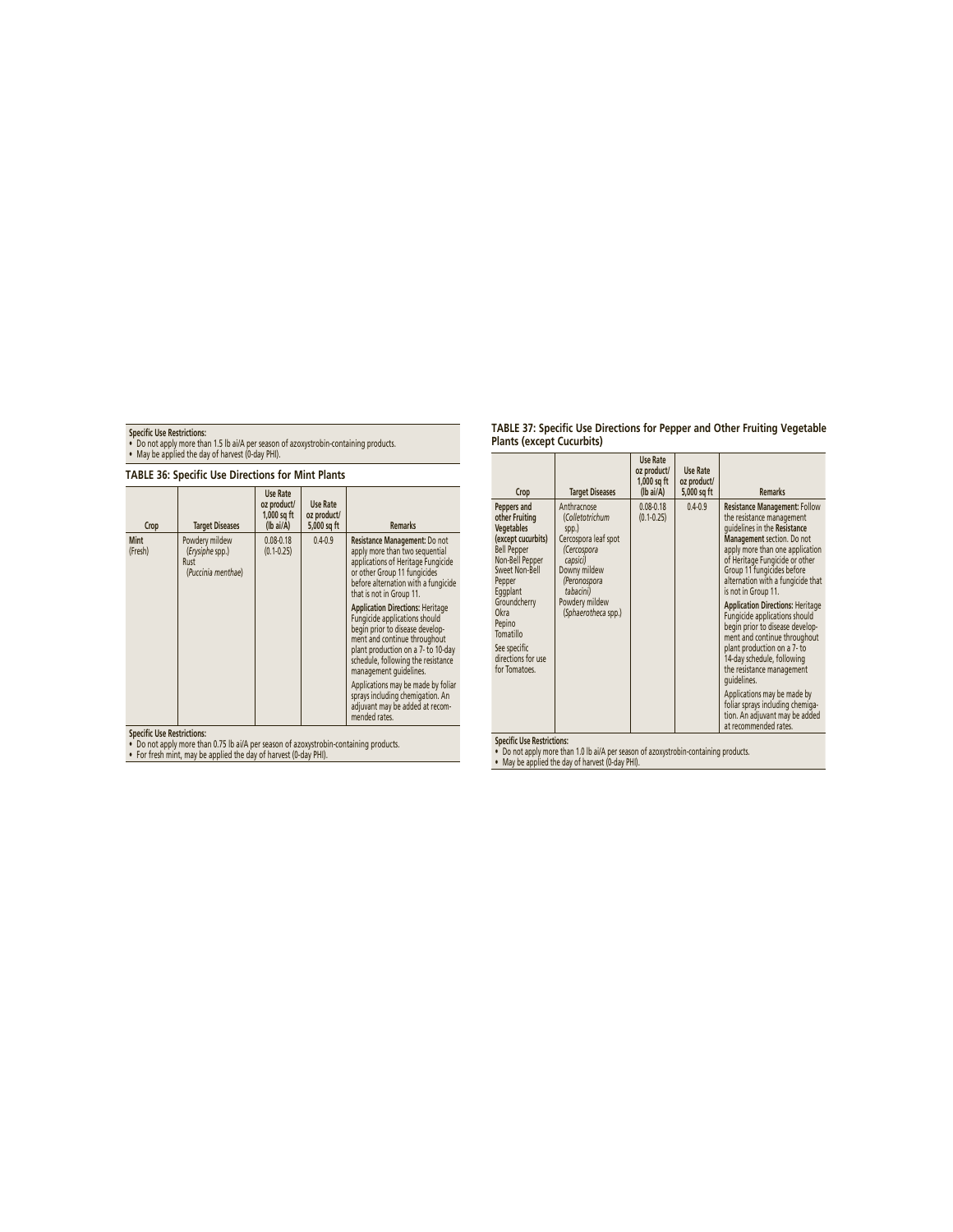**TABLE 38: Specific Use Directions for Tomato Plants**

| Crop            | <b>Target Diseases</b>                                                                                                                                                                                                                                                                                                            | Use Rate<br>oz product/<br>$1,000$ sq ft<br>$(Ib\text{ ai/A})$ | Use Rate<br>oz product/<br>5,000 sq ft | <b>Remarks</b>                                                                                                                                                                                                                                                                                                                                                                                                                                                                                                                                                                                                                                                                                       |
|-----------------|-----------------------------------------------------------------------------------------------------------------------------------------------------------------------------------------------------------------------------------------------------------------------------------------------------------------------------------|----------------------------------------------------------------|----------------------------------------|------------------------------------------------------------------------------------------------------------------------------------------------------------------------------------------------------------------------------------------------------------------------------------------------------------------------------------------------------------------------------------------------------------------------------------------------------------------------------------------------------------------------------------------------------------------------------------------------------------------------------------------------------------------------------------------------------|
| <b>Tomatoes</b> | Anthracnose<br>(Colletotrichum<br>coccodes)<br><b>Black Mold</b><br>(Alternaria<br>alternata)<br><b>Buckeye Rot</b><br>(Phytophthora spp.)<br><b>Early Blight</b><br>(Alternaria solani)<br>Powdery Mildew<br>(Oidiopsis sicula)<br>Septoria Leaf spot<br>(Septoria<br>lycopersici)<br>Target spot<br>(Corynespora<br>cassiicola) | $0.024 - 0.08$<br>$(0.08 - 0.10)$                              | $0.12 - 0.4$                           | Resistance Management: Do not<br>apply more than one application of<br>Heritage Fungicide or other Group<br>11 fungicides before alternation<br>with a fungicide that is not in<br>Group 11.<br><b>Application Directions: Heritage</b><br>Fungicide applications should<br>begin prior to disease development<br>and continue throughout plant<br>production following the resistance<br>management quidelines. For late<br>blight, Heritage Fungicide should<br>be applied at 5- to 7-day intervals.<br>For all other tomato diseases, Heri-<br>tage Fungicide should be applied<br>on 7- to 21-day intervals.<br>Applications may be made by foliar<br>sprays including chemigation.<br>continued |

| Under certain environmental<br>Late Blight<br>0.08<br>0.4<br><b>Tomatoes</b><br>(Phytophthora<br>(0.10)<br>conditions (particularly high<br>(continued)<br>temperatures), Heritage Fungicide<br>infestans)<br>in combination with high rates of<br>silicone-containing or oil-containing<br>(petroleum or crop) additives or<br>adjuvants may cause injury. Do<br>not exceed 0.125% adjuvant (v/v).<br>Consult a Syngenta representative<br>for more information concerning<br>additives or adjuvants.<br>A tank mixture with Dimethoate<br>may cause crop injury.<br>Do not use adjuvants or tank<br>mix Heritage Fungicide with any<br>emulsifiable concentrate (EC)<br>product. | Crop | <b>Target Diseases</b> | Use Rate<br>oz product/<br>$1,000$ sq ft<br>$(lb\text{ ai/A})$ | Use Rate<br>oz product/<br>5,000 sq ft | <b>Remarks</b> |
|------------------------------------------------------------------------------------------------------------------------------------------------------------------------------------------------------------------------------------------------------------------------------------------------------------------------------------------------------------------------------------------------------------------------------------------------------------------------------------------------------------------------------------------------------------------------------------------------------------------------------------------------------------------------------------|------|------------------------|----------------------------------------------------------------|----------------------------------------|----------------|
|                                                                                                                                                                                                                                                                                                                                                                                                                                                                                                                                                                                                                                                                                    |      |                        |                                                                |                                        |                |

specific tose restrictions:<br>• Heritage should not be applied until 35 days after seeding or 21 days after transplanting plugs to<br>• Do not apply more than 0.6 lb ai/A per season of azoxystrobin-containing products.<br>• Do not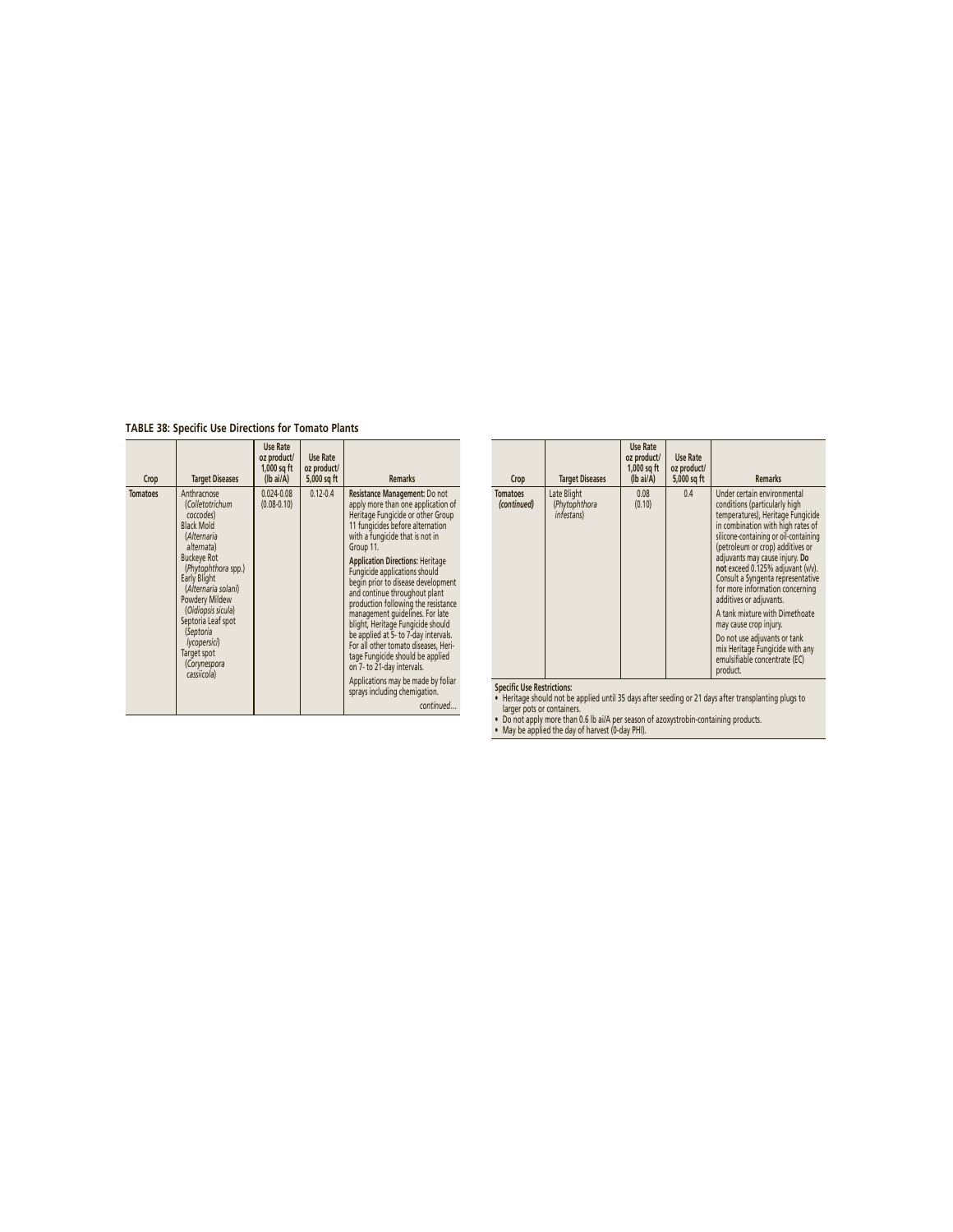# **STORAGE AND DISPOSAL**

Do not contaminate water, food, or feed by storage or disposal.

### **Pesticide Storage**

Store in original containers only. Keep container closed when not in use. Do not store near food or feed. In case of spill on floor or paved surfaces, sweep and remove to chemical waste storage area until proper disposal can be made if product cannot be used according to the label.

#### **Pesticide Disposal**

Pesticide wastes are acutely hazardous. Improper disposal of excess pesticide, spray mixture, or rinsate is a violation of Federal law. If these wastes cannot be disposed of by use according to label instructions, contact your State Pesticide or Environmental Control Agency, or the Hazardous Waste representative of the nearest EPA Regional Office for guidance.

#### **Container Handling [less than or equal to 50 pounds]**

Non-refillable container. Do not reuse or refill this container. Triple rinse container (or equivalent) promptly after emptying. Triple rinse as follows: Empty the remaining contents into application equipment or a mix tank. Fill the container 1/4 full with water and recap. Shake for 10 seconds. Pour rinsate into application equipment or a mix tank or store rinsate for later use or disposal. Drain for 10 seconds after the flow begins to drip. Repeat this procedure two more times. Then offer for recycling if available or puncture and dispose of in a sanitary landfill, or by incineration, or by other procedures approved by state and local authorities.

# **Container Handling [bags]**

Non-refillable container. Do not reuse or refill this container. Completely empty bag into application equipment. Then offer for recycling if available or dispose of empty bag in a sanitary landfill, or by incineration, or by other procedures approved by state and local authorities.

**CONTAINER IS NOT SAFE FOR FOOD, FEED, OR DRINKING WATER.**

Heritage®, Banner Maxx®, Daconil®, Secure®, Warrior® with Zeon®, the ALLIANCE FRAME the SYNGENTA Logo and the PURPOSE ICON are Trademarks of a Syngenta Group Company



Thiodan® is a trademark of Universal Crop Protection Alliance, LLC.

Botran® is a trademark of Gowan.

Kelthane®, M-Pede® and Lorsban® are trademarks of Dow AgroSciences.

Lannate® is a trademark of DuPont Crop Protection.

Pounce® is a trademark of FMC Corporation.

Aliette® and Phaser® are trademarks of Bayer Crop Sciences.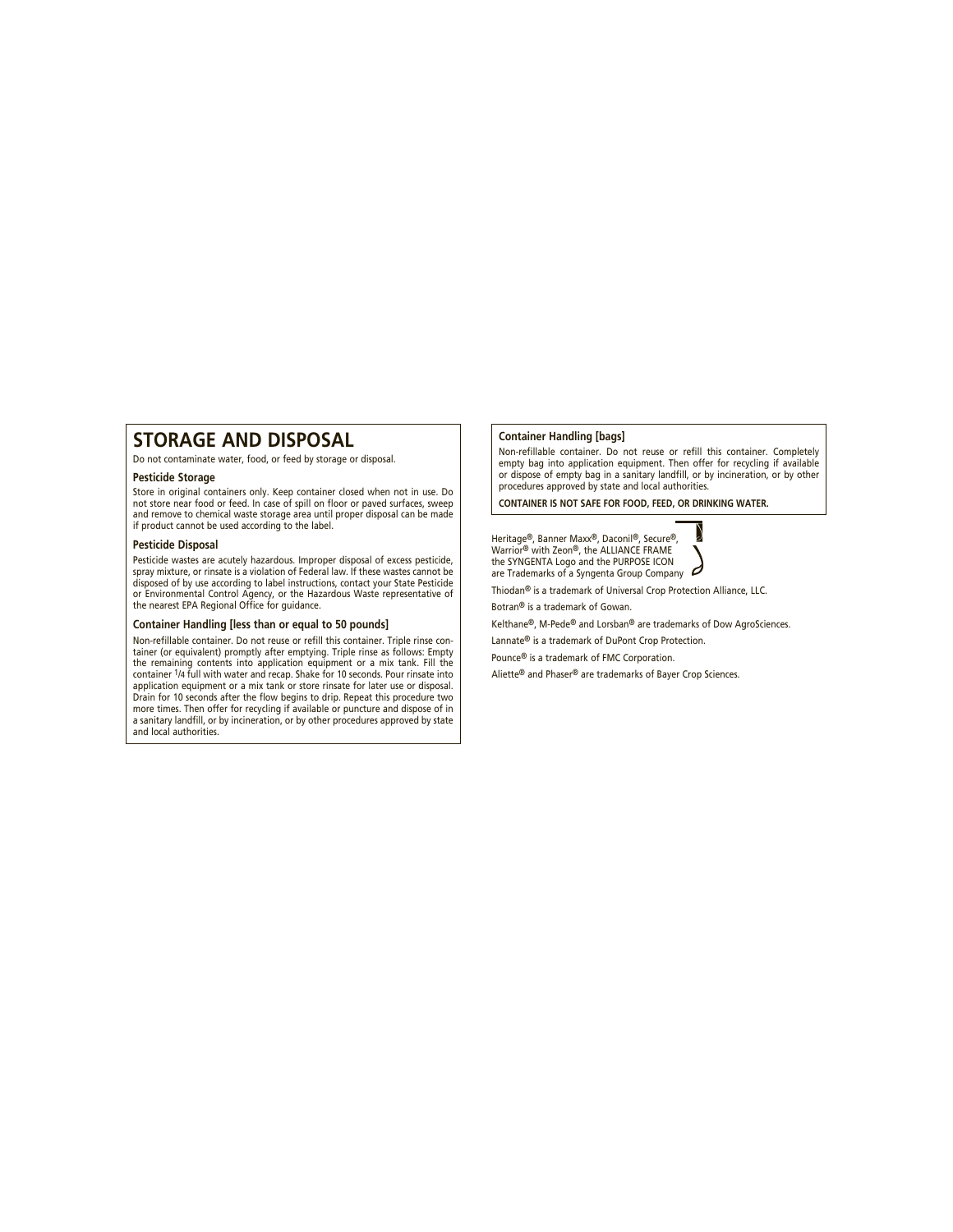©2016 Syngenta

For non-emergency (e.g., current product information), call Syngenta Crop Protection at 1-800-334-9481.

Manufactured for: Syngenta Crop Protection, LLC P. O. Box 18300 Greensboro, North Carolina 27419-8300 **SCP 1093A-L1F 0316 4064789**